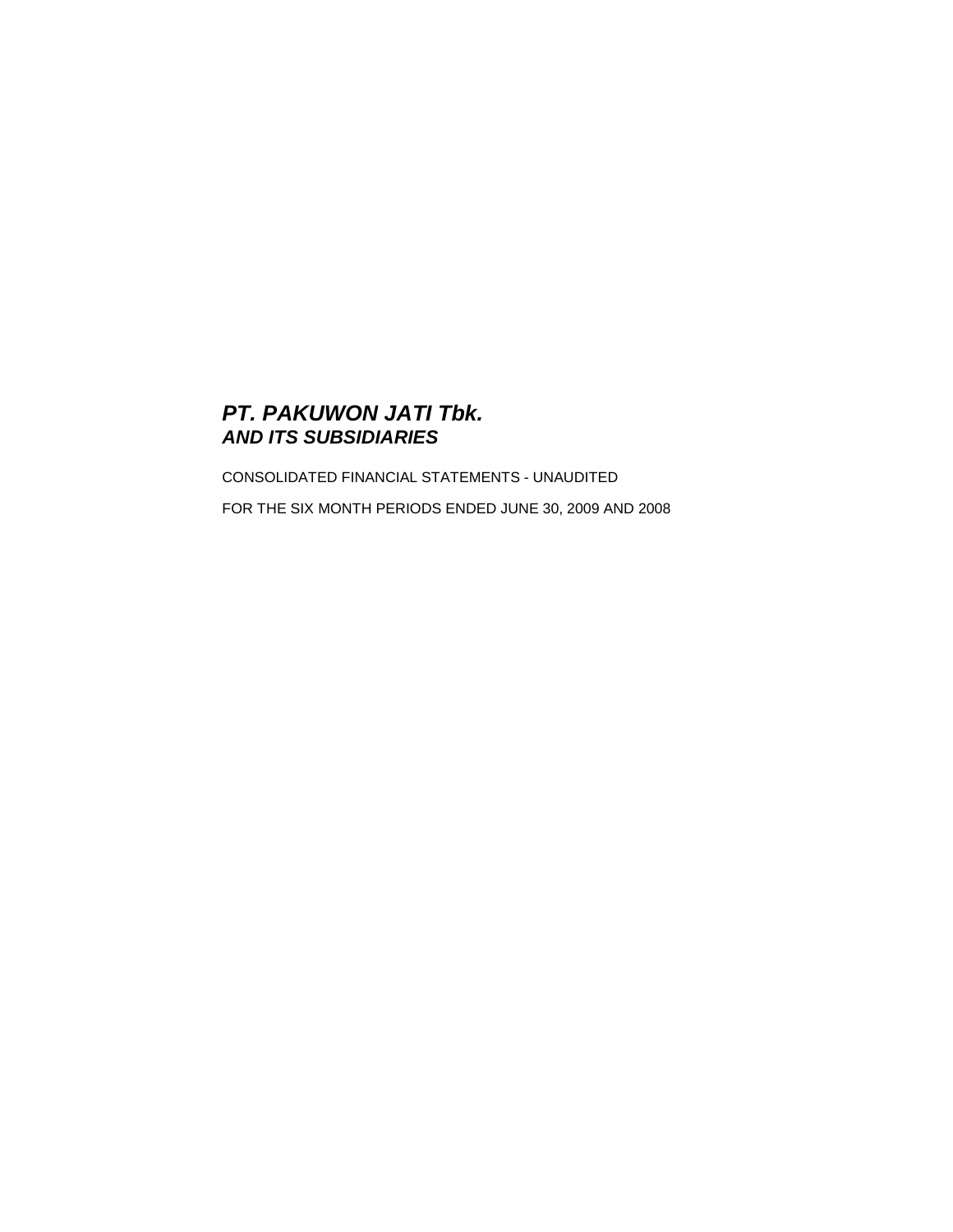# PT. PAKUWON JATI Tbk. AND ITS SUBSIDIARIES TABLE OF CONTENTS

# CONSOLIDATED FINANCIAL STATEMENTS - As of June 30, 2009 and 2008 and for the six month periods then ended Consolidated Balance Sheets 2 Consolidated Statements of Income 4 Consolidated Statements of Changes in Equity 5 Consolidated Statements of Cash Flows 6

Notes to Consolidated Financial Statements 7

# Page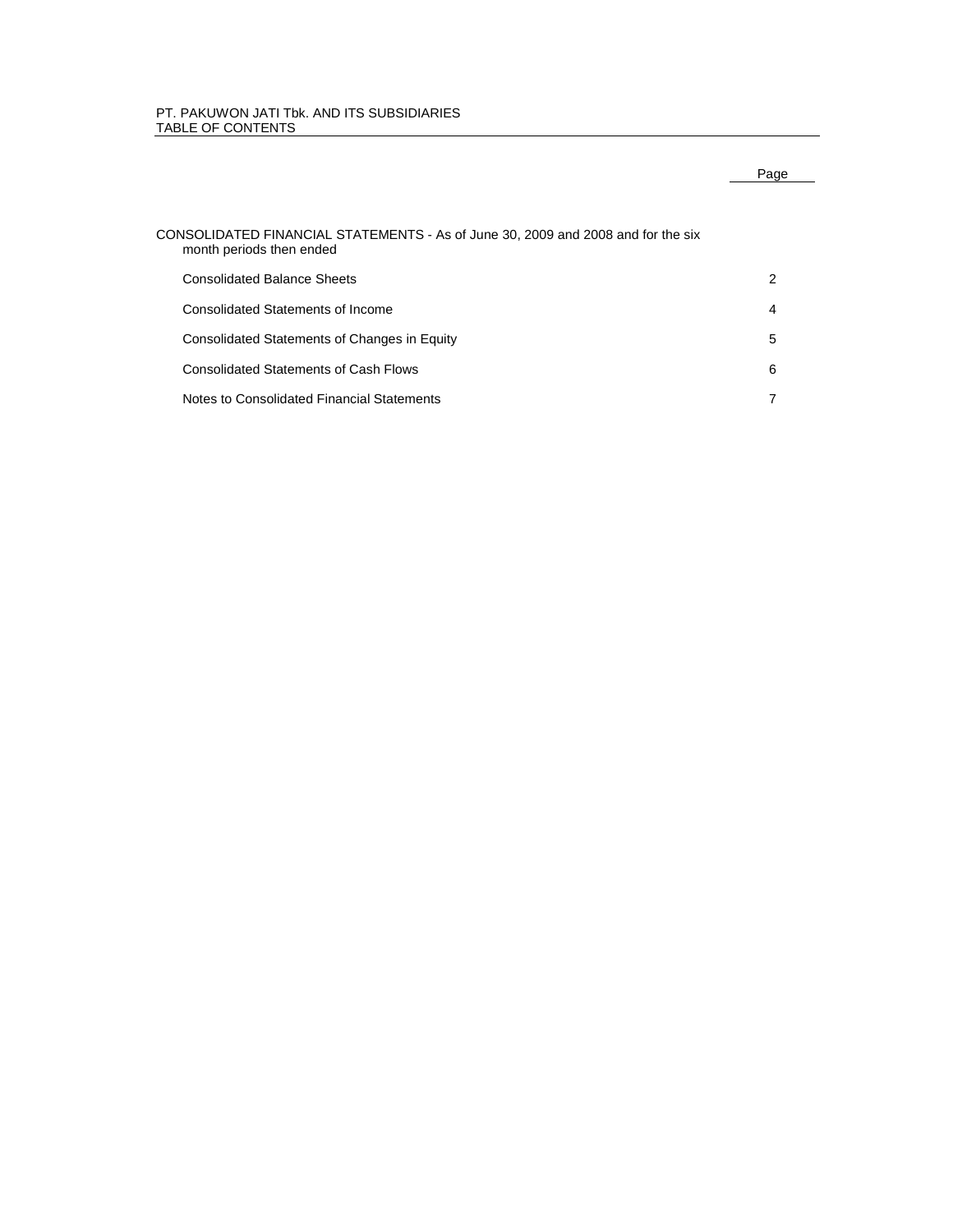# **PT. PAKUWON JATI Tbk. AND ITS SUBSIDIARIES CONSOLIDATED BALANCE SHEETS JUNE 30, 2009 AND 2008**

|                                                | Notes     | 2009          | 2008          |
|------------------------------------------------|-----------|---------------|---------------|
|                                                |           | Rp'000        | Rp'000        |
| <u>ASSETS</u>                                  |           |               |               |
| <b>CURRENT ASSETS</b>                          |           |               |               |
| Cash and cash equivalents                      | 3g,4      | 311,979,328   | 210,610,494   |
| Fund for replacement of hotel's furniture,     |           |               |               |
| fixtures and equipment                         | 3h,4      | 2,614,140     | 2,223,420     |
| Trade accounts receivable from third           |           |               |               |
| parties-net of allowance for doubtful          |           |               |               |
| accounts of Rp 905,685 thousand in 2009        |           |               |               |
| and Rp 3,435,555 thousand in 2008              | 3i,5      | 39,795,113    | 36,956,959    |
| Other accounts receivable from                 |           |               |               |
| third parties                                  |           | 5,939,949     | 1,041,066     |
| Inventories                                    | 3j        | 2,193,854     | 1,461,044     |
| Prepaid taxes                                  | 3x, 12    | 23,771,740    | 55,898,748    |
| Advance and prepaid expenses                   | 3k        | 4,838,972     | 4,473,005     |
| <b>Total Current Assests</b>                   |           | 391,133,097   | 312,664,736   |
| <b>NONCURRENT ASSETS</b>                       |           |               |               |
| Restricted time deposits                       | 6         | 165,936,828   | 329,295,992   |
| Other accounts receivable from related parties |           |               |               |
| - net of allowance for doubtful accounts       |           |               | 3,800         |
| Deferred tax assets - net                      | 3x        | 318,411       | 6,011,095     |
| Real estate assets                             | 3I,7      |               |               |
| Real estate inventories                        |           | 589,868,874   | 626,297,164   |
| Land not yet developed                         |           | 218,214,795   | 218,075,546   |
| Investment properties - net of                 |           |               |               |
| accumulated depreciation of                    |           |               |               |
| Rp 203,655,722 thousand in 2009 and            |           |               |               |
| Rp 180,959,030 thousand in 2008                | 2a, 3m, 8 | 623,923,896   | 597,651,903   |
| Property and equipment-net of                  |           |               |               |
| accumulated depreciation of                    |           |               |               |
| Rp 237,275,282 thousand in 2009 and            |           |               |               |
| Rp 213,856,542 thousand in 2008                | 2a,3n,9   | 1,563,710,973 | 1,122,484,478 |
| Property and equipment under build, operate    |           |               |               |
| and transfer (BOT) scheme - net of             |           |               |               |
| accumulated depreciation of                    |           |               |               |
| Rp 51,882,400 thousand in 2009 and             |           |               |               |
| Rp 48,266,379 thousand in 2008                 | 30,10     | 6,780,258     | 10,396,279    |
| Deferred charges - landrights                  | 3r        | 798,189       | 846,040       |
| <b>Total Noncurrent Assets</b>                 |           | 3,169,552,224 | 2,911,062,297 |
| <b>TOTAL ASSETS</b>                            |           | 3,560,685,322 | 3,223,727,033 |

See accompanying notes to consolidated financial statements which are an integral part of the consolidated financial statements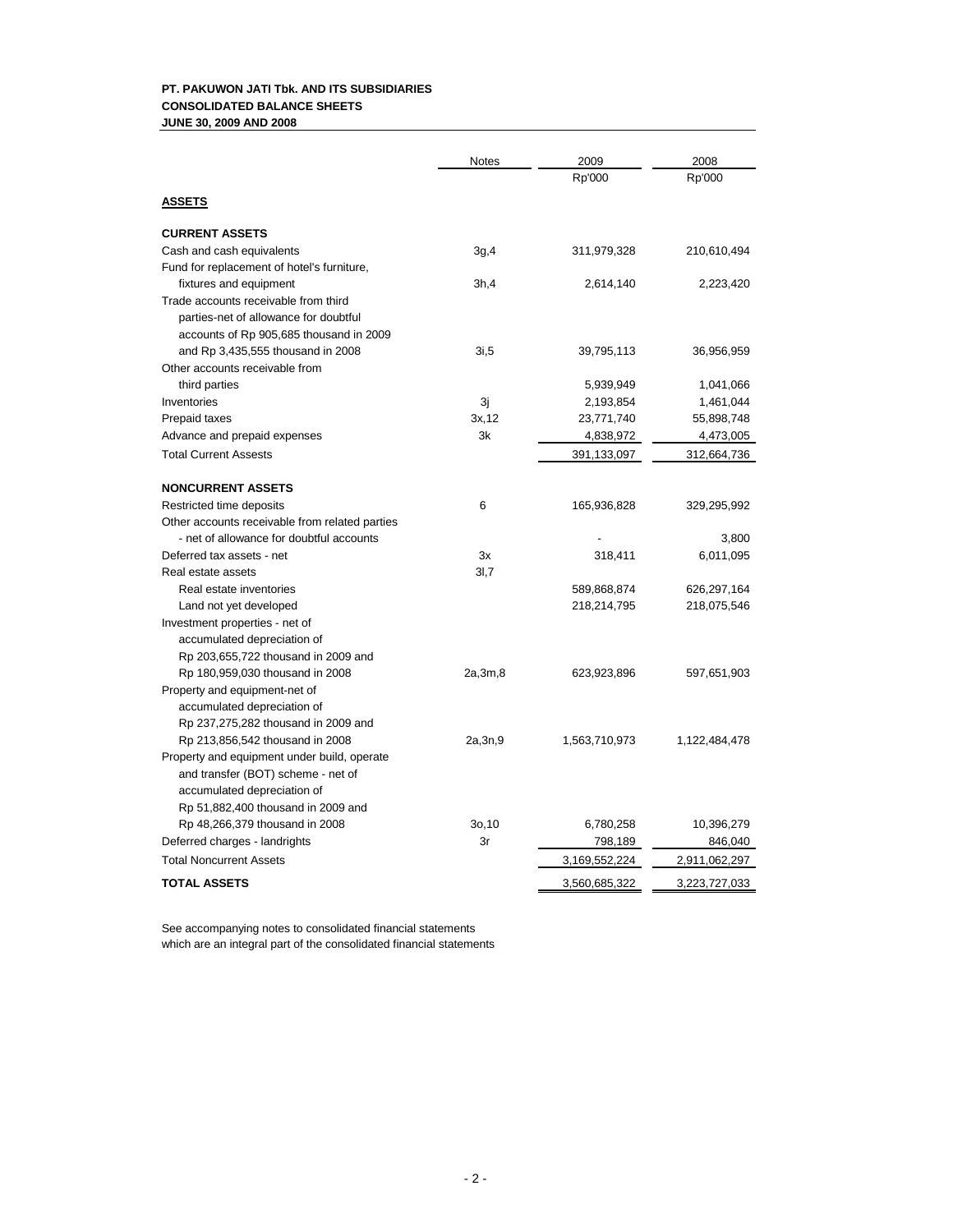# **PT. PAKUWON JATI Tbk. AND ITS SUBSIDIARIES CONSOLIDATED BALANCE SHEETS JUNE 30, 2009 AND 2008**

| 2009<br><b>Notes</b>                                            | 2008          |
|-----------------------------------------------------------------|---------------|
| Rp'000                                                          | Rp'000        |
| <b>LIABILITIES AND EQUITY</b>                                   |               |
| <b>CURRENT LIABILITIES</b>                                      |               |
| 11<br>Trade accounts payable                                    |               |
| Related party<br>3e<br>4,646,078                                | 12,639,987    |
| Third parties<br>28,136,064                                     | 29,777,606    |
| Other account payable<br>14,557,282                             | 11,143,120    |
| Taxes payable<br>3x, 12<br>8,820,917                            | 5,553,520     |
| Current portion of accrued expenses<br>13<br>26,941,601         | 25,948,466    |
| Reserve for replacement of hotel's furniture,                   |               |
| fixtures and equipment<br>3h,4<br>2,614,140                     | 2,223,420     |
| Current portion of unearned income<br>3s, 3w, 14<br>123,724,034 | 109,008,228   |
| Current maturities of long-term liabilities                     |               |
| Bank loan<br>16<br>35,000,000                                   |               |
| Other account payable<br>3t, 17<br>3,189,809                    | 3,856,124     |
| Bonds payable<br>3t, 3u, 18<br>288,672,200                      | 50,411,966    |
| <b>Total Current Liabilities</b>                                | 250,562,437   |
| 536,302,123                                                     |               |
| <b>NONCURRENT LIABILITIES</b>                                   |               |
| Long term accrued expense - net                                 |               |
| of current portion<br>13<br>87,981,270                          | 90,027,800    |
| Long term unearned income - net                                 |               |
| of current portion<br>3s, 3w, 14<br>48,076,814                  | 189,509,913   |
| Advances from customers<br>178,314,816<br>3w, 15                |               |
| Post employment benefit obligation<br>30,711,395<br>3v          | 27,889,631    |
| Deferred tax liability<br>11,611,102<br>Зx                      |               |
| Long term liabilities - net of current maturities               |               |
| Bank loan<br>16<br>3,650,000                                    |               |
| 3t, 17<br>6,900,067<br>Other account payable                    | 26,945,415    |
| Bonds payable<br>3t, 3u, 18<br>874,545,871                      | 1,042,532,501 |
| Tenant's deposits<br>50,122,736                                 | 45,340,989    |
| Mandatory convertible notes payable<br>19<br>473,285,546        | 414,005,241   |
| <b>Total Noncurrent Liabilities</b><br>1,765,199,617            | 1,836,251,490 |
|                                                                 |               |
| <b>MINORITY INTEREST IN NET ASSETS</b>                          |               |
| OF SUBSIDIARIES<br>3b, 3c, 20<br>94,009,352                     | 82,478,851    |
| <b>EQUITY</b>                                                   |               |
| Capital stock - Rp 100 par value per share                      |               |
| Authorized - 12,500,000,000 shares                              |               |
| Subscribed and paid-up -                                        |               |
| 10,033,250,500 shares in 2009                                   |               |
| and 7,717,885,000 shares in 2008<br>21<br>1,003,325,050         | 771,788,500   |
| Additional paid - in capital<br>22                              | 166,933,000   |
| Revaluation increment in property and equipment<br>2a, 3n, 9    |               |
| Retained earnings<br>161,849,179                                | 115,712,755   |
| <b>Total Equity</b><br>1,165,174,229                            | 1,054,434,255 |
| <b>TOTAL LIABILITIES AND EQUITY</b><br>3,560,685,322            | 3,223,727,033 |

See accompanying notes to consolidated financial statements which are an integral part of the consolidated financial statements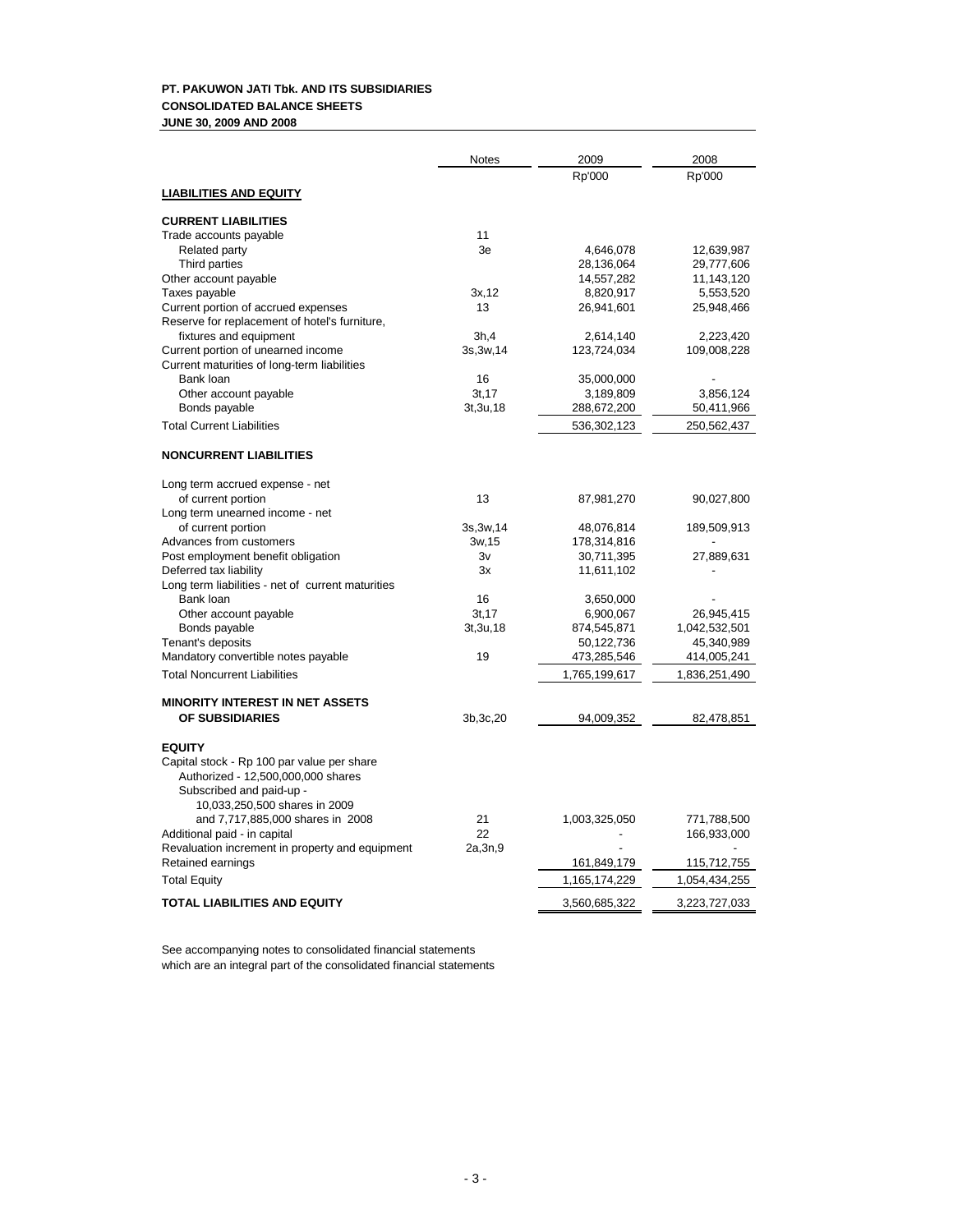# **PT. PAKUWON JATI Tbk. AND ITS SUBSIDIARIES CONSOLIDATED STATEMENTS OF INCOME FOR THE PERIODS ENDED JUNE 30, 2009 AND 2008**

|                                                                  | Notes      | 2009           | 2008           |
|------------------------------------------------------------------|------------|----------------|----------------|
|                                                                  |            | Rp'000         | Rp'000         |
| <b>SALES AND REVENUES</b>                                        | 3q, 3w, 23 | 372,746,725    | 217,186,447    |
| <b>DIRECT COSTS AND COST OF SALES</b>                            | 3w,24      | 206,349,171    | 110,180,179    |
| <b>GROSS PROFIT</b>                                              |            | 166,397,554    | 107,006,268    |
| <b>OPERATING EXPENSES</b>                                        | 3w,25      |                |                |
| General and administrative                                       |            | 13,986,408     | 16,516,547     |
| Marketing                                                        |            | 10,568,034     | 13,480,932     |
| <b>Total Operating Expenses</b>                                  |            | 24,554,442     | 29,997,479     |
| <b>INCOME FROM OPERATIONS</b>                                    |            | 141,843,112    | 77,008,789     |
| <b>OTHER INCOME (CHARGES)</b>                                    |            |                |                |
| Interest Income                                                  | 3w,26      | 12,171,636     | 12,330,456     |
| Reversal (provision) of allowance for<br>doubtful accounts - net | 3i         | 1,354,466      | (134, 750)     |
| Gain (loss) on foreign exchange-net                              | 3d         | 74,168,225     | 10,150,093     |
| Financial charges                                                | 27         | (36, 197, 674) | (47, 166, 973) |
| Gain (loss) on sale of equipment                                 | 3n         | 320            | (369, 452)     |
| Others - net                                                     | 17         | (428,775)      | 1,218,521      |
| Other income (charges)-net                                       |            | 51,068,199     | (23, 972, 105) |
| <b>INCOME BEFORE TAX</b>                                         |            | 192,911,311    | 53,036,684     |
| <b>TAX EXPENSE</b>                                               | 3x, 12     |                |                |
| <b>Current Tax</b>                                               |            | (21,792,929)   | (11, 243, 249) |
| Deferred Tax                                                     |            | (2, 177, 550)  | (973, 741)     |
|                                                                  |            | (23,970,479)   | (12, 216, 990) |
| <b>INCOME BEFORE MINORITY INTEREST</b>                           |            |                |                |
| IN NET INCOME (LOSS) OF SUBSIDIARIES                             |            | 168,940,832    | 40,819,694     |
| <b>MINORITY INTEREST IN NET INCOME (LOSS)</b>                    |            |                |                |
| OF SUBSIDIARIES                                                  | 3b, 3c, 20 | (7,691,584)    | 220,183        |
| <b>NET INCOME</b>                                                |            | 161,249,248    | 41,039,877     |
| <b>EARNING PER SHARE</b>                                         | 3y,28      |                |                |
| (In full Rupiah)                                                 |            |                |                |
| Basic                                                            |            | 16.07          | 4.09           |
| Diluted                                                          |            | 14.59          | 4.81           |
|                                                                  |            |                |                |

See accompanying notes to consolidated financial statements

which are an integral part of the consolidated financial statements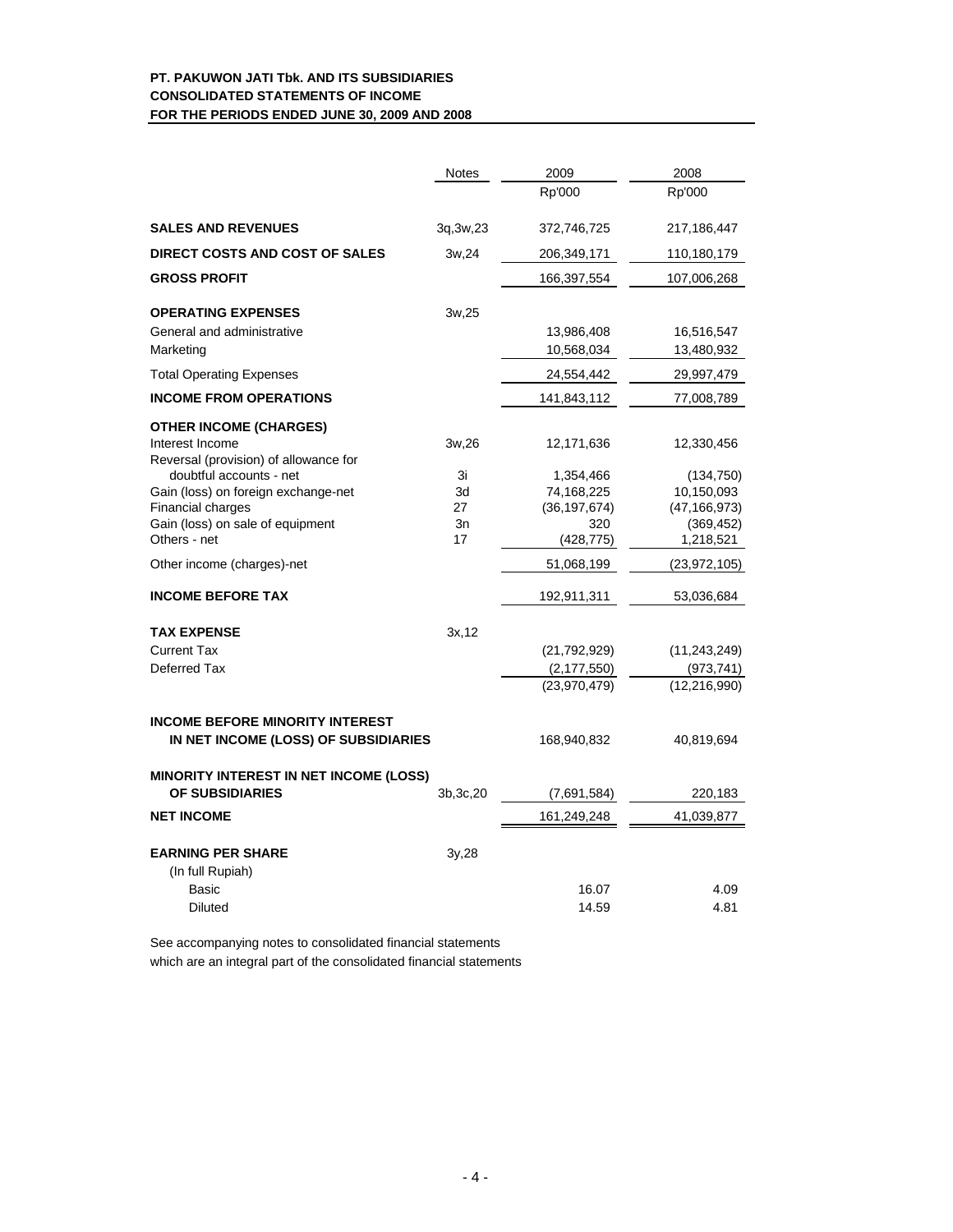# **PT. PAKUWON JATI TBK. AND ITS SUBSIDIARIES<br>CONSOLIDATED STATEMENTS OF CHANGES IN EQUITY<br>FOR THE PERIODS ENDED JUNE 30, 2009 AND 2008 CONSOLIDATED STATEMENTS OF CHANGES IN EQUITY FOR THE PERIODS ENDED JUNE 30, 2009 AND 2008 PT. PAKUWON JATI Tbk. AND ITS SUBSIDIARIES**

|                                                                               |           |                       | Additional      | Revaluation increment in |                  |               |
|-------------------------------------------------------------------------------|-----------|-----------------------|-----------------|--------------------------|------------------|---------------|
|                                                                               | Notes     | Paid-up capital stock | paid-in capital | property and equipment   | Retained earning | Total equity  |
|                                                                               |           | Rp'000                | Rp'000          | Rp'000                   | Rp'000           | Rp'000        |
| Balance as of January 1, 2008                                                 |           | 771,788,500           | 166,933,000     | 542,682,951              | (468,010,073)    | ,013,394,378  |
| Reclassification of revaluation increment<br>in property and equipment caused |           |                       |                 |                          |                  |               |
| by implementation of PSAK 16                                                  | 20,3n,8,9 |                       |                 | (542, 682, 951)          | 542,682,951      |               |
| Net income for the year                                                       |           |                       |                 |                          | 41,039,877       | 41,039,877    |
| Balance as of June 30, 2008                                                   |           | 771,788,500           | 166,933,000     |                          | 115,712,755      | 1,054,434,255 |
| Balance as of January 1, 2009                                                 |           | 1,003,325,050         |                 |                          | 599,931          | 1,003,924,981 |
| Net income for the year                                                       |           |                       |                 |                          | 161,249,248      | 161,249,248   |
| Balance as of June 30, 2008                                                   |           | 1,003,325,050         |                 |                          | 161,849,179      | 1,165,174,229 |
|                                                                               |           |                       |                 |                          |                  |               |

See accompanying notes to consolidated financial statements<br>which are an integral part of the consolidated financial statements which are an integral part of the consolidated financial statements See accompanying notes to consolidated financial statements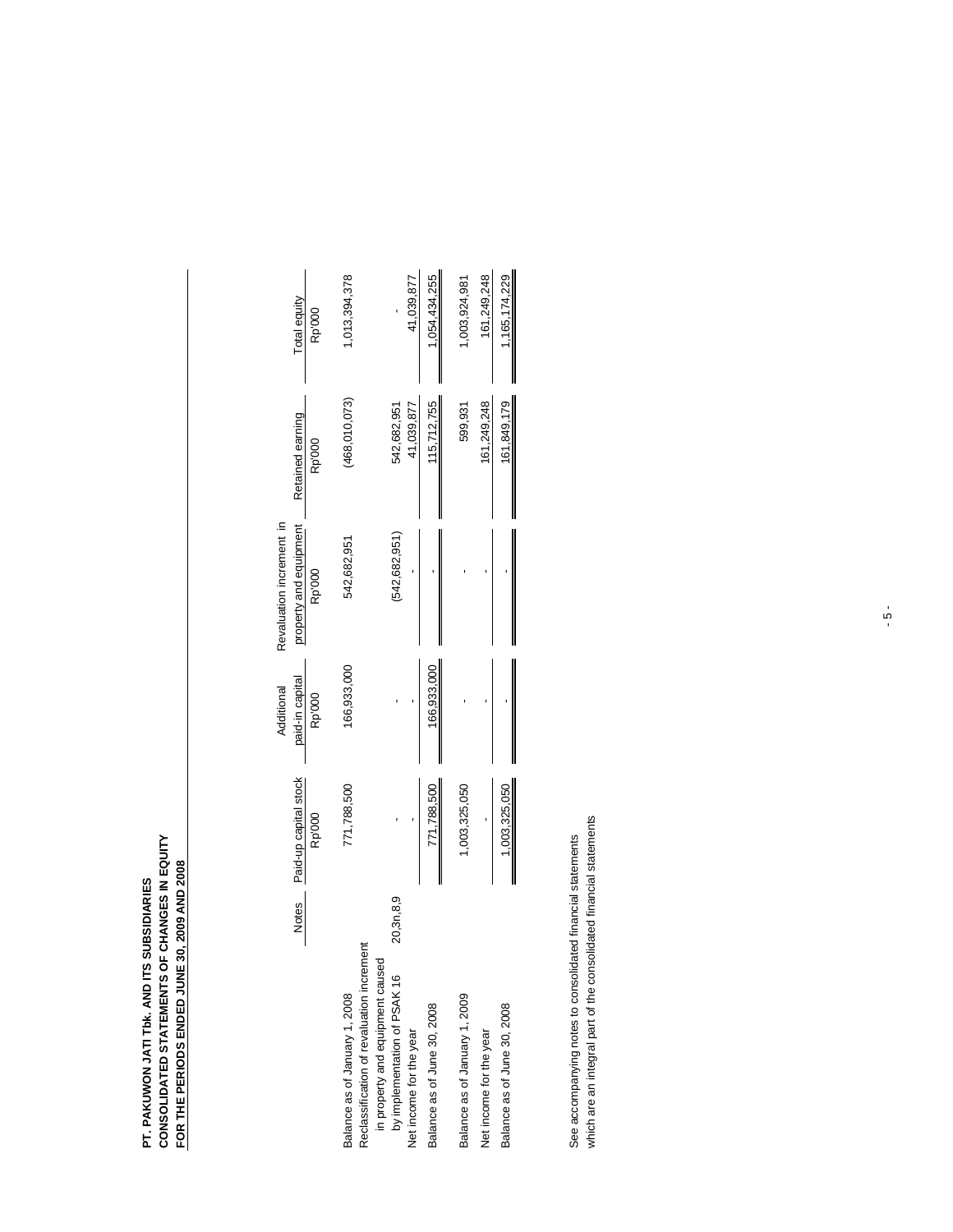|                                                                   | 2009            | 2008            |
|-------------------------------------------------------------------|-----------------|-----------------|
|                                                                   | Rp'000          | Rp'000          |
| <b>CASH FLOW FROM OPERATING ACTIVITIES</b>                        |                 |                 |
| Cash received from customers                                      | 339,995,133     | 360,595,264     |
| Cash paid to contractors of the subsidiary's project              |                 |                 |
| in order to construct real estate assets                          | (40, 498, 924)  | (93, 730, 159)  |
| Cash paid to suppliers, employees and others                      | (204, 953, 038) | (180,096,582)   |
| Cash generated from operations                                    | 94,543,171      | 86,768,523      |
| Interest received                                                 | 12,322,544      | 10,392,129      |
| Interest and bank charges paid                                    | (75,681,070)    | (67, 237, 973)  |
| Income tax paid                                                   | (5,262,956)     | (4, 157, 670)   |
| Net Cash Provided by Operating Activities                         | 25,921,688      | 25,765,009      |
| <b>CASH FLOW FROM INVESTING ACTIVITIES</b>                        |                 |                 |
| Withdrawal of restricted time deposits                            | 113,211,501     | 226,942,674     |
| Acquisition of investment properties                              |                 |                 |
| and property and equipment                                        | (85,683,344)    | (161, 693, 427) |
| Net Cash Provided by Investing Activities                         | 27,528,157      | 65,249,247      |
|                                                                   |                 |                 |
| <b>CASH FLOW FROM FINANCING ACTIVITIES</b>                        |                 |                 |
| Payments of bonds payable                                         | (37,023,444)    | (24, 953, 791)  |
| Proceeds from bank loan                                           | 35,000,000      |                 |
| Net Cash Used in Financing Activities                             | (2,023,444)     | (24, 953, 791)  |
|                                                                   |                 |                 |
| NET INCREASE (DECREASE) IN CASH<br><b>AND CASH EQUIVALENTS</b>    | 51,426,401      | 66,060,465      |
|                                                                   |                 |                 |
| <b>CASH AND CASH EQUIVALENTS AT</b><br><b>BEGINNING OF PERIOD</b> | 268,515,724     | 146,830,225     |
| Effect of foreign exchange rate changes                           | (5,348,657)     | (56, 776)       |
| <b>CASH AND CASH EQUIVALENTS AT</b>                               |                 |                 |
| <b>END OF PERIOD</b>                                              | 314,593,468     | 212,833,914     |

See accompanying notes to consolidated financial statements which are an integral part of the consolidated financial statements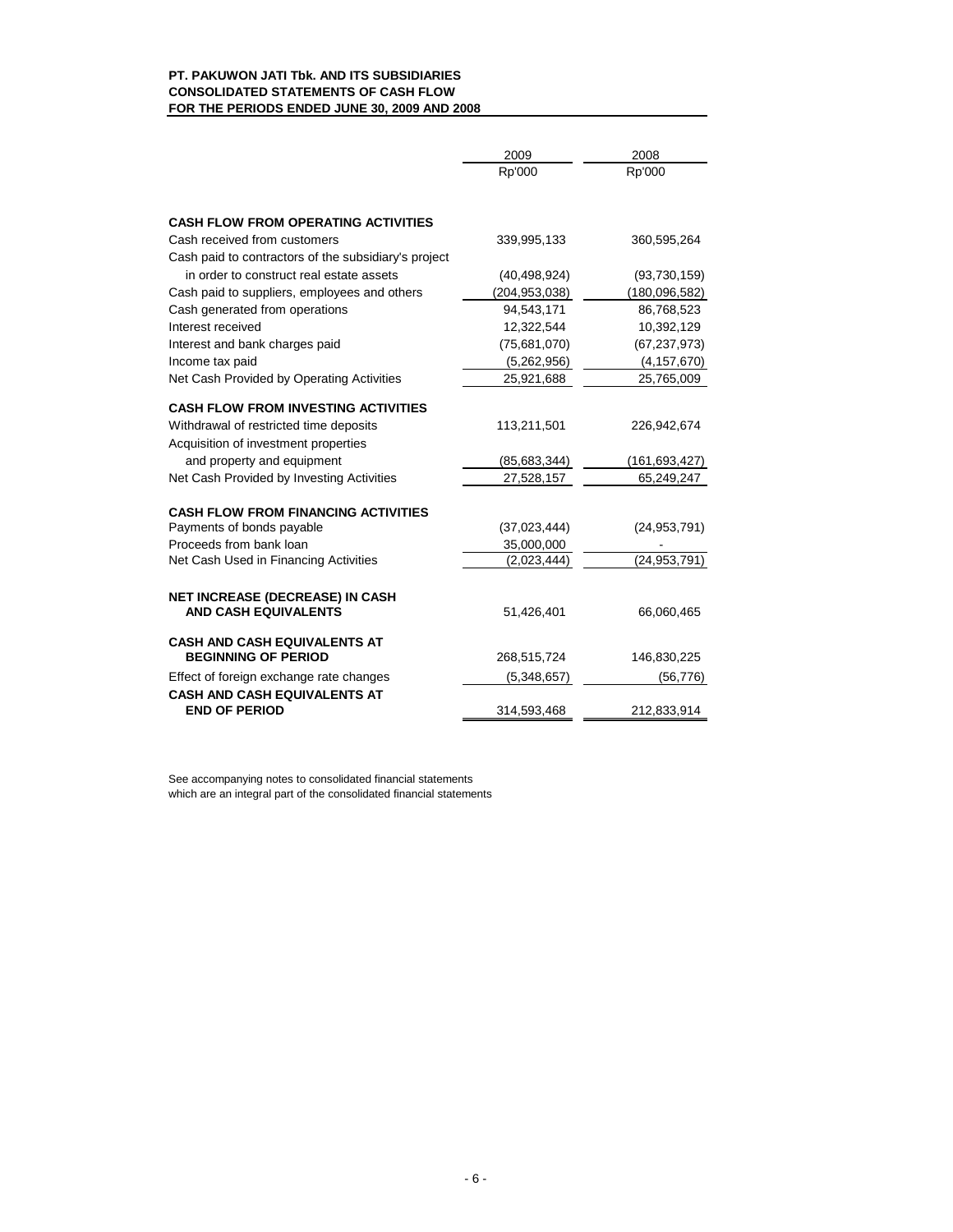# **1. GENERAL**

#### **a. Establishment and General Information**

PT. Pakuwon Jati Tbk. (the "Company") was established based on Notarial Deed No. 281 dated September 20, 1982 of Kartini Muljadi, SH notary in Jakarta. The Deed of Establishment was approved by the Minister of Justice in his Decision Letter No. C2-308.HT.01.TH.83, dated January 17, 1983, and was published in the State Gazette No. 28, dated April 8, 1983 Supplement No. 420. The Company's Articles of Association have been amended several times, most recently by Notarial Deed No. 87 dated February 23, 2009, of Noor Irawati, SH., notary in Surabaya, to replace the new Company's management. The amendment is under registration process to the Minister of Law and Human Rights of Republic of Indonesia.

The Company is domiciled in Surabaya with its office located at Menara Mandiri 15<sup>th</sup> Floor, Jl. Basuki Rachmad No. 8 – 12, Surabaya, Indonesia.

According to Article 3 of the Company's Articles of Association, the scope of its activities is to engage in the operations of (1) shopping center named as Tunjungan Plaza, (2) business center named as Menara Mandiri, (3) five-star hotel named as Sheraton Surabaya Hotel and Towers (the Hotel), and (4) real estate business Pakuwon City (formerly Laguna Indah Housing) and industrial estate (which is not yet operating and will change to residential estate), which are all situated in Surabaya. The Company started commercial operations in May 1986. The Company had average total number of employees of 1.417 in 2009 and 1.437 in 2008.

The Company's management at June 30, 2009 and 2008 consisted of the following:

|                               | June 30, 2009                                      | June 30, 2008            |
|-------------------------------|----------------------------------------------------|--------------------------|
| <b>President Commissioner</b> | Alexander Tedia                                    | Alexander Tedia          |
| Commissioner                  |                                                    | Acub Zainal              |
| Independent Commissioner      | Drs. Agus Soesanto                                 | I Nyoman Budhiarta, S.E. |
|                               | Dr Dyah Prajnyaparamitha Duarsa Drs. Agus Soesanto |                          |
| <b>President Director</b>     | Ir. Richard Adisastra                              | Ir. Richard Adisastra    |
| <b>Directors</b>              | A.S. Ridwan Suhendra                               | A.S. Ridwan Suhendra     |
|                               | Omar Ishananto, S.H.                               | Omar Ishananto, S.H.     |
|                               | Drs. Minarto                                       | Drs. Minarto             |

The Company's audit committee at June 30, 2009 and 2008 consisted of the following:

| Chairman | Drs. Agus Soesanto              |
|----------|---------------------------------|
| Members  | Theresia Tuti Harjati, SE., Ak. |
|          | Edwin Derma Radar Hukum         |

# **b. Consolidated Subsidiaries**

The Company has a direct ownership interest of more than 50% in the following subsidiaries:

|                                         |                        | Nature of Business and      |         | Percentage of Ownership | Total Asset as or<br>June 30, 2009 |
|-----------------------------------------|------------------------|-----------------------------|---------|-------------------------|------------------------------------|
| Subsidiaries                            | Domicile               | <b>Status of Operations</b> | 2009    | 2008                    | (before elimination)               |
|                                         |                        |                             |         |                         | Rp'000                             |
| PT Artisan Wahyu (AW)                   | Jakarta.               | <b>Property Development</b> |         |                         |                                    |
|                                         | Indonesia              | of Gandaria City            | 83.33%  | 83.33%                  | 1,346,758,628                      |
| PT. Pakuwon Sentra Wisata (PSW)         | Surabaya,<br>Indonesia | Dormant                     | 99.99%  | 99.99%                  | 3.264.559                          |
| PT. Regency Laguna Jasamedika<br>(RLJM) | Surabaya,<br>Indonesia | Dormant                     | 99.99%  | 99.99%                  | 16.350.228                         |
| Pakuwon Jati Finance, B.V. (PJBV)       | Netherlands            | <b>Financial Services</b>   | 100.00% | 100.00%                 | 1.157.323.932                      |

Total Asset as of

Based on Notarial Deed No. 4 dated March 2, 2007 of Esther Mercia Sulaiman, SH., notary in Jakarta, the Company has acquired 83.33% equity ownership of AW through the purchase of 80,000 new shares with an acquisition cost of US\$ 80,000,000 (equivalent to Rp 728,400,000,000) which was accounted using the purchase method (Note 29).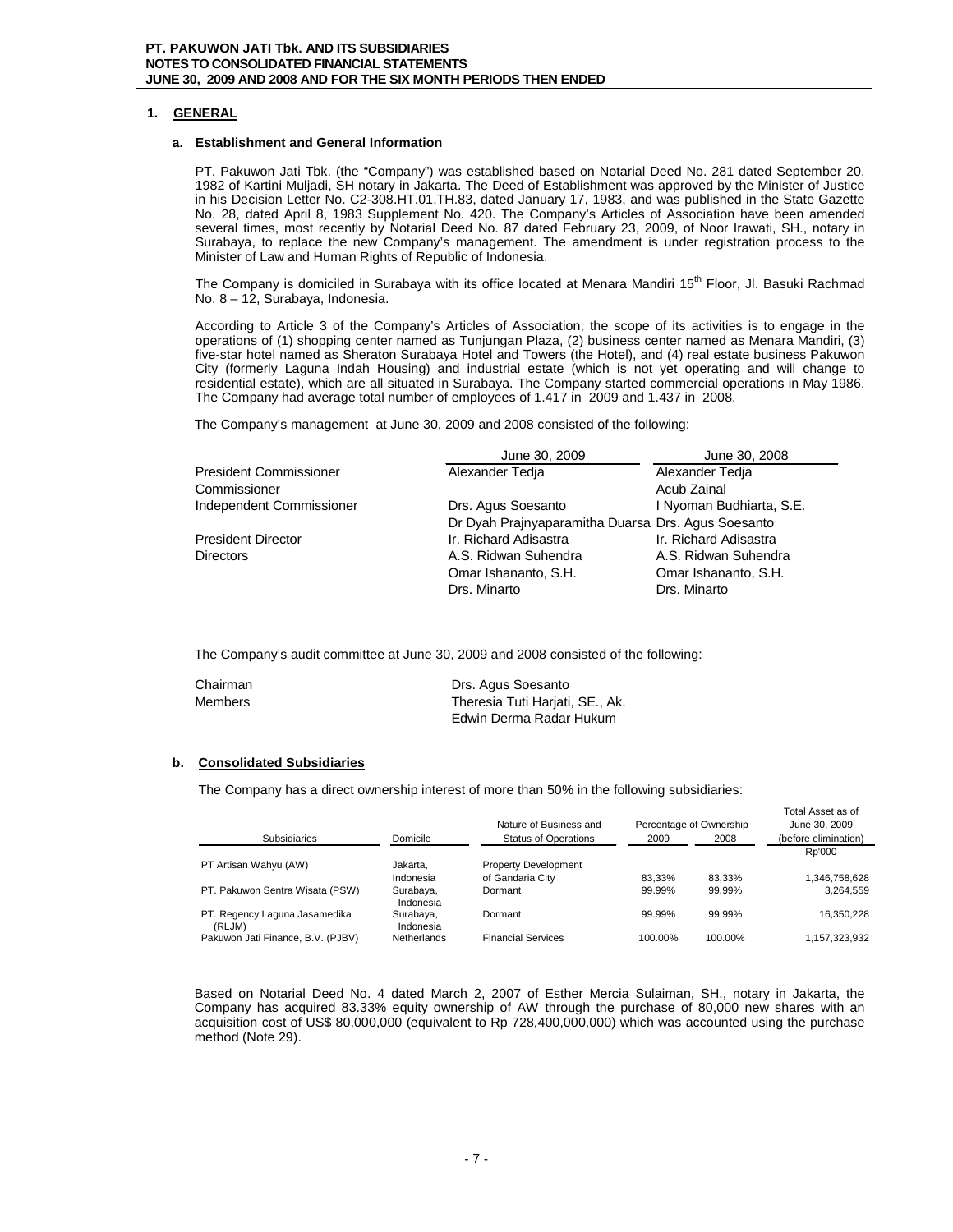# **c. Public Offering of Shares and Bonds of the Company and Its Subsidiary**

#### Shares

On August 22, 1989, the Company obtained the Notice of Effectivity from the Chairman of Bapepam (currently Bapepam-LK) in his Letter No. SI-044/SHM/MK.10/1989 for its public offering of 3,000,000 shares. These shares were listed in the Jakarta Stock Exchange on October 9, 1989.

On July 24, 1991, the Company obtained the Notice of Effectivity from the Chairman of Bapepam in his Letter No. S-1115/PM/1991 for its limited public offering of 50,000,000 shares through Rights Issue I to stockholders. The shares were listed in the Jakarta Stock Exchange and Surabaya Stock Exchange on October 1, 1991.

On June 29, 1994, the Company obtained the Notice of Effectivity from the Chairman of Bapepam in his Letter No. S-1163/PM/1994 for its limited public offering of 105,000,000 shares through Rights Issue II to stockholders. The shares were listed in the Surabaya Stock Exchange and Jakarta Stock Exchange on June 29, 1994 and July 15, 1994, respectively

Based on Extraordinary General Meeting of Stockholders dated October 17, 2005, the stockholders agreed to increase the subscribed and paid-up capital stock by 247,000,000 shares without preemptive right to existing stockholders according to Bapepam's Regulation No. IX.D.4.

In 2007, the Company completed a stock split (Note 21).

In 2008, the Company issued bonus shares arising from additional paid in capital and a part of the revaluation increment in property and equipment (Note 21 and 22). As of June 30, 2009, all of the Company's shares totaling 10.033.250.500 shares have been listed in the Indonesia Stock Exchange. (formerly Jakarta Stock Exchange and Surabaya Stock Exchange).

**Bonds** 

On June 11, 1996, the Company obtained the Notice of Effectivity from the Chairman of Bapepam in his Letter No. S-946/PM/1996 for its public offering of Bonds I in 1996 with a nominal value of Rp 150,000,000 thousand and a fixed coupon rate of 19.125% per annum. The bonds were listed in the Surabaya Stock Exchange on July 2, 1996.

In 2006, PJBV (a subsidiary) issued bonds amounting to US\$ 110,000,000 which were listed at the Singapore Stock Exchange with Bank of New York London Branch as Trustee.

# **2. ADOPTION OF REVISED STATEMENTS OF FINANCIAL ACCOUNTING STANDARDS (PSAK)**

# **a. Standards effective in the current period**

In the current year, the Company and subsidiaries adopted the following revised PSAK which are effective for financial statements beginning on or after January 1, 2008:

# **PSAK 13 (Revised 2007) Investment Property**

The revisions to PSAK 13 have had no impact on the Company and subsidiaries' accounting policy. The principal change to the standard, which allows the use of fair value or cost model in measuring investment property subsequent to initial recognition, has no impact on these financial statements because on initial adoption of the standard, management has chosen to use the cost model and it has been the Company and its subsidiaries' policy under the old PSAK to measure investment property subsequent to initial recognition using the cost model. For presentation purposes, in June 30, 2008, land, building and facilities with machinery and equipment with a carrying amount of Rp 597,651,903 thousand is reclassified in the balance sheet to investment properties.

# **PSAK 16 (Revised 2007) Property and Equipment**

The revised PSAK 16 permits the use of fair value or cost model in measuring property and equipment subsequent to initial recognition, and requires among other things the component approach in depreciating the asset and a review at least annually of the residual value and useful life of the asset. On initial adoption the management has chosen to continue using the cost model. However, management has determined that it was not practicable to estimate the effect of the component approach and the changes in residual value of the asset either retroactively or prospectively from any earlier date. Accordingly, the adoption of this standard has not resulted in a change in the prior year carrying amount of the property and equipment. For certain assets that have been revalued in prior year in accordance with government regulation, the revaluation amount is considered as deemed cost for the purpose of applying PSAK 16, and the balance of revaluation surplus of Rp 478.078.401 thousand previously presented as a separate item in equity, was reclassified to retained earnings on initial adoption of the standard.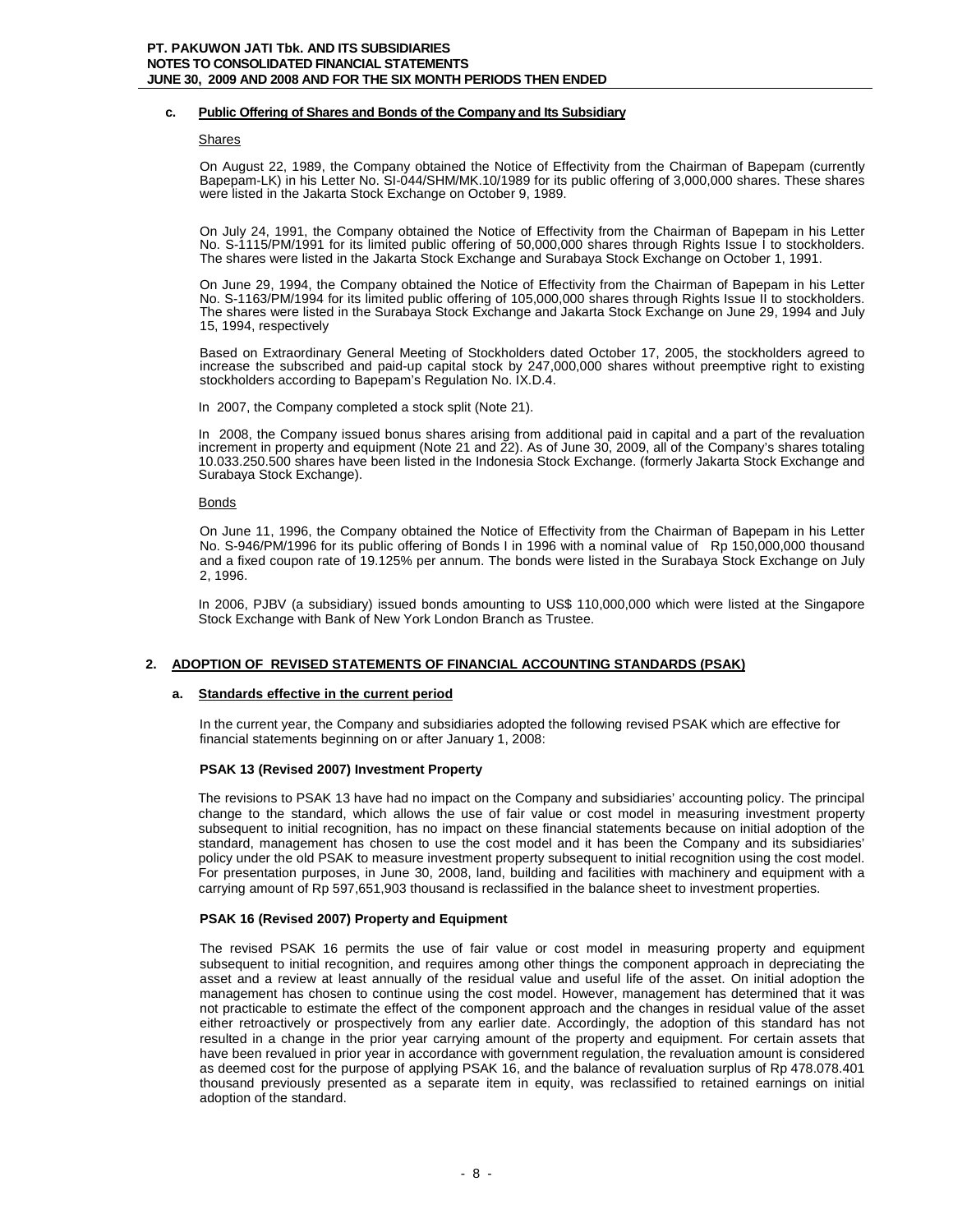# **PSAK 30 (Revised 2007), Leases**

The adoption of the revised PSAK 30 resulted in a change in accounting policy for leases. The principal change to the standard, which is the finance or operating lease classification of the arrangement depending on the transfer of substantially all the risks and rewards, had no impact on prior year financial statements. Management has determined that there are no significant operating leases on initial adoption that would have been classified as finance lease under the revised standard.

# **b. Standards in issue not yet adopted**

# **PSAK 50 (Revised 2006), Financial Instruments: Presentation and Disclosures**

In December 2006, DSAK issued PSAK 50 (Revised 2006), Financial Instruments: Presentation and Disclosures, which supersedes the presentation and disclosure requirements of PSAK 50 (1998), Accounting for Investments in Certain Securities, and PSAK 55 (Revised 1999), Accounting for Derivatives and Hedging Activities.

The objective of the revised standard is to establish principles for the presentation and disclosures of financial instruments as liabilities or equity and for offsetting financial assets and financial liabilities. It applies to the classification of financial instruments, from the perspective of the issuer, into financial assets, financial liabilities and equity instruments; the classification of the related interests, dividends, losses and gains; and the circumstances in which financial assets and financial liabilities should be offset. The principles in this standard complement the principles for recognizing and measuring financial assets and financial liabilities in PSAK 55 (Revised 2006), Financial Instruments: Recognition and Measurement.

This standard should be applied prospectively for periods beginning on or after January 1, 2010.

# **PSAK 55 ((Revised 2006), Financial Instruments: Recognition and Measurement**

In December 2006, DSAK issued PSAK 55 (Revised 2006), Financial Instruments: Recognition and Measurement.

This standard establishes the principles for recognizing and measuring financial assets, financial liabilities and some contracts to buy or sell non-financial items. The standard also provides guidance on derecognition, when financial assets and liabilities may be measured at fair value, how to determine fair value and assess impairment, as well as hedge accounting.

This standard supersedes the principles of financial instruments recognition and measurement prescribed in certain previously issued accounting standards.

Entities shall apply this standard prospectively for financial statements covering the periods beginning on or after January 1, 2010. Early application is permitted.

# **PSAK 14 (Revised 2008), Inventory**

In September 2008, DSAK issued the revised accounting standard for inventory which supersedes PSAK 14, Inventory.

The principal changes to the standard include among other things the requirement to use the same cost formula for all inventories having similar nature and use to the entity, and for purchase of inventories with deferred settlement term, the difference between the purchase price for normal credit terms and the amount paid is recognized over the period of financing.

This standard is effective for financial statements beginning on or after January 1, 2009. Earlier application is encouraged.

Management is evaluating the effect of these standards on the consolidated financial statements.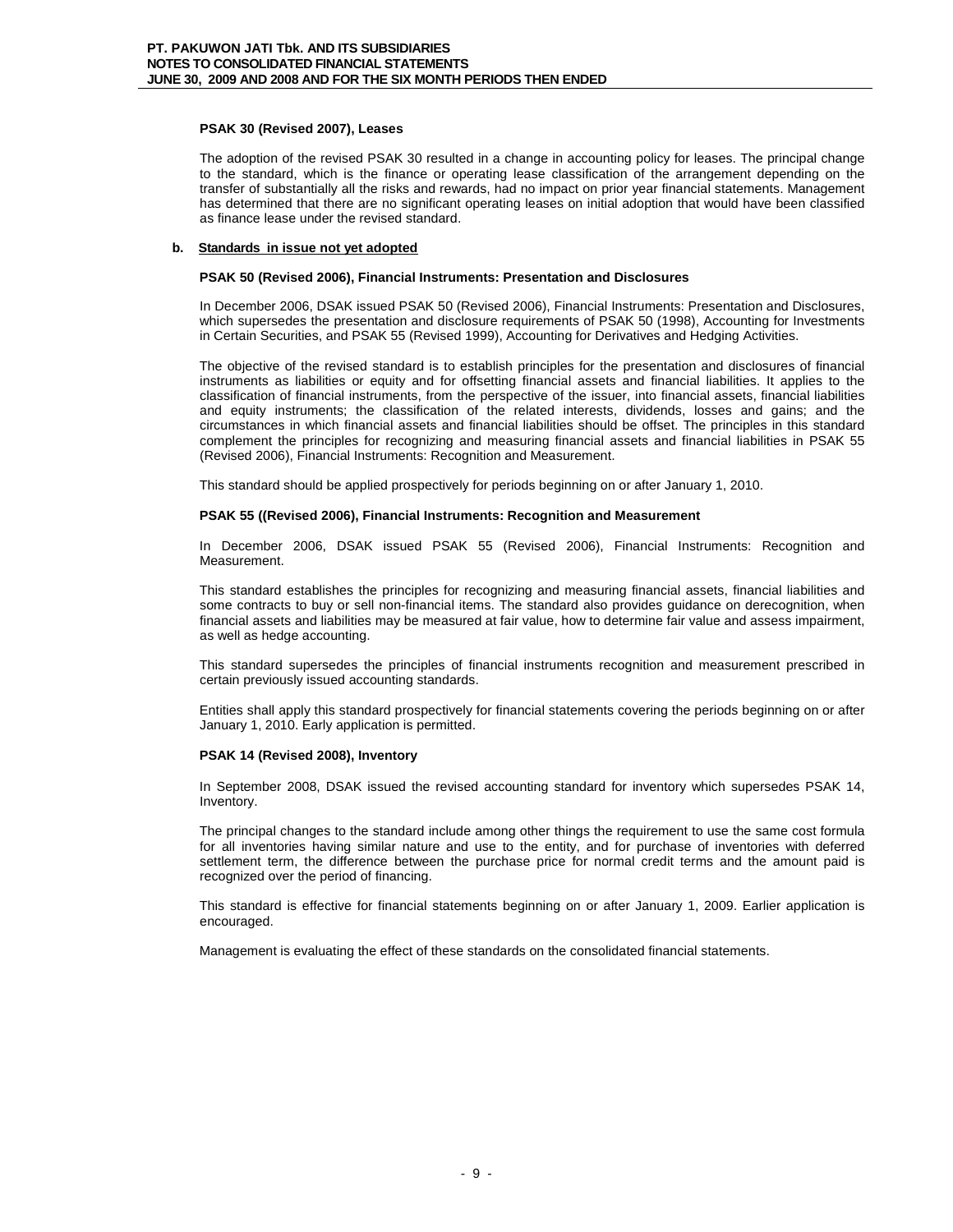# **3. SUMMARY OF SIGNIFICANT ACCOUNTING POLICIES**

### **Consolidated Financial Statement Presentation**

The consolidated financial statements have been prepared using accounting principles and reporting practices generally accepted in Indonesia, and are not intended to present the financial position, results of operations and cash flows in accordance with accounting principles and reporting practices generally accepted in other countries and jurisdictions.

The consolidated financial statements, except for the statements of cash flows, are prepared under the accrual basis of accounting. The reporting currency used in the preparation of the consolidated financial statements is the Indonesian Rupiah (Rp). The measurement basis is the historical cost, except for certain accounts which are measured on the bases described in the related accounting policies.

The consolidated statements of cash flows are prepared using the direct method with classifications of cash flows into operating, investing and financing activities.

# **b. Principles of Consolidation**

The consolidated financial statements incorporate the financial statements of the Company and entities controlled by the Company and its subsidiaries (Note 1b). Control is achieved where the Company has the power to govern the financial and operating policies of the investee entity so as to obtain benefits from its activities. Control is also presumed to exist when the Company owns directly or indirectly through subsidiaries, more than 50% of the voting rights.

The minority interest consists of the amount of those interest at the date of original business combination (Note 3c) and minority's share of movements in equity since the date of the business combination. Any losses applicable to the minority interest in excess of the minority interest are allocated against the interests of the parent.

The results of subsidiaries acquired or disposed of during the year are included in the consolidated statement of income from the effective date of acquisition or up to the effective date of disposal, as appropriate.

Where necessary, adjustments are made to the financial statements of the subsidiaries to bring the accounting policies used in line with those used by the Company.

All intra-group transactions, balances, income and expenses are eliminated on consolidation.

# **c. Business Combinations**

Acquisitions of subsidiaries and businesses are accounted for using the purchase method. The cost of the business combination is the aggregate of the fair value (at the date of exchange) of assets given, liabilities incurred or assumed, and equity instruments issued in exchange for control of the acquire, plus any costs directly attributable to the business combination..

On acquisition, the assets and liabilities of a subsidiary are measured at their fair values at the date of acquisition. Any excess of the cost of acquisition over the fair values of the identifiable net assets acquired is recognized as goodwill. When the cost of acquisition is less than the interest in the fair values of the identifiable assets and liabilities acquired as at the date of acquisition (i.e. discount on acquisition), the fair values of the acquired non-monetary assets are reduced proportionately until all the excess is eliminated.

The interest of the minority shareholders is stated at the minority's proportion of the historical cost of the net assets.

# **d. Foreign Currency Transactions and Translation**

The books of accounts of the Company and its subsidiaries, except PJBV, are maintained in Indonesian Rupiah. Transactions during the year involving foreign currencies are recorded at the rates of exchange prevailing at the time the transactions are made. At balance sheet date, monetary assets and liabilities denominated in foreign currencies are adjusted to reflect the rates of exchange prevailing at that date. The resulting gains or losses are credited or charged to current operations.

PJBV's operating activities, which is domiciled in Amsterdam, is an integral part of the Company's activities, hence, the books of accounts of PJBV which is maintained in United State (U.S.) Dollar is translated into Rupiah using the same procedures as the Company.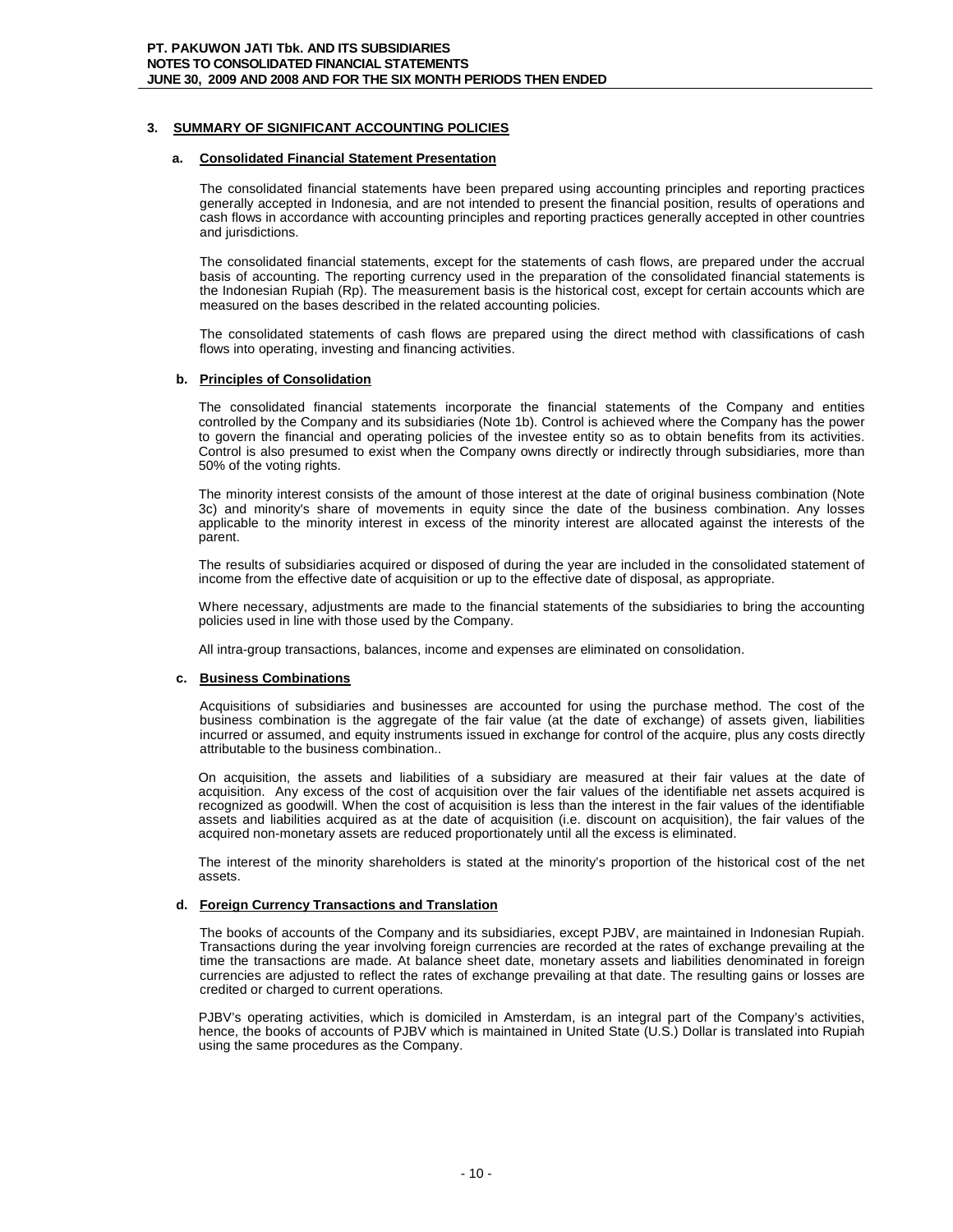# **e. Transactions with Related Parties**

Related parties consist of the following:

- 1) companies that directly, or indirectly through one or more intermediaries, control, or are controlled by, or are under common control with, the Company (including holding companies, subsidiaries and fellow subsidiaries);
- 2) associates;
- 3) individuals owning, directly or indirectly, an interest in the voting power of the Company that gives them significant influence over the Company, and close members of the family of any such individuals (close members of the family are those who can influence or can be influenced by such individuals in their transactions with the Company);
- 4) key management personnel who have the authority and responsibility for planning, directing and controlling the Company's activities, including commissioners, directors and managers of the Company and close members of their families; and
- 5) companies in which a substantial interest in the voting power is owned, directly or indirectly, by any person described in (3) or (4) or over which such a person is able to exercise significant influence. This includes companies owned by commissioners, directors or major stockholders of the Company and companies which have a common key member of management as the Company.

All transactions with related parties, whether or not made at similar terms and conditions as those done with third parties, are disclosed in the consolidated financial statements.

# **f. Use of Estimates**

The preparation of consolidated financial statements in conformity with accounting principles generally accepted in Indonesia requires management to make estimates and assumptions that affect the reported amounts of assets and liabilities and disclosure of contingent assets and liabilities at the date of the consolidated financial statements and the reported amounts of revenues and expenses during the reporting period. Actual results could be different from these estimates.

# **g. Cash and Cash Equivalents**

Cash and cash equivalents consist of cash on hand and in banks and all unrestricted investments with maturities of three months or less from the date of placement.

# **h. Fund / Reserve for Replacement of Hotel's Furniture, Fixtures and Equipment**

Reserve for replacement of and addition to the Hotel's furniture, fixtures and equipment is provided at 3.5% of the Hotel's preceding year's total revenues.

A fund is specifically set aside to cover the reserve and is maintained in a bank account. Interest earned on such bank account represents a component of the reserve and the fund.

The cost of replacements of and additions to the Hotel's furniture, fixtures and equipment represents reduction in the balance of the reserve and the fund.

# **i. Allowance for Doubtful Accounts**

Allowance for doubtful accounts is provided based on a review of the status of the individual receivable accounts at the end of the year.

# **j. Inventories**

Inventories representing food and beverages, fuel, office supplies and building maintenance materials, are stated at cost or net realizable value, whichever is lower. Cost of inventories is determined using the weighted average method.

# **k. Prepaid Expenses**

Prepaid expenses are amortized over their beneficial periods using the straight-line method.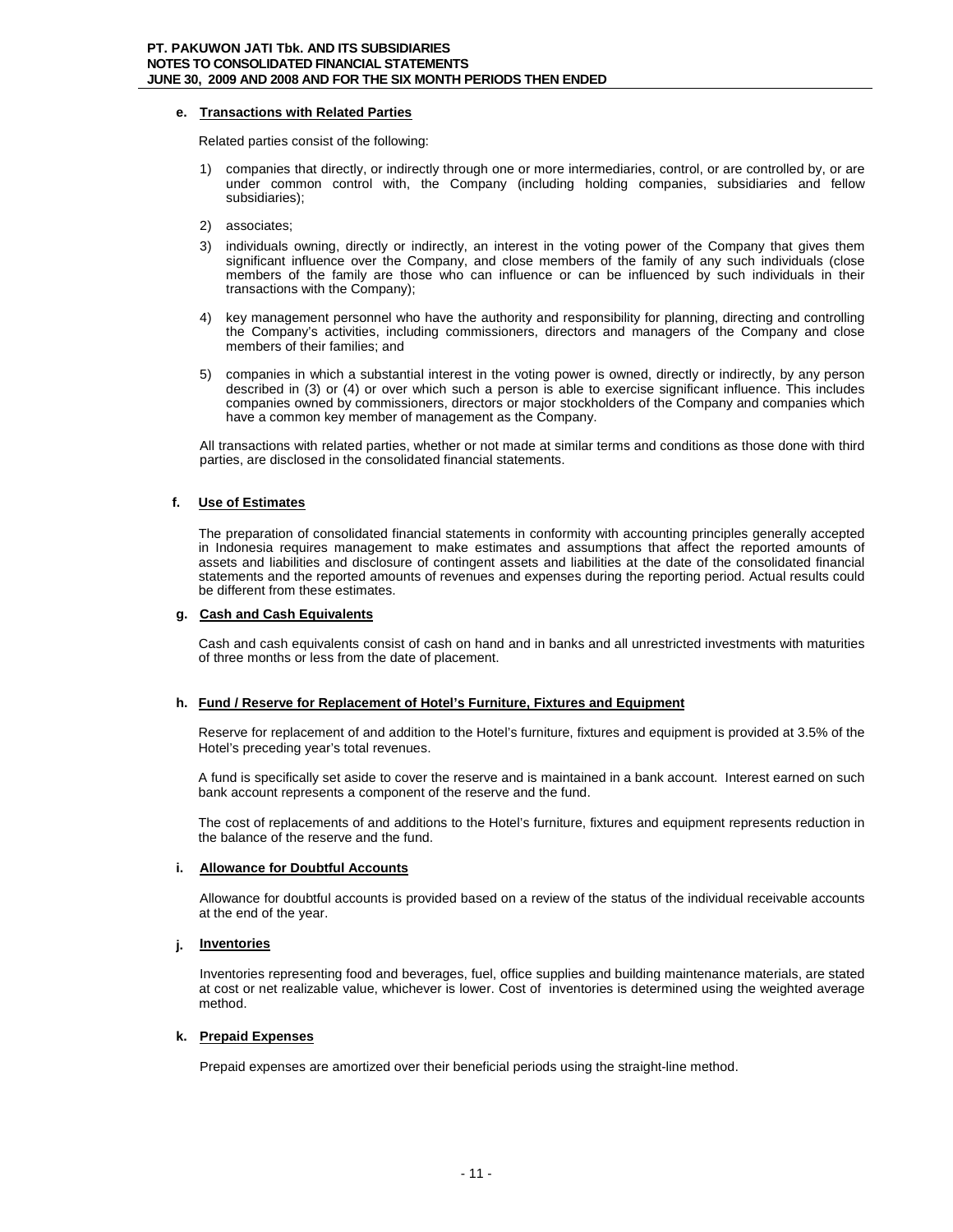# **l. Real Estate Assets**

#### Real Estate Inventories

Real estate inventories consisting of land lot already developed, land and buildings (houses and condominium units) ready for sale, buildings (houses) under construction, and land under development, are stated at cost or net realizable value, whichever is lower.

The cost of land under development consists of the cost of land for development, direct and indirect costs related to the development of real estate assets and borrowing costs. The cost of land under development is transferred to the buildings (houses) under construction account when the development is completed or is transferred to the land account when it is ready for sale, based on the area of saleable lots.

The cost of buildings under construction consists of the cost of developed land, construction costs and borrowing costs, and is transferred to the land and buildings ready for sale account when the development of the land and construction of buildings are completed. Cost is determined using the specific identification method.

#### Land Not Yet Developed

Land not yet developed consists of land that has not been developed yet and is stated at cost or net realizable value, whichever is lower.

The cost of land not yet developed consists of pre-development costs and cost of the land. The cost of land not yet developed is transferred to the land under development account when the development of the land has started or is transferred to the buildings (houses) under construction account when the land is ready for development.

# **m. Investment Properties**

Investment properties are properties (land or a building – or part of a building – or both) held to earn rentals or for capital appreciation or both. Investment properties are measured at cost less accumulated depreciation and any accumulated impairment losses.

Depreciation is computed using the straight-line method based on the estimated useful life of the investment properties as follows:

|                         | Years    |
|-------------------------|----------|
| Building and facilities | $5 - 30$ |
| Machinary and equipment | $5-20$   |

Land is stated at cost and is not depreciated.

# **n. Property and Equipment - Direct Acquisitions**

Property and equipment held for use in the production or supply of goods or services, or for administrative purposes, are stated at cost, less accumulated depreciation and any accumulated impairment losses.

Certain assets were revalued in previous years based on an independent appraisal made in accordance with government regulations. In line with the initial adoption of PSAK 16 (Revised 2007), the previous revalued amount of certain assets under the previous standard is considered as deemed cost, and the balance of the revaluation surplus previously reported as separate line item in equity is reclassified into retained earnings.

Depreciation is computed using the straight-line method based on the estimated useful lives of the assets as follows:

|                                 | Years     |
|---------------------------------|-----------|
|                                 |           |
| <b>Buildings and facilities</b> | $20 - 30$ |
| Machinery and equipment         | $10 - 20$ |
| Motor vehicles                  | $4 - 5$   |
| Office equipment                | $4 - 5$   |
| Interior design                 | $5 - 10$  |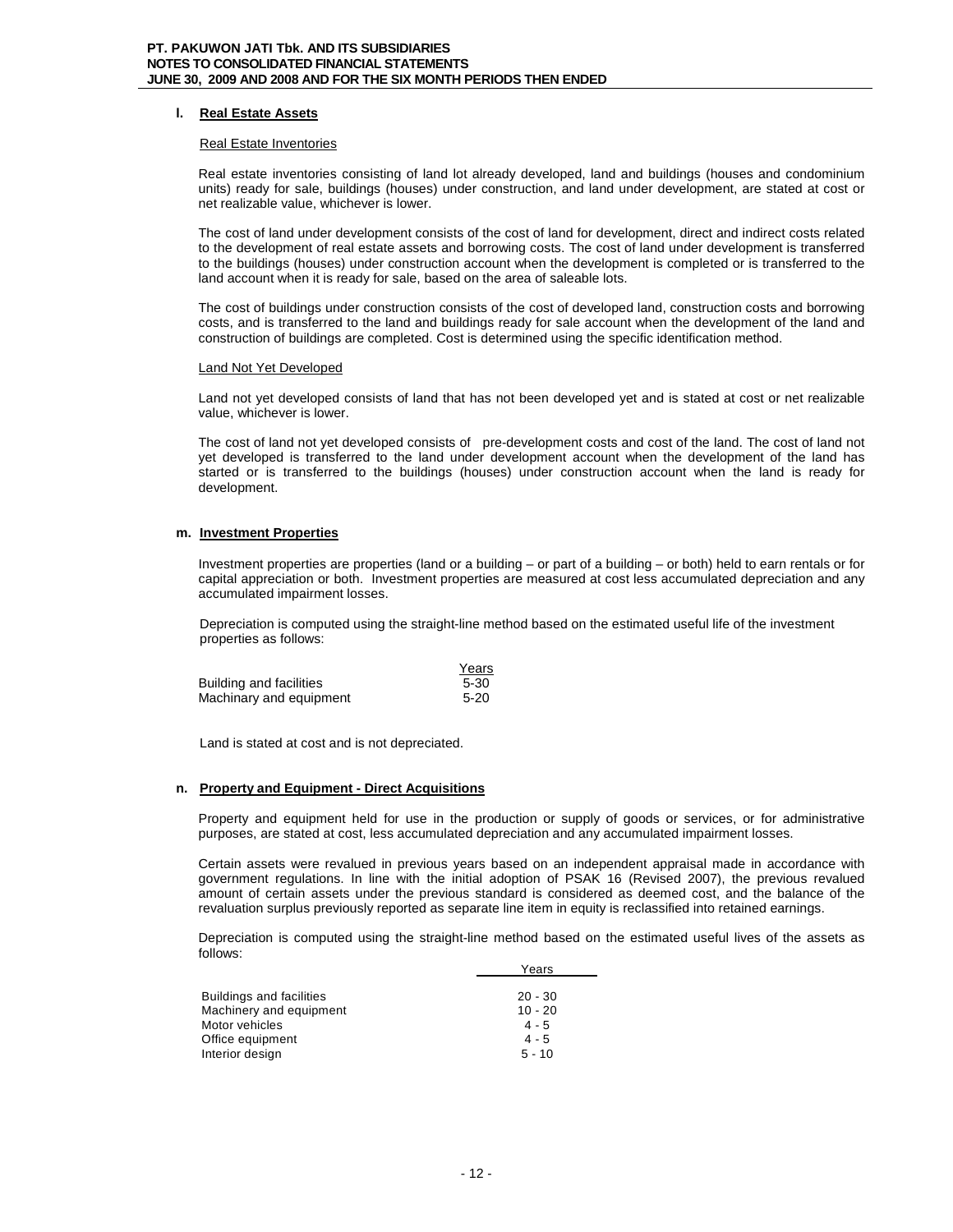The estimated useful lives, residual values and depreciation method are reviewed at each year end, with the effect of any changes in estimate accounted for on a prospective basis.

Land is stated at cost and is not depreciated.

The cost of maintenance and repairs is charged to operations as incurred. Other costs incurred subsequently to add, to replace or service an item of property and equipment, are recognized as asset if, and only if it is probable that future economic benefits associated with the item will flow to the entity and the cost of the item can be measured reliably. When assets are retired or otherwise disposed of, their carrying values and the related accumulated depreciation and any impairment loss are removed from the accounts and any resulting gain or loss is reflected in the current operations.

Construction in progress is stated at cost which includes borrowing costs during construction on debts incurred to finance the construction. Construction in progress is transferred to the respective property and equipment account when completed and ready for use.

# **o. Property and Equipment under Build, Operate and Transfer (BOT) Scheme**

Property and equipment constructed under BOT scheme, including fixtures and facilities on them are presented at cost less accumulated depreciation. Depreciation is computed based on the estimated useful lives of the related property and equipment under build, operate and transfer scheme following the term of the agreement using the straight-line method over 20 years.

#### **p. Impairment of an asset**

When the carrying amount of an asset exceeds its estimated recoverable amount, the asset is write down to its estimated recoverable amount, which is determined as the higher of net selling price or value in use.

# **q. Leases**

Leases are classified as finance leases whenever the terms of the lease transfer substantially all the risks and rewards of ownership to the lessee. All other leases are classified as operating leases.

#### **As Lessor**

Rental income from operating leases is recognized on a straight-line basis over the term of the relevant lease. Initial direct costs incurred in negotiating and arranging an operating lease are added to the carrying amount of the leased asset and recognized on a straight-line basis over the lease term.

#### **As Lessee**

Operating lease payments are recognized as an expense on a straight-line basis over the lease term, except where another systematic basis is more representative of the time pattern in which economic benefits from the leased asset are consumed. Contingent rentals arising under operating leases are recognized as an expense in the period in which they are incurred

#### **r. Deferred Charges for Landrights**

Expenses related to the legal processing of landrights are deferred and amortized using the straight-line method over the legal term of the landright since the legal term of the right is shorter than its economic life.

# **s. Unearned Income**

Unearned income represents receipt of advance payment of rent and service charges which are recognized proportionally over the earning period.

# **t. Debt Restructuring**

The excess of the carrying amount of the loan and related accounts over the total future cash payments specified by the new terms of the loan in a troubled debt restructuring involving only modification of terms is recognized immediately as restructuring gain. After the restructuring, all cash payments under the terms of the loan are deducted from the carrying amount of the loan, and no interest expense is recognized on such loan until maturity.

If the carrying amount of the loan is less than the total future cash payments specified by the new terms of the loan in a troubled debt restructuring involving only modification of terms, no gain or loss is recognized. The effect of such restructuring is accounted for respectively from the time of restructuring. After the restructuring, interest expense is computed by applying a constant effective interest rate to the carrying amount of the loan and related accounts at the beginning of each period until maturity.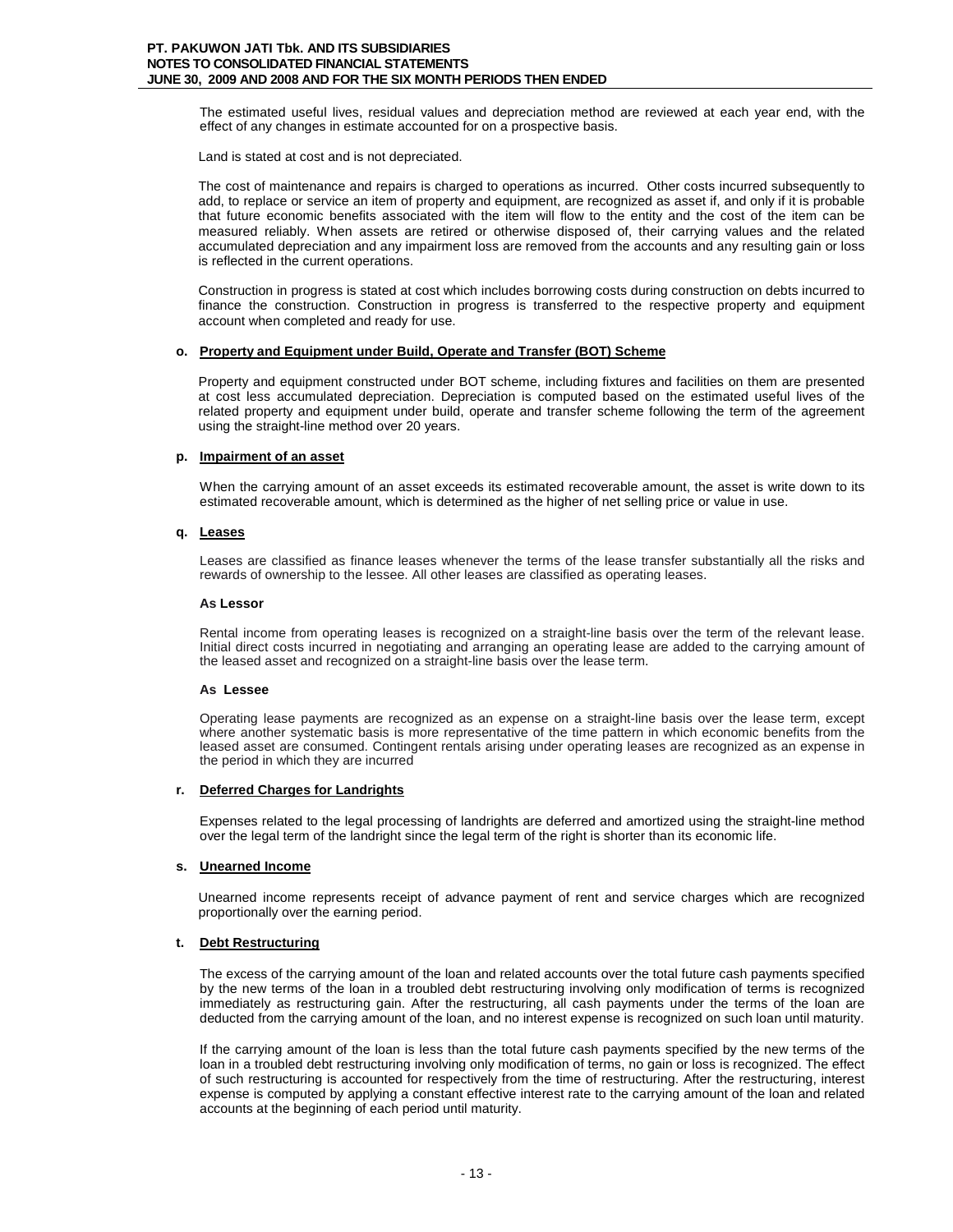When settlement of the loan is made through transfer of asset, the excess of the carrying amount of the restructured debt over the fair value of the asset is recognized immediately as debt restructuring gain. Gain arising from the restructuring of loans through transfer of assets which terms and conditions are not fully met is recognized as deferred gain or loss on the restructured loans presented under other accounts payable account and will be recognized as gain in the consolidated statement of income when related terms and conditions are fully met.

# **u. Issuance Costs of Bonds**

Issuance costs of Bond are deducted directly from the related proceeds of the related bonds to determine the net proceeds of the bonds. Differences between the net proceeds and nominal values represent discount or premium which are amortized using the straight-line method over the term of the bonds.

# **v. Post-Employment Benefits**

The Company provides defined post-employment benefits to its employees in accordance with Labor Law No. 13/2003. No funding has been made to this defined benefit plan.

The cost of providing post-employment benefits is determined using the Projected Unit Credit Method. The accumulated unrecognized actuarial gains or losses that exceed 10% of the present value of defined benefit obligations are recognized on a straight-line basis over the expected average remaining working lives of the participating employees. Past service cost is recognized immediately to the extent that the benefits are already vested, and otherwise is amortized on a straight-line basis over the average period until the benefits become vested.

The benefit obligation recognized in the balance sheet represents the present value of the defined benefit obligation, as adjusted for unrecognized actuarial gains or losses and unrecognized past service cost.

Aside from providing post-employment benefits in accordance with Labor Law No. 13/2003, the Hotel has established a defined contribution plan covering all its local permanent employees. The Hotel's contribution to the plan is charged to current operations.

# **w. Revenue and Expense Recognition**

# Space Rental Revenue and Service Charges

Revenues from space rental and service charges are recognized based on the terms of the contract. Revenues from parking and hotel operations are recognized when the services are rendered.

# Revenue from Real Estate

Revenues from the sale of residential houses, office buildings, and condominiums are recognized using the full accrual method, when all of the following criteria are met:

- The deed of sale has been signed;
- The balance is deemed collectible;
- Receivables from sale are free from subordination; and
- All rights, risks and benefits have been transferred substantially to the buyer (a memorandum of transfer agreement has been released).

Proceeds from the sale of land lot, wherein the construction of the building is completed without involving the seller, are recognized in full when all of the following criteria are met:

- The deed of sale has been signed:
- The buyer has paid a down payment of at least 20% of the agreed sales price, and the period of cancellation / refund has expired;
- The balance is deemed collectible:
- The receivables are free from subordination; and;
- All improvements and related facilities on this project are completed and the seller has no further obligation to the buyer.

If any of the above criteria are not met, the payments received from the buyers are recognized as advances from customers and recorded using the deposit method until all the criteria are met.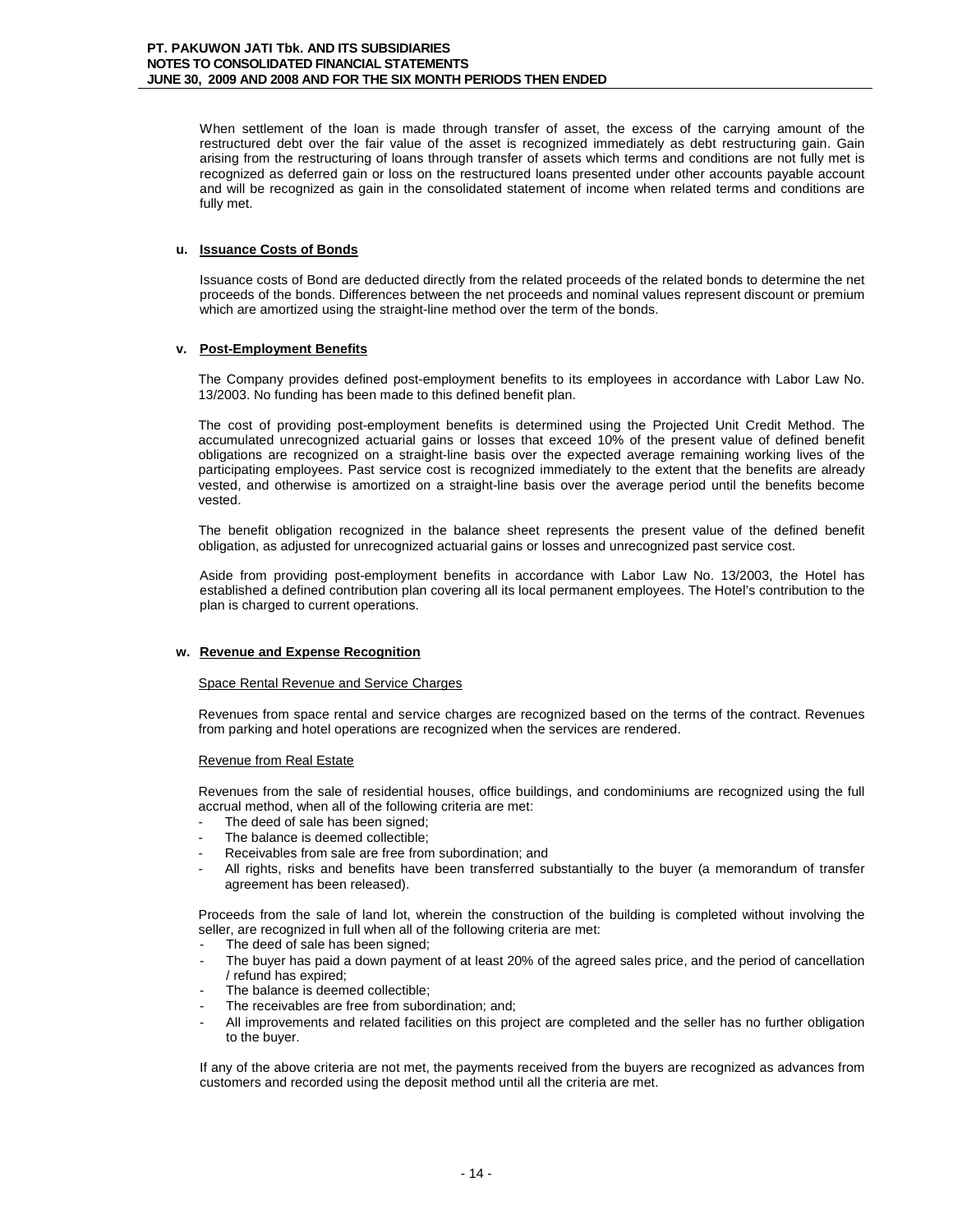# Revenue from sale of condominium and office building

Revenues from sale of condominium and office building are recognized using the percentage of completion method, when all of the following criteria are met:

- The construction has progressed beyond the preliminary stage, or at least the foundation of the building has been completed.
- Cumulative payments equal or exceed 20% of the agreed sales price and the refund period has expired; and
- All of the revenues and costs can be reasonably estimated.

If any of the above criteria are not met, all payments received from the buyers are recorded as advances from customers received using the deposit method, until all the criteria are met.

# Interest income

Interest income is accrued on time basis, by reference to the principal outstanding and at the applicable interest rate.

# Expenses

Expenses are recognized when incurred (accrual basis).

# **x. Income Tax**

#### Final Income Tax

Final income tax expense is recognized proportionally with the accounting income recognized during the year. The difference between the final income tax paid and the final tax expense in the consolidated statement of income is recognized as prepaid tax or tax payable. If the income is subject to final income tax, no deferred tax asset or liability is recognized on the differences between the financial statement carrying amounts of assets and liabilities and their respective tax bases.

# Non-Final Income Tax

Current tax expense is determined based on the taxable income for the year computed using prevailing tax rates.

Deferred tax assets and liabilities are recognized for the future tax consequences attributable to the differences between the financial statement carrying amounts of existing assets and liabilities and their respective tax bases, except those differences that are subject to final tax. Deferred tax liabilities are recognized for all taxable temporary differences and deferred tax assets are recognized for deductible temporary differences to the extent that it is probable that taxable income will be available in future periods against which the deductible temporary differences can be utilized.

Deferred tax is calculated at the tax rates that have been enacted or substantively enacted at the balance sheet date. Deferred tax is charged or credited in the consolidated statement of income, except when it relates to items charged or credited directly to equity, in which case, the deferred tax is also charged or credited directly to equity.

Deferred tax assets and liabilities are offset in the consolidated balance sheet, except if they are for different legal entities, in the same manner the current tax assets and liabilities are presented.

# **y. Earnings (Loss) per Share**

Basic earnings (loss) per share is computed by dividing net income (loss) by the weighted average number of shares outstanding during the year.

Diluted earnings (loss) per share is computed by the weighted average number of share outstanding as adjusted for the effects of all potentially dilutive ordinary shares.

If the number of shares outstanding increases as a result of stock split and bonus shares, the calculation of basic earnings (loss) per share for all periods presented is adjusted retrospectively.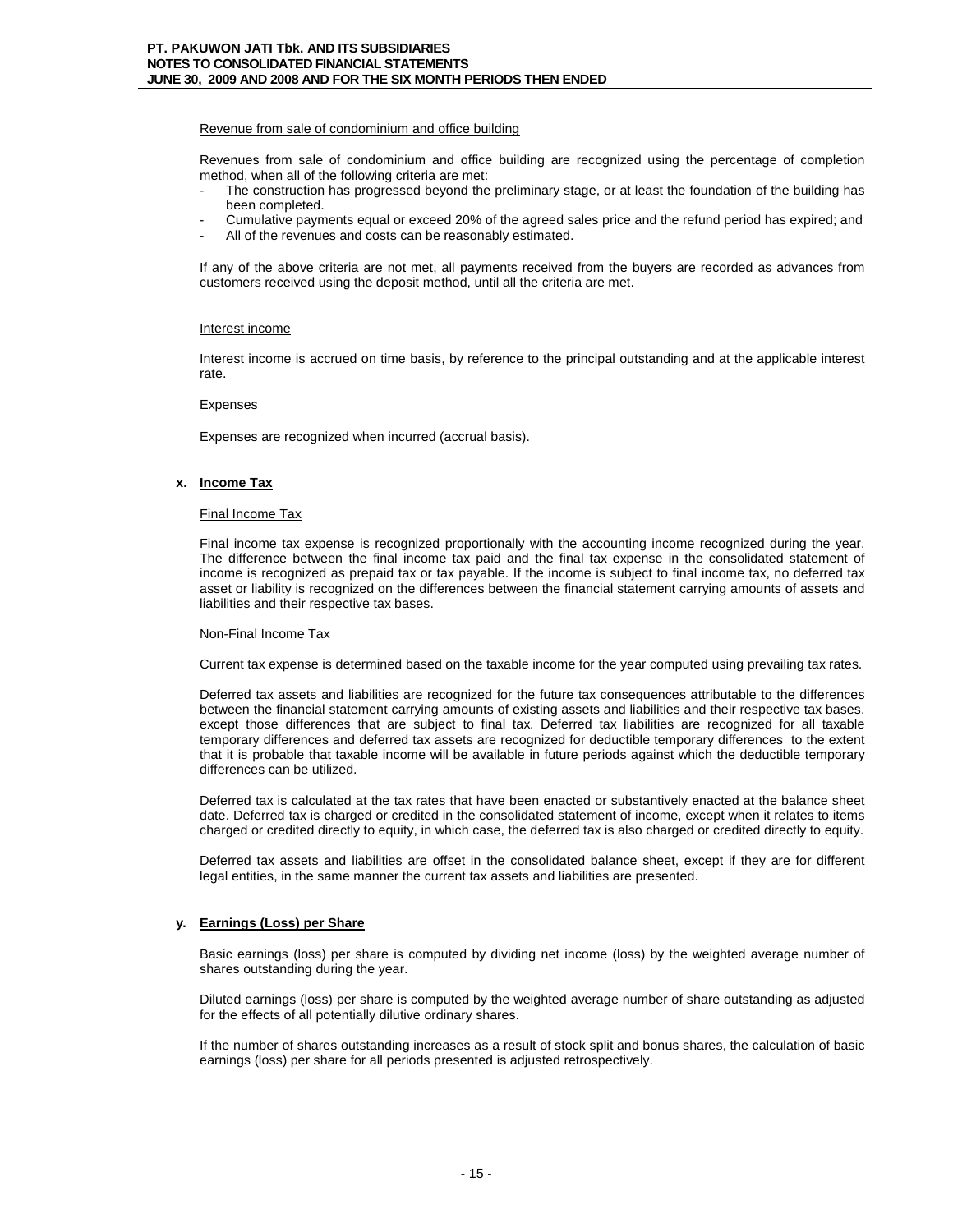# **z. Segment Information**

Segment information is prepared using the accounting principles adopted for preparing and presenting the consolidated financial statements. The Company's primary reporting segment information is based on business segment, while its secondary reporting segment information is based on geographical segment.

A business segment is a distinguishable component of an enterprise that is engaged in producing an individual product or service or a group of related products or services and that is subject to risks and returns that are different from those of other segments.

A geographical segments is a distinguishable component of an enterprise that is engaged in providing products or services within a particular economic environment and that is subject to risks and returns that are different from those of components operating in other economic environments.

Assets and liabilities that relate jointly to two or more segments are allocated to those segments, if and only if, the related revenues and expenses are allocated to those segments and the relative autonomy of those segments.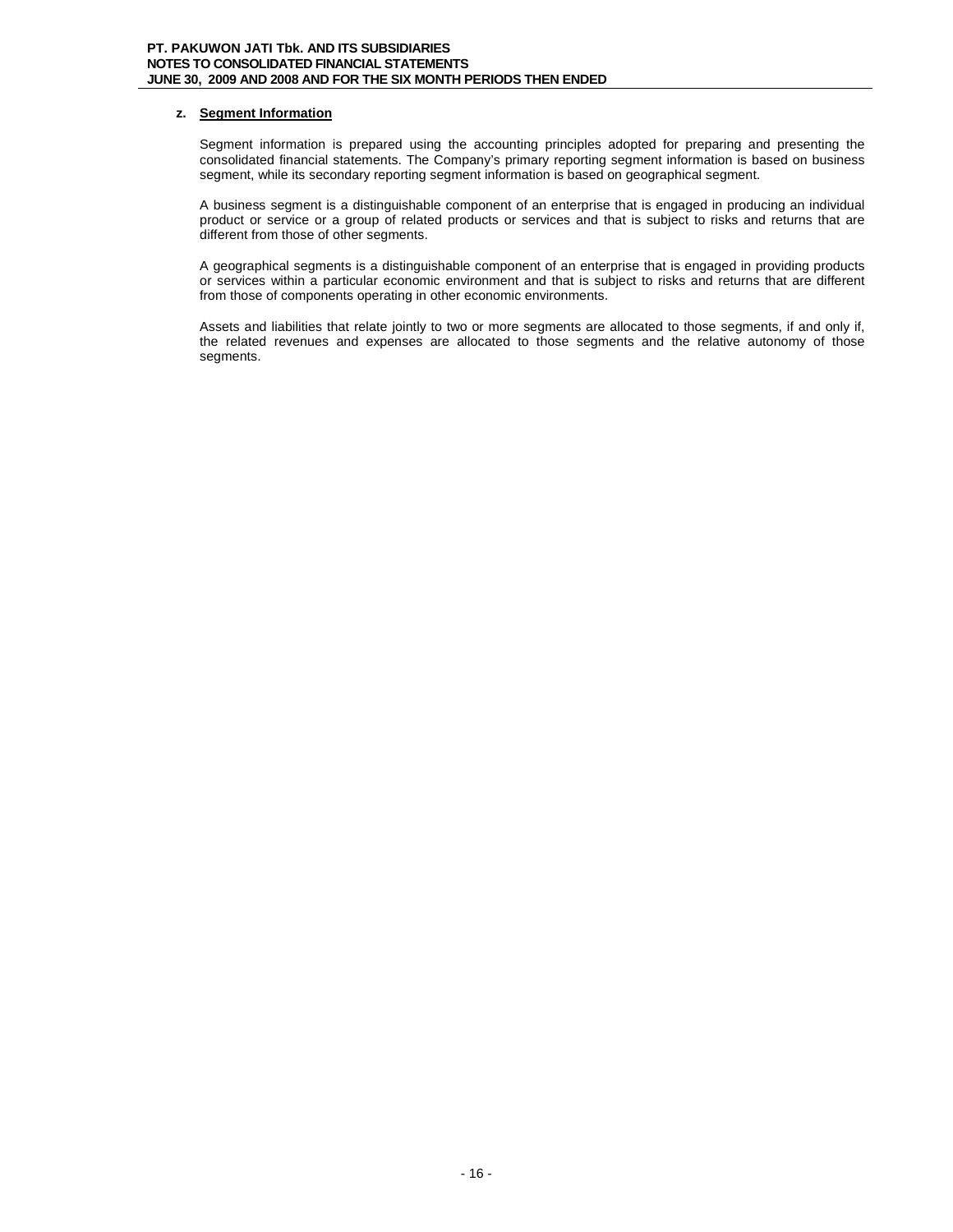# **4. CASH AND CASH EQUIVALENTS**

|                                                                | 2009              | 2008                 |
|----------------------------------------------------------------|-------------------|----------------------|
|                                                                | Rp'000            | Rp'000               |
| Cash on hand                                                   | 2,989,785         | 918,397              |
| Cash on banks                                                  |                   |                      |
| Rupiah                                                         |                   |                      |
| Bank Mandiri                                                   | 3,962,960         | 4,652,946            |
| Bank CIMB Niaga (formerly Bank Lippo)                          | 2,095,990         | 1,363,076            |
| Bank Danamon Indonesia                                         | 1,599,519         | 3,894,832            |
| <b>Bank Central Asia</b>                                       | 1,469,660         | 7,319,242            |
| Bank Internasional Indonesia                                   | 1,466,268         | 2,211,068            |
| Bank Mega                                                      | 1,357,861         |                      |
| Bank Rakyat Indonesia                                          | 19,012            |                      |
| Others (below Rp 10 million)<br>U.S. Dollar                    | 14,889            | 43,687               |
| JP Morgan                                                      | 22,548,372        |                      |
| <b>ING Asia Private Bank Limited</b>                           | 5,219,597         | 2,778,583            |
| Bank Mandiri                                                   | 2,379,970         | 497,686              |
| Bank Danamon Indonesia                                         | 1,081,488         | 14,645,560           |
| Bank of New York                                               | 940,445           | 847,720              |
| Bank CIMB Niaga (formerly Bank Lippo)                          | 219,519           | 70,568               |
| <b>Bank Panin</b>                                              | 21,245            | 23,376               |
| Others (below Rp 10 million)                                   | 10,714            | 49,062               |
| Euro                                                           |                   |                      |
| <b>ING Asia Private Bank Limited</b>                           | 203,618           | 183,350              |
| Time deposits                                                  |                   |                      |
| Rupiah                                                         |                   |                      |
| Bank Danamon Indonesia                                         | 67,244,540        | 2,602,006            |
| Bank Internasional Indonesia                                   | 57,248,073        | 110,716,697          |
| <b>Bank Permata</b>                                            | 29,733,065        |                      |
| <b>Bank Mega</b>                                               | 25,710,876        | 33,758,443           |
| <b>Bank KPA</b>                                                | 5,924,971         |                      |
| <b>Bank Mandiri</b>                                            | 4,382,381         | 6,473,597            |
| Bank Rakyat Indonesia<br>Bank CIMB Niaga (formerly Bank Niaga) |                   | 1,039,291<br>400,000 |
| U.S. Dollar                                                    |                   |                      |
| Bank Danamon Indonesia                                         | 53,658,195        |                      |
| Bank Mega                                                      | 19,790,021        | 12,461,977           |
| UBS AG, Singapura                                              | 3,096,276         |                      |
| <b>Bank Mandiri</b>                                            | 204,160           | 186,300              |
| Bank DBS Indonesia                                             |                   | 5,696,450            |
| Total cash and cash equivalents                                | 314,593,468       | 212,833,914          |
| Fund for replacement of hotel's furniture,                     |                   |                      |
| fixtures and equipment                                         | (2,614,140)       | (2,223,420)          |
| <b>Net</b>                                                     | 311,979,328       | 210,610,494          |
|                                                                |                   |                      |
| Interest rates per annum on time deposits                      |                   |                      |
| Rupiah                                                         | 10,00 % - 13,50 % | 8,50 % - 8,75 %      |
| U.S. Dollar                                                    | 5,70 % - 6.00%    | 4,00% - 4,25 %       |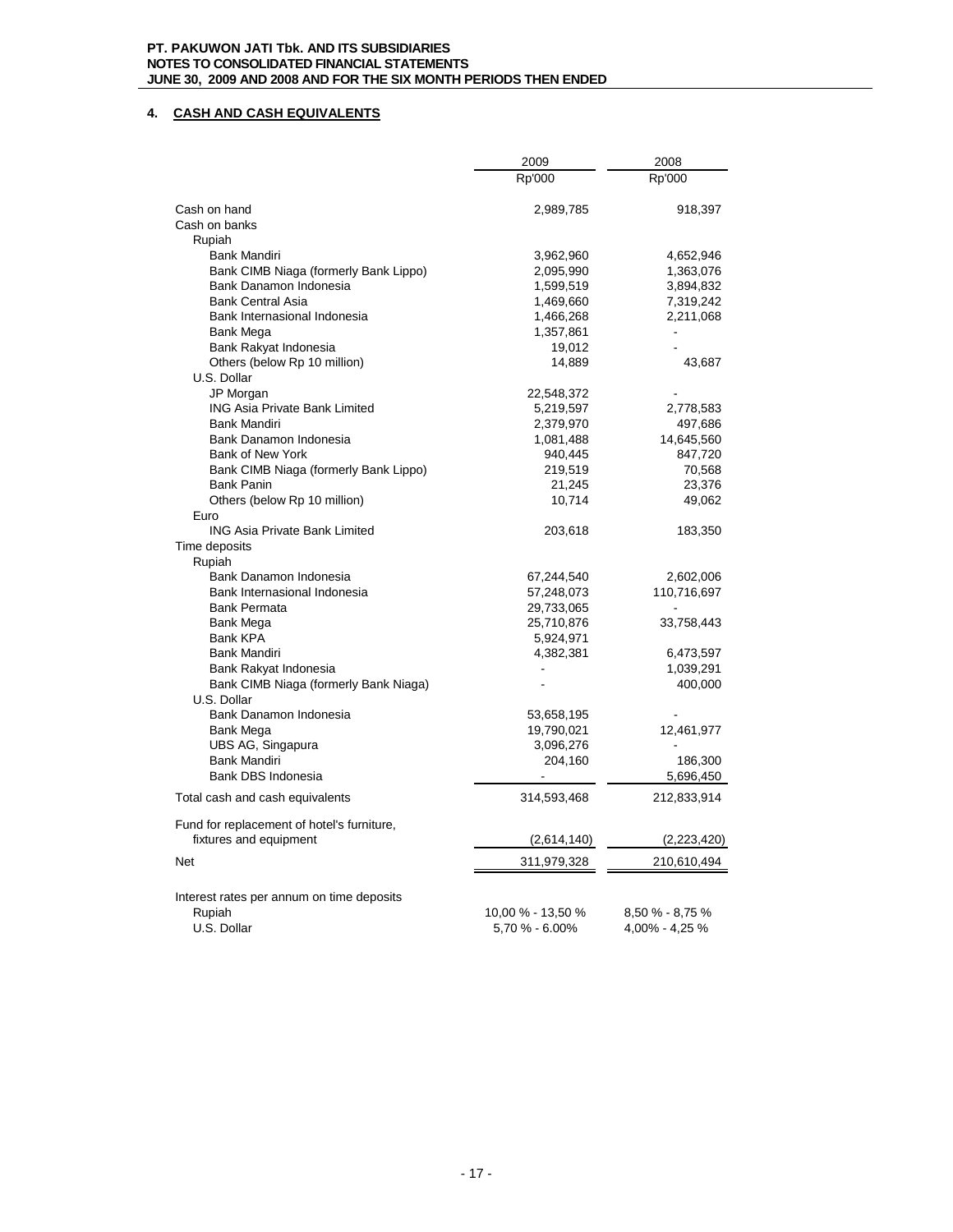# **5. TRADE ACCOUNTS RECEIVABLE FROM THIRD PARTIES**

|                                       | 2009                    | 2008                    |
|---------------------------------------|-------------------------|-------------------------|
|                                       | Rp'000                  | Rp'000                  |
| a. By Business Segment:               |                         |                         |
| Sale of land and buildings            | 19,049,228              | 22,841,326              |
| Space rental and others<br>Hotel      | 15,099,824<br>6,551,746 | 11,550,878<br>6,000,310 |
| Total                                 | 40,700,798              | 40,392,514              |
| Allowance for doubtful accounts       | (905,685)               | (3,435,555)             |
| <b>Net</b>                            | 39,795,113              | 36,956,959              |
| b. By Age Category:                   |                         |                         |
| $1 - 30$ days                         | 37,037,400              | 25,366,716              |
| 31 - 60 days                          | 514,114                 | 2,729,431               |
| 61 - 90 days                          | 835,708                 | 1,047,704               |
| More than 90 days                     | 2,313,576               | 11,248,663              |
| Total                                 | 40,700,798              | 40,392,514              |
| Allowance for doubtful accounts       | (905, 685)              | (3,435,555)             |
| <b>Net</b>                            | 39,795,113              | 36,956,959              |
| Changes in the allowance for doubtful |                         |                         |
| accounts:                             |                         |                         |
| De aliancia al Indiana de             | waan aan                | 0.011.100               |

Beginning balance 1,880,333 3,314,438 Provision (reversal of allowance) (974,648) 121,117

All trade accounts receivable in 2009 and 2008 are in Rupiah currency.

Ending balance 905,685 3,435,555

Management believes that the allowance for doubtful accounts is adequate to cover possible losses on uncollectible accounts.

Management also believes that there is no significant risk associated to the above receivables.

Trade accounts receivable from hotel operations amounting to Rp 6,551,746 thousand and Rp 6,000,310 thousand were used as collateral for Series C Bonds in 2009 and for Series A and C Bonds in 2008 (Note 18).

# **6. RESTRICTED TIME DEPOSITS**

|                                                                                                                   | 2009          | 2008              |
|-------------------------------------------------------------------------------------------------------------------|---------------|-------------------|
| The Subsidiary (AW)<br>ING Asia Private Bank Limited,                                                             | Rp'000        | Rp'000            |
| Singapore (US\$ 3,028,540.65 in 2009)<br>and US\$ 20,682,880.00 in 2008)<br>UBS AG, Singapore (US\$ 1,813,162.66) | 30,966,828    | 190.799.566       |
| in 2008                                                                                                           |               | 16,726,426        |
| Total                                                                                                             | 30,966,828    | 207,525,992       |
| The Company<br>UBS AG, Singapore (US\$ 13,200,000)                                                                | 134,970,000   | 121,770,000       |
| Total                                                                                                             | 165,936,828   | 329,295,992       |
|                                                                                                                   |               |                   |
| Interest rate per annum                                                                                           | 1.15% - 2.10% | $2.70\% - 5.27\%$ |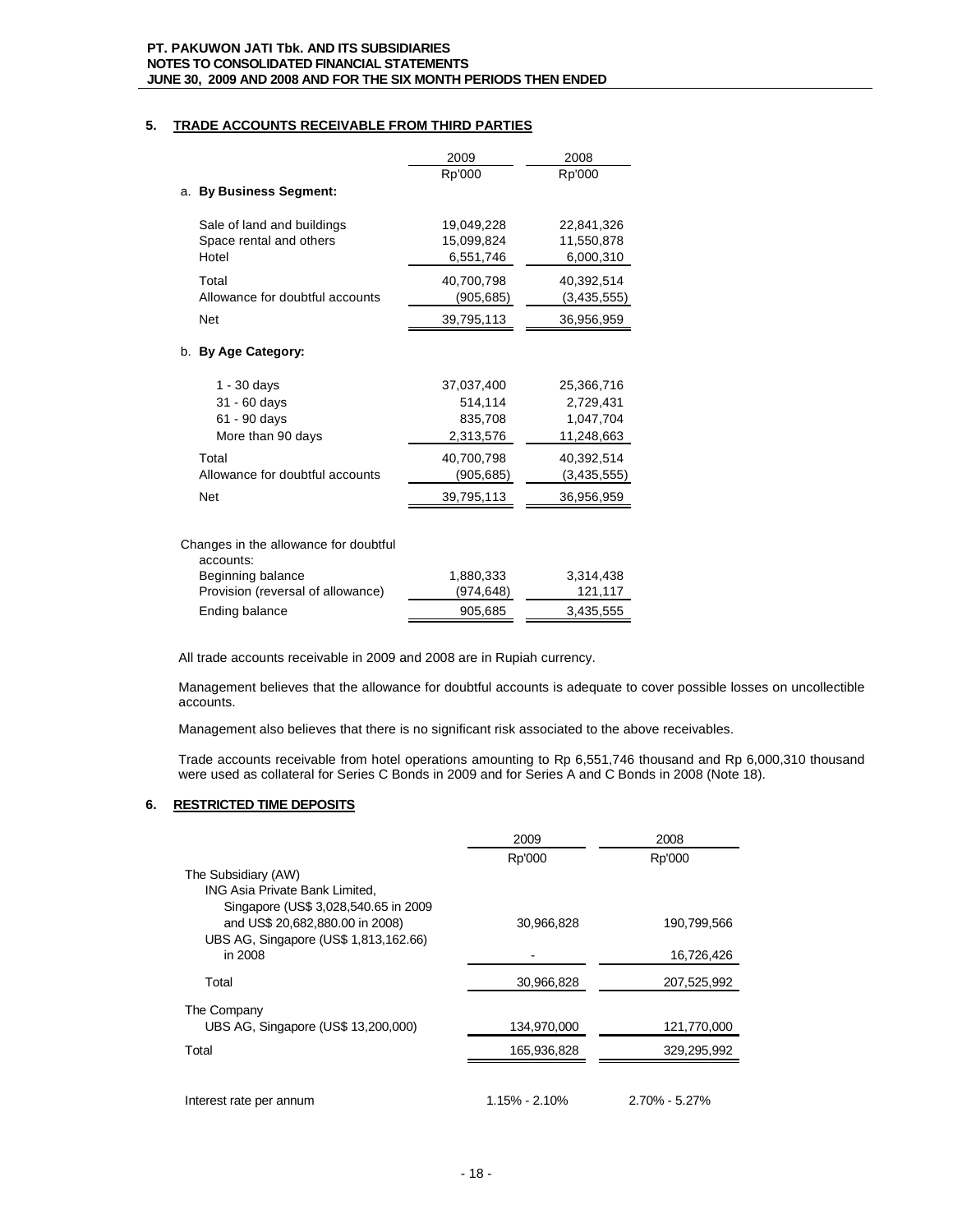Time deposits owned by AW represent proceeds from the issuance of the subsidiary's capital stock and restricted only for the construction of Superblock Gandaria City. Such time deposits mature on June 30, 2009.

Time deposits owned by the Company represent restricted time deposit that will be used for the payment of interest of Senior Secured Note in November 2009 (Note 18).

# **7. REAL ESTATE ASSETS**

Real Estate Inventories

|                                   | 2009        | 2008        |  |
|-----------------------------------|-------------|-------------|--|
|                                   | Rp'000      | Rp'000      |  |
| Land lot already developed        |             |             |  |
| Laguna Indah                      | 17,532,230  | 17,532,230  |  |
| Virginia Regency                  | 13,777,593  | 14,605,860  |  |
| Laguna Regency                    | 2,056,216   | 2.258.415   |  |
| Royal Villa                       | 1,641,547   | 1,748,320   |  |
| Riviera Villa                     | 1,050,292   | 1,047,606   |  |
| Westwood Villa                    | 951,308     | 951,308     |  |
| Taman Mutiara                     | 934,842     | 1,237,233   |  |
| Taman Permata                     |             | 125,377     |  |
| Land and buildings ready for sale |             |             |  |
| Pakuwon Town Square               | 6,868,136   | 6,357,756   |  |
| Model unit                        | 2,424,342   | 2,424,341   |  |
| Taman Permata                     | 130,219     | 130,219     |  |
| Virginia Regency                  |             | 1,120,759   |  |
| Total                             | 47,366,725  | 49,539,424  |  |
| Condominium unit:                 |             |             |  |
| Kondominium Regency               | 4,939,780   | 6,201,774   |  |
|                                   |             |             |  |
| Land under development:           |             |             |  |
| Superblock Gandaria City          | 400,690,302 | 478,708,926 |  |
| Palm Beach                        | 83,307,984  | 60,696,859  |  |
| Pakuwon Town Square               | 53,564,084  | 31,150,181  |  |
| Total                             | 537,562,370 | 570,555,966 |  |
| Total                             | 589,868,874 | 626,297,164 |  |

# Land Not Yet Developed

|                                 | 2009        | 2008        |
|---------------------------------|-------------|-------------|
|                                 | Rp'000      | Rp'000      |
| Location:                       |             |             |
|                                 |             |             |
| East Surabaya                   | 119,987,732 | 120,728,361 |
| North Surabaya                  | 75,041,540  | 74,178,157  |
| West Surabaya                   | 18,060,877  | 18,045,877  |
| Embong Malang, Central Surabaya | 5,124,646   | 5,123,151   |
| Total                           | 218,214,795 | 218,075,546 |

The total land not yet developed measures 2,572,206 square meters in 2009 and 2,582,206 square meters in 2008. Other than Superblock Gandaria City which is located in Jakarta, all real estate inventories are located in Surabaya, East Java.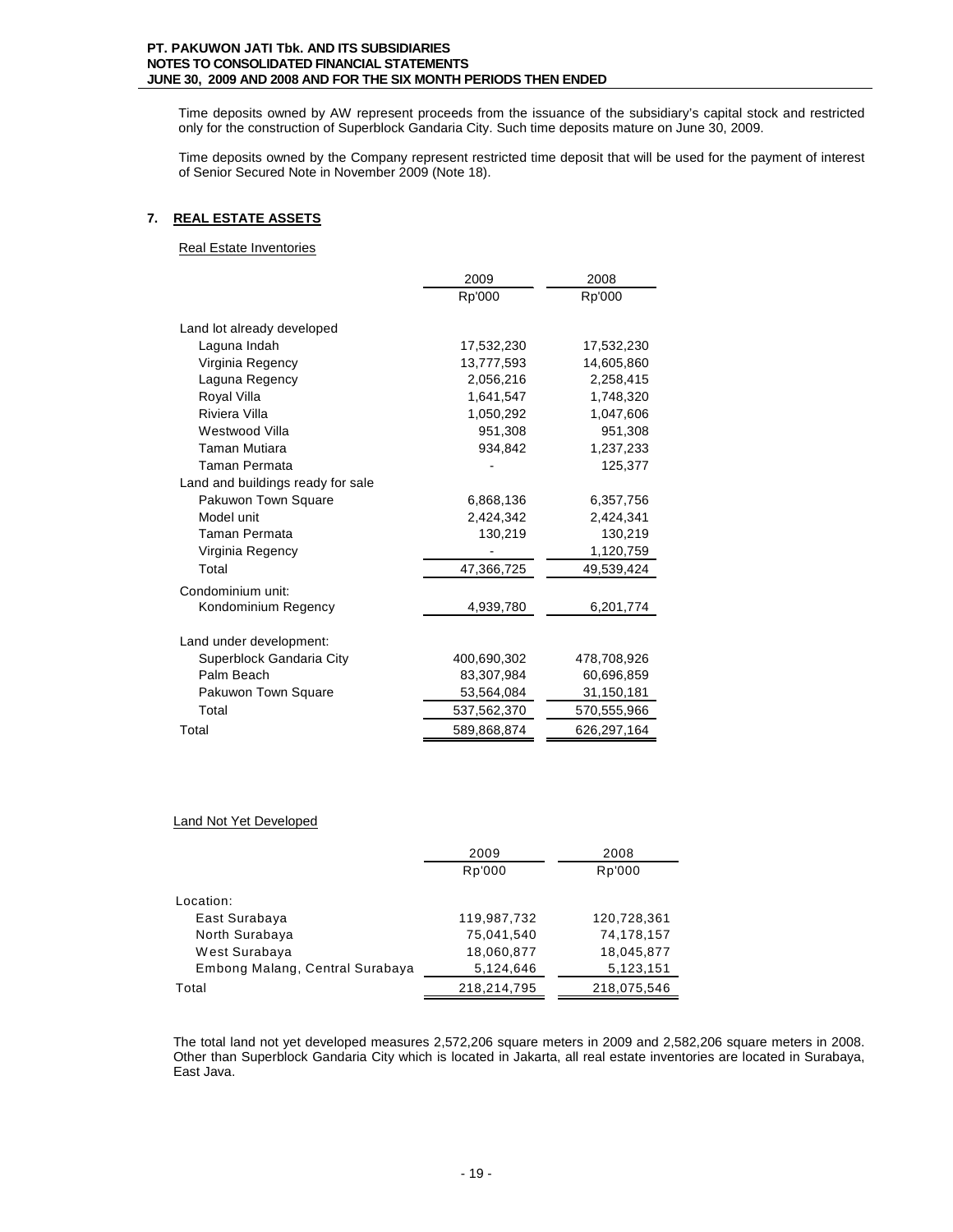In 2009, borrowing costs capitalized to land under development (Superblock Gandaria City) amounted to Rp 33,124,723 thousand, consisting of interest expense of Rp 24,090,708 thousand and loss on foreign exchange of Rp 9,034,015 thousand.

In 2008, borrowing costs capitalized to land under development (Superblock Gandaria City) amounted to Rp 13,121,429 thousand.

The additions to real estate inventory in 2007 included real estate assets of AW at the date of acquisition amounting to Rp 249,426,127 thousand (Note 29).

As of June 30, 2009 and 2008, land under development (Superblock Gandaria City) was covered by contractor all risk insurance with PT MAA General Assurance for US\$ 144,300,000.

# **8. INVESTMENT PROPERTIES**

|                                | January 1, 2009 | <b>Additions</b> | Deductions | Reclassification | June 30, 2009 |
|--------------------------------|-----------------|------------------|------------|------------------|---------------|
|                                | Rp'000          | Rp'000           | Rp'000     | Rp'000           | Rp'000        |
| Cost:                          |                 |                  |            |                  |               |
| Land                           | 242,326,057     |                  |            |                  | 242,326,057   |
| <b>Building and facilities</b> | 440.488.092     | 2,579,776        |            |                  | 443.067.868   |
| Machinery and equipment        | 140,391,293     | 1,794,401        |            |                  | 142,185,694   |
| Total                          | 823,205,442     | 4.374.177        |            |                  | 827,579,619   |
| Accumulated depreciation:      |                 |                  |            |                  |               |
| <b>Building and facilities</b> | 126.212.282     | 8.032.034        |            |                  | 134.244.316   |
| Machinery and equipment        | 65,618,499      | 3,792,907        |            |                  | 69,411,406    |
| Total                          | 191,830,781     | 11,824,941       |            |                  | 203,655,722   |
| Net Book Value                 | 631,374,661     |                  |            |                  | 623,923,896   |

|                                | January 1, 2008 | Additions  | Deductions | Reclassification | June 30, 2008 |
|--------------------------------|-----------------|------------|------------|------------------|---------------|
|                                | Rp'000          | Rp'000     | Rp'000     | <b>Rp'000</b>    | Rp'000        |
| Cost:                          |                 |            |            |                  |               |
| Land                           | 236,858,454     | 3.502.603  |            |                  | 240.361.057   |
| Building and facilities        | 403.166.619     | 571.745    |            |                  | 403.738.364   |
| Machinery and equipment        | 134,430,524     | 1,117,037  | 1,036,048  |                  | 134,511,513   |
| Total                          | 774,455,597     | 5,191,385  | 1,036,048  |                  | 778,610,934   |
| Accumulated depreciation:      |                 |            |            |                  |               |
| <b>Building and facilities</b> | 112.031.285     | 6.902.786  |            |                  | 118.934.071   |
| Machinery and equipment        | 58,806,704      | 3,498,851  | 280,596    |                  | 62,024,959    |
| Total                          | 170.837.989     | 10.401.637 | 280.596    |                  | 180.959.030   |
| Net Book Value                 | 603,617,608     |            |            |                  | 597,651,903   |

The fair value of the investment properties as of June 30 2009 amounted to Rp 2,037,000,000 thousand based on management assessment. The valuation was done based on cost and revenue method.

Depreciation amounting to Rp 11,824,941 thousand and Rp 10,401,638 thousand for the periods ended June 30, 2009 and 2008 respectively were recorded under direct costs-building expenses (Note 24).

Certain investment properties were revalued in 1999. On initial adoption of PSAK 13 (Revised 2007), the revalued amount of those assets are considered as deemed cost and the balance of the revaluation increment, which was previously recorded as part of equity, is reclassified to retained earnings.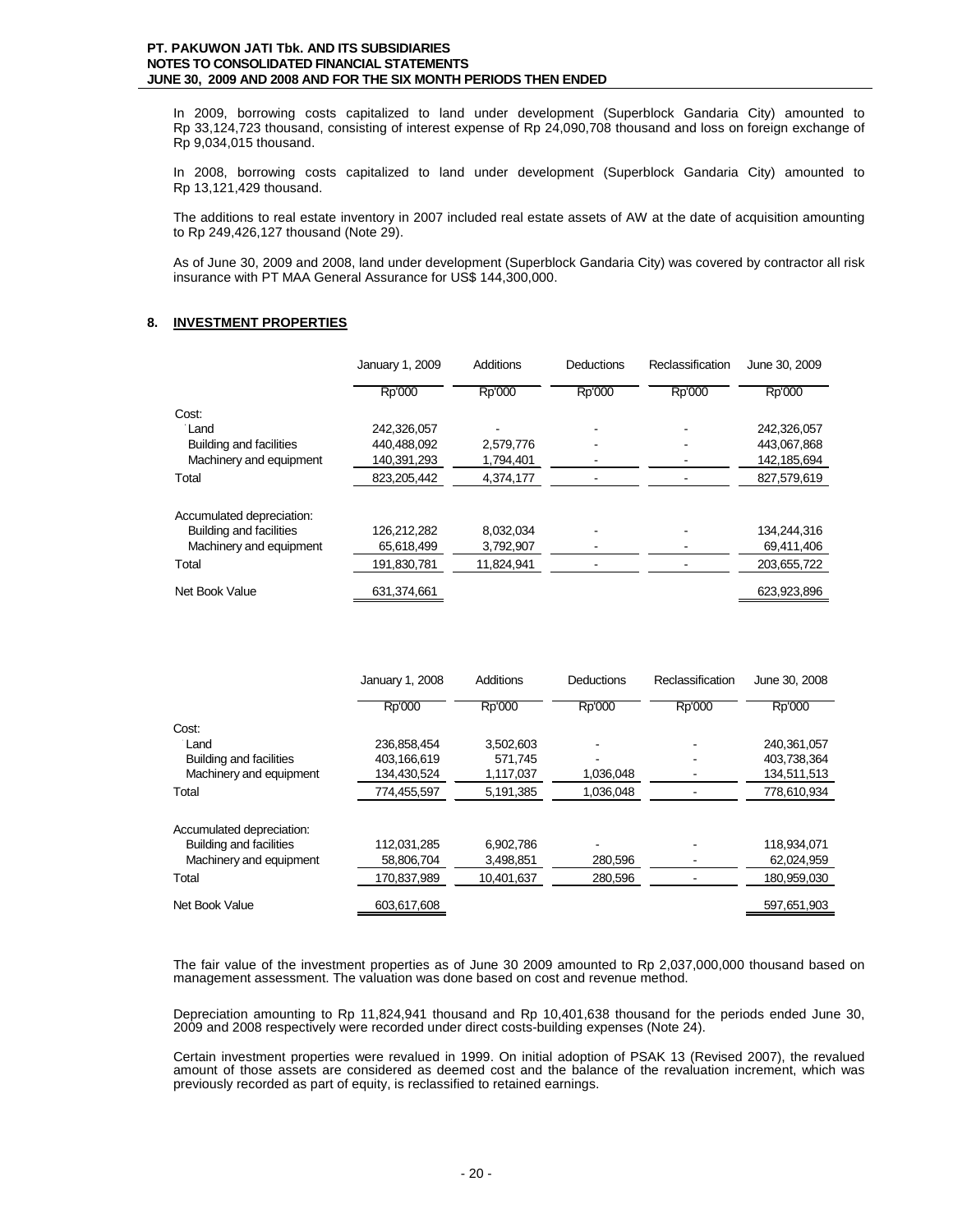As of June 30, 2009 and 2008, the investment properties were insured along with property and equipment.

In 2009 and 2008, the land and building comprising Tunjungan Plaza I and III with HGB Nos. 446, 206, 266, 284, 286, 293, and 299 are used as collateral for Senior Secured Notes (Note 18).

# **9. PROPERTY AND EQUIPMENT**

|                                 | January 1, 2009 | <b>Additions</b> | <b>Deductions</b> | Reclassification | June 30, 2009 |
|---------------------------------|-----------------|------------------|-------------------|------------------|---------------|
|                                 | Rp'000          | Rp'000           | Rp'000            | Rp'000           | Rp'000        |
| Cost:                           |                 |                  |                   |                  |               |
| Land                            | 499,521,865     | 17,174,461       |                   |                  | 516,696,326   |
| <b>Buildings and facilities</b> | 464,038,117     | 37,881           |                   |                  | 464,075,998   |
| Machinery and equipment         | 28,867,802      |                  |                   |                  | 28,867,802    |
| Motor vehicles                  | 12,575,749      | 71,019           | 97,500            |                  | 12,549,268    |
| Office equipment                | 32,520,379      | 381,271          |                   |                  | 32,901,650    |
| Interior design                 | 33,393,587      |                  |                   |                  | 33,393,587    |
| Construction in progress        |                 |                  |                   |                  |               |
| <b>Buildings and facilities</b> | 600,135,344     | 112,366,280      |                   |                  | 712,501,624   |
| Total                           | 1,671,052,843   | 130,030,912      | 97,500            |                  | 1,800,986,255 |
| Accumulated depreciation        |                 |                  |                   |                  |               |
| <b>Buildings and facilities</b> | 158,953,618     | 7,897,038        |                   |                  | 166,850,656   |
| Machinery and equipment         | 18,725,684      | 798,862          |                   |                  | 19,524,546    |
| Motor vehicles                  | 9,116,678       | 794,848          | 11,580            |                  | 9,899,946     |
| Office equipment                | 27,220,581      | 1,007,865        |                   |                  | 28,228,446    |
| Interior design                 | 11,535,268      | 1,236,420        |                   |                  | 12,771,688    |
| Total                           | 225,551,829     | 11,735,033       | 11,580            |                  | 237,275,282   |
| Net Book Value                  | 1,445,501,014   |                  |                   |                  | 1,563,710,973 |

|                                 | January 1, 2008 | Additions   | Deductions | Reclassification | June 30, 2008 |
|---------------------------------|-----------------|-------------|------------|------------------|---------------|
|                                 | Rp'000          | Rp'000      | Rp'000     | Rp'000           | Rp'000        |
| Cost:                           |                 |             |            |                  |               |
| Land                            | 445,308,312     | 4,759,178   |            |                  | 450,067,490   |
| <b>Buildings and facilities</b> | 463,765,664     | 69,318      |            |                  | 463,834,982   |
| Machinery and equipment         | 28,828,982      | 59,921      |            |                  | 28,888,903    |
| Motor vehicles                  | 11,978,449      |             | 151,600    |                  | 11,826,849    |
| Office equipment                | 29,609,704      | 1,364,600   |            |                  | 30,974,304    |
| Interior design                 | 11,273,253      |             |            | 691,058          | 11,964,311    |
| Construction in progress        |                 |             |            |                  |               |
| <b>Buildings and facilities</b> | 184,776,589     | 154,698,650 |            | (691,058)        | 338,784,181   |
| Total                           | 1,175,540,953   | 160,951,667 | 151,600    |                  | 1,336,341,020 |
| Accumulated depreciation        |                 |             |            |                  |               |
| <b>Buildings and facilities</b> | 143,166,622     | 7,610,113   |            |                  | 150,776,735   |
| Machinery and equipment         | 17,139,871      | 991,782     |            |                  | 18,131,653    |
| Motor vehicles                  | 7,373,095       | 1,106,301   | 90,960     |                  | 8,388,436     |
| Office equipment                | 25,448,779      | 814,974     |            |                  | 26,263,753    |
| Interior design                 | 10,161,116      | 134,849     |            |                  | 10,295,965    |
| Total                           | 203,289,483     | 10,658,019  | 90,960     |                  | 213,856,542   |
| Net Book Value                  | 972,251,470     |             |            |                  | 1,122,484,478 |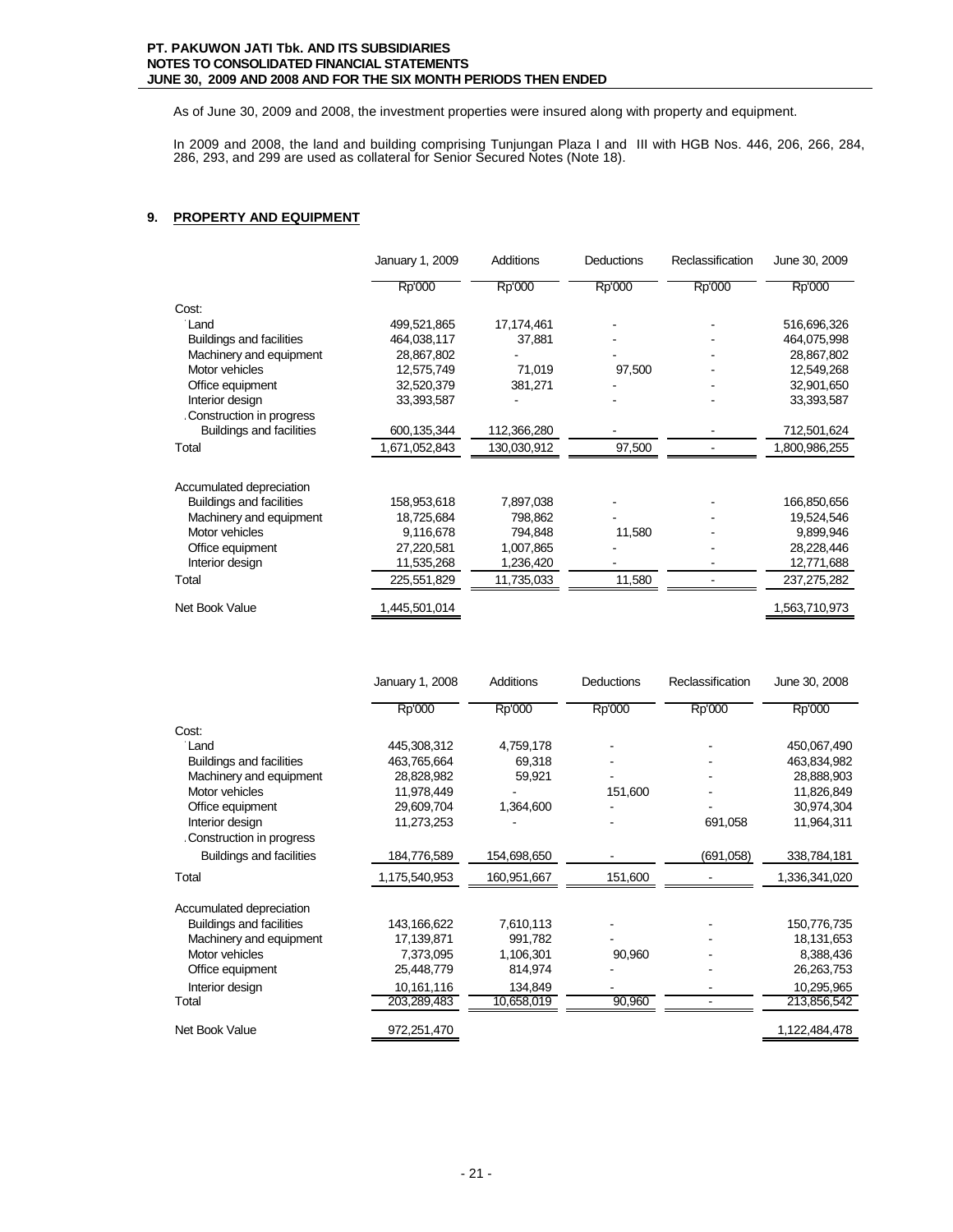In 2006 and 1999, the Company revalued part of its property and equipment. The revaluation was based on government rules. In 2006, the Company revalued land where the Sheraton Surabaya Hotel & Tower is located and two (2) parcels of land situated beside the Hotel, with net revaluation increment amounting to Rp 50,999,400 thousand. For the revaluation of property and equipment, the Company obtained approval from the Tax Office for Listed Companies on December 26, 2006 through its Decision Letter No. 2027/WPJ.07/BD.04/2006. In 1999, the Company revalued part of its property and equipment as of December 31, 1998 with net revaluation increment in property and equipment amounting to Rp 491,683,551 thousand. The Company obtained approval from the Tax Office for Listed Companies in its Decision Letter No. 021/WPJ.06/KP.0404/1999 dated May 20, 1999. On June 30, 2009 and 2008, the balance of the net revaluation increment in property and equipment were recorded as part of equity amounting to Rp 542,682,951 thousand.

In 2008, revaluation increment amounting to Rp 64,603,550 thousand was used in the issuance of bonus share (Note 21).

On initial adoption of PSAK 16, (Revised 2007) the revalued amount of these assets are considered as deemed cost and the balance of the revaluation increment, which was previously recorded as part of equity, is reclassified to retained earning.

Depreciation amounting to Rp 12,563,403 thousand in 2009 and Rp 10,469,270 thousand in 2008 were recorded under direct cost-building expenses and under hotel operating expenses (Note 24).

Construction in progress includes building under construction in Jakarta called Superblock Gandaria City owned by AW. The building is estimated to be completed in 2010.

In 2009, borrowing costs capitalized to construction in progress amounted to Rp 38,038,934 thousand consisting of interest expense of Rp 27,664,680 thousand and loss on foreign exchange of Rp 10,374,255 thousand.

In 2008, borrowing costs capitalized to construction in progress amounted to Rp 10,540,889 thousand consisting of interest expense of Rp 14,316,036 thousand and gain on foreign exchange of Rp 3,775,146 thousand.

The Company and AW owns several parcels of land located in Kelurahan Kaliasin and Kedungdoro, Surabaya and in Gandaria with legal rights in the form of Building Use Rights (HGBs) for a period of 10 to 30 years from 2009 to 2032. Management believes that there will be no difficulty in the extension of the landrights since all parcels of land were acquired legally and supported by sufficient evidence of ownership.

In 2009 and 2008, land with HGB Nos. 265, 275 and 294 together with Sheraton Surabaya Hotel & Towers thereon are used as collateral for Series A and C Bonds. Land with HGB Nos. 183, 282, 290, 292, 300 and 458 together with the Tunjungan Plaza IV buildings thereon are used as collateral for Bonds Payable I.

In 2008, land with HGB Nos. 828 and 1190 are used as collateral for Bank Mega Loan.

At June 30, 2009 and 2008, investment properties, property and equipment and property and equipment under build, operate and transfer (BOT) scheme, except land, were insured as follows:

- − Tunjungan Plaza I and II / Menara Mandiri, Tunjungan Plaza III, Tunjungan Plaza IV, Central Plant and Laguna Square (Pakuwon City) were covered by property-all-risk insurance with PT. AIU Indonesia for US\$ 67,240,000 and Rp 26,000,000 thousand as of June 30, 2009 and with PT. Zurich Insurance Indonesia for US\$ 83,900,000 and Rp 15,000,000 thousand as of June 30, 2008. Sheraton Surabaya Hotel & Towers was covered by propertyall-risk insurance with PT. Asuransi AIU Indonesia as of June 30, 2009 for US\$ 28,000,000 and with PT. Asuransi Allianz Utama Indonesia as of June 30, 2008 for US\$ 35,000,000. These properties were also insured against terrorism and sabotage with PT. Asuransi Bintang Tbk for US\$ 95,200,000 and US\$ 118,900,000 as of June 30, 2009 and 2008 respectively.
- − Tunjungan Plaza I, II / Menara Mandiri, III and IV, Central Plant and Laguna Square (Pakuwon City) were covered by Public Liability insurance with PT. AIU Indonesia and PT. Asuransi Allianz Indonesia in 2009 and 2008 for US\$ 1,000,000 and US\$ 250,000 respectively. Sheraton Surabaya Hotel & Towers was covered by Public Liability insurance with PT. ACE INA Insurance in 2008 for US\$ 10,000,000.
- Some of the vehicles were insured with PT. Asuransi AIU Indonesia and PT. Asuransi Allianz Utama Indonesia in 2009 and 2008 for Rp 2,094,000 thousand and Rp 2,226,000 thousand.

Management believes that the insurance coverage is adequate to cover possible losses on the assets insured.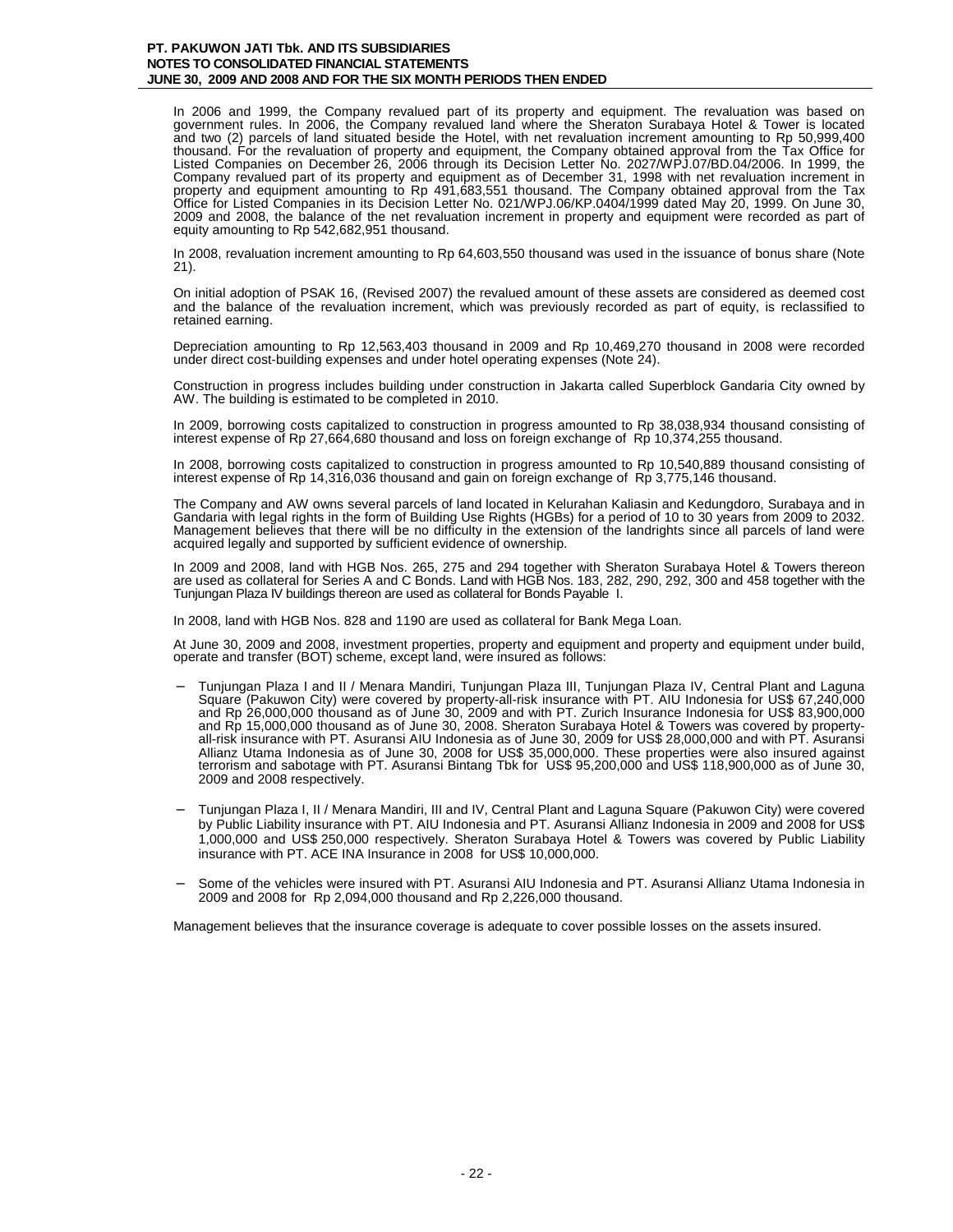# **10. PROPERTY AND EQUIPMENT UNDER BUILD, OPERATE AND TRANSFER (BOT) SCHEME**

|                           | January 1, 2009 | <b>Additions</b> | Deductions | June 30, 2009 |
|---------------------------|-----------------|------------------|------------|---------------|
|                           | Rp'000          | Rp'000           | Rp'000     | Rp'000        |
| Cost::                    |                 |                  |            |               |
| <b>Buildings</b>          | 46,927,905      |                  |            | 46,927,905    |
| Machinery and equipment   | 11,734,753      |                  |            | 11,734,753    |
| Total                     | 58,662,658      |                  |            | 58,662,658    |
| Accumulated depreciation: |                 |                  |            |               |
| <b>Building</b>           | 39,956,905      | 1,514,641        |            | 41,471,546    |
| Machinery and equipment   | 10,117,484      | 293,370          |            | 10,410,854    |
| Total                     | 50,074,389      | 1,808,010        |            | 51,882,400    |
| Net Book Value            | 8,588,269       |                  |            | 6,780,258     |
|                           |                 |                  |            |               |
| Cost:                     |                 |                  |            |               |
| <b>Buildings</b>          | 46,927,905      |                  |            | 46,927,905    |
| Machinery and equipment   | 11,734,753      |                  |            | 11,734,753    |
| Total                     | 58,662,658      |                  |            | 58,662,658    |
| Accumulated depreciation: |                 |                  |            |               |
| <b>Buildings</b>          | 36,927,621      | 1,514,641        |            | 38,442,262    |
| Machinery and equipment   | 9,530,748       | 293,368          |            | 9,824,116     |
| Total                     | 46,458,370      | 1,808,009        |            | 48,266,379    |
| Net Book Value            | 12,204,288      |                  |            | 10,396,279    |

Amortization expense amounting to Rp 1,808,010 thousand in 2009 and 2008 respectively was presented under direct costs-building expenses (Note 24).

As of June 30, 2009 and 2008, the property and equipment under BOT scheme were insured along with property and equipment (Note 9).

# **11. TRADE ACCOUNTS PAYABLE**

|                                     | 2009       | 2008       |
|-------------------------------------|------------|------------|
|                                     | Rp'000     | Rp'000     |
| Related party                       |            |            |
| PT. Pakuwon Darma                   | 4,646,078  | 12,639,987 |
| Third party                         | 28,136,064 | 29,777,606 |
| <b>Total Trade Accounts Payable</b> | 32,782,141 | 42,417,593 |

All trade account payable are in Rupiah currency.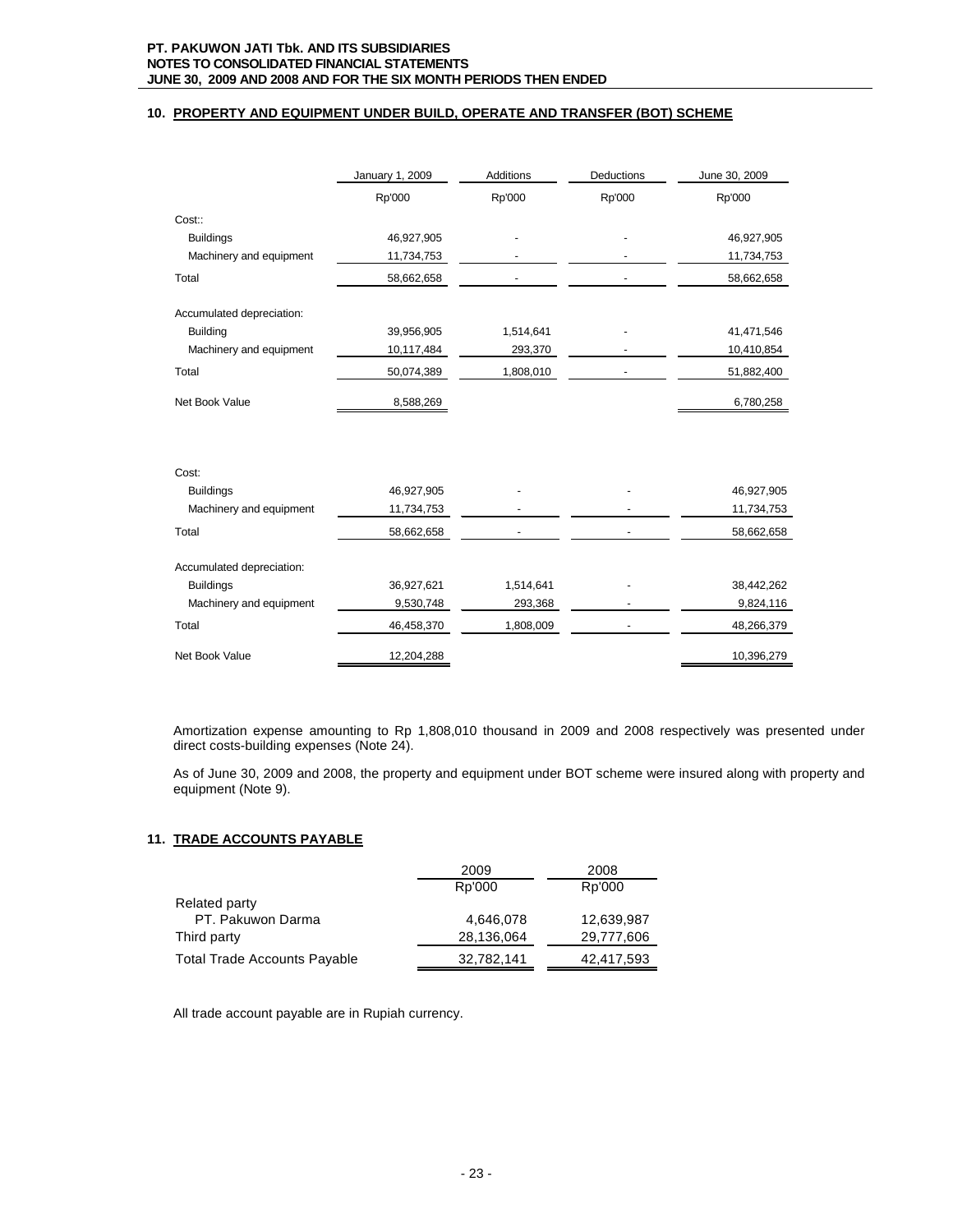# **12. TAXES PAYABLE, PREPAID TAXES AND TAX EXPENSES**

# Taxes Payable

|                                 | 2009      | 2008      |
|---------------------------------|-----------|-----------|
|                                 | Rp'000    | Rp'000    |
| The Company                     |           |           |
| Value added tax                 | 1,430,373 | 3,046,048 |
| Final income tax                | 619,400   | 1,028,434 |
| Income tax - article 21         | 26,649    | 12,901    |
| Income tax - article 23/26      | 165,738   | 189,851   |
| Taxes on promotional activities |           | 13,262    |
| Hotel and restaurant tax        | 1,479,918 | 335,779   |
| The subsidiaries:               |           |           |
| Final income tax                | 4,794,639 |           |
| Current tax                     |           | 566,244   |
| Income tax - article 21         | 16,525    | 80,954    |
| Income tax - article 23/26      |           | 280,047   |
| Other                           | 287,674   |           |
| Total                           | 8,820,917 | 5,553,520 |

Details of final income tax payable are as follows:

| 2009        | 2008        |
|-------------|-------------|
| Rp'000      | Rp'000      |
|             |             |
| 13.595.296  | 10,884,830  |
|             |             |
| (8,736,337) | (6,587,320) |
| (4,239,558) | (3,269,076) |
| 619,401     | 1,028,434   |
|             |             |

# Prepaid Taxes

|                         | 2009       | 2008       |
|-------------------------|------------|------------|
|                         | Rp'000     | Rp'000     |
| The Company             |            |            |
|                         |            |            |
| Final income tax of     |            |            |
| unearned rental income  | 13,402,602 | 11,843,800 |
| Income tax - article 22 | 19,970     | 22,868     |
| Income tax - article 23 | 38,555     |            |
| The Subsidiaries        |            |            |
| Value Added Tax         | 9,749,321  | 43,314,995 |
| Income tax - article 23 | 561,292    |            |
| Final income tax        |            | 717,085    |
| Total                   | 23.771.740 | 55.898.748 |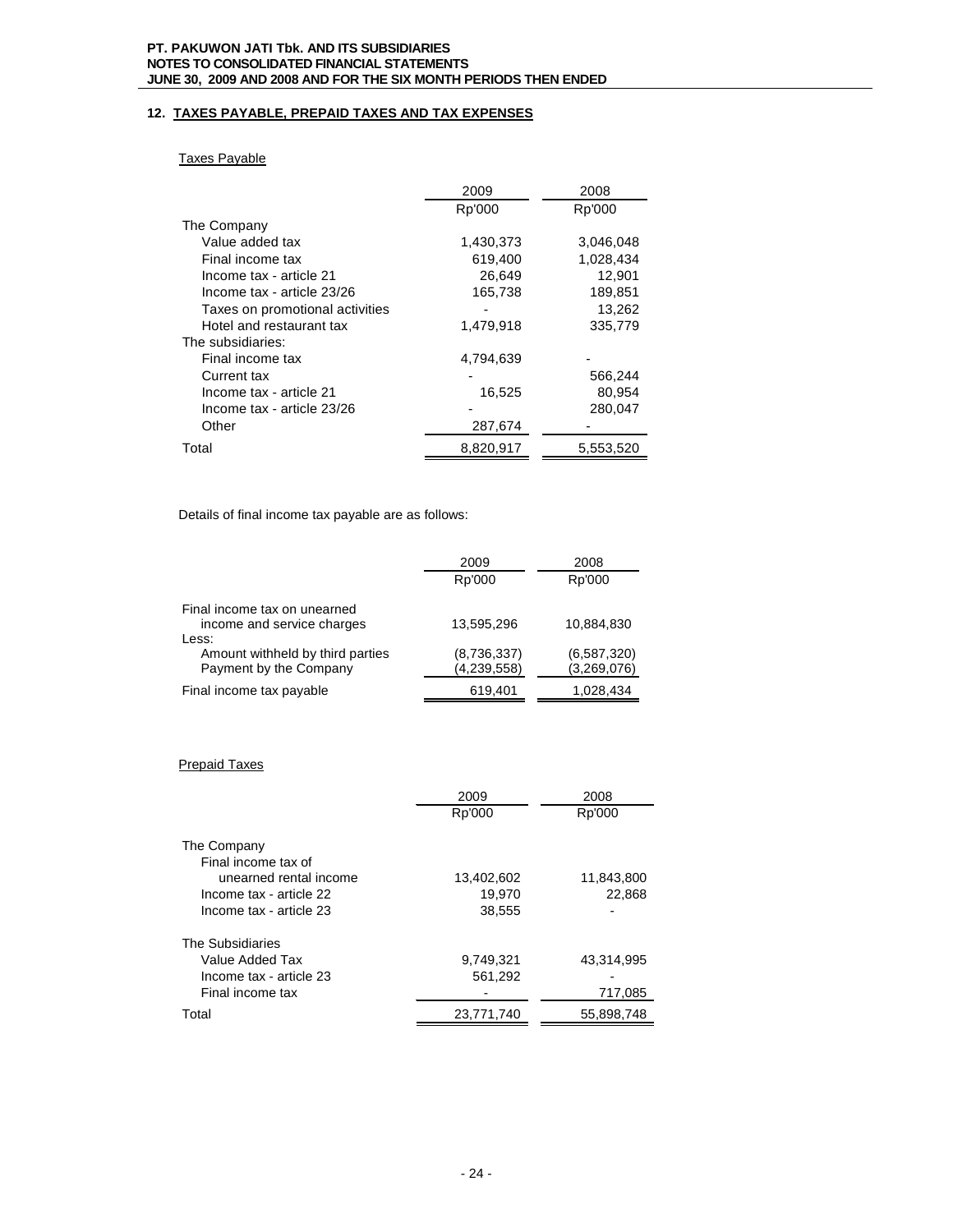# Tax Expenses

|                            | 2009       | 2008       |  |
|----------------------------|------------|------------|--|
|                            | Rp'000     | Rp'000     |  |
|                            |            |            |  |
| Current tax expense        |            |            |  |
| Final income tax           |            |            |  |
| The Company                | 13,595,296 | 10,884,830 |  |
| Subsidiary                 | 7,982,356  |            |  |
| Nonfinal income tax        |            |            |  |
| Subsidiary                 | 215,277    | 358,419    |  |
| Total current tax expense  | 21,792,929 | 11,243,249 |  |
| Deferred tax expense       |            |            |  |
|                            |            |            |  |
| The Company                | 2,177,550  | 973,741    |  |
| Subsidiary                 |            |            |  |
| Total deferred tax expense | 2,177,550  | 973,741    |  |
| Net tax expense            | 23,970,479 | 12,216,990 |  |

# **13. ACCRUED EXPENSES**

|                                       | 2009           | 2008         |
|---------------------------------------|----------------|--------------|
|                                       | Rp'000         | Rp'000       |
| Interest and penalty payable on bonds |                |              |
| (Note 18)                             | 106,898,596    | 107,427,496  |
| Electricity, water and gas            | 1,123,849      | 1,720,081    |
| <b>Others</b>                         | 6,900,425      | 6,828,689    |
| Total                                 | 114,922,870    | 115,976,266  |
| Current portion                       | (26, 941, 601) | (25,948,466) |
| Long-term portion                     | 87,981,269     | 90,027,800   |

# **14. UNEARNED INCOME**

|                   | ₽<br>2009       | 2008          |  |
|-------------------|-----------------|---------------|--|
|                   | Rp'000          | Rp'000        |  |
| Space rental      | 160,748,104     | 280,981,949   |  |
| Others            | 11,052,745      | 17,536,192    |  |
| Total             | 171,800,849     | 298,518,141   |  |
| Current portion   | (123, 724, 034) | (109,008,228) |  |
| Long-term portion | 48,076,815      | 189,509,913   |  |

# **15. ADVANCES FROM CUSTOMERS**

This account mainly represents advance payments received by the Company and AW, a subsidiary, from customers for the retail center, pre-sale of condominiums and office buildings which do not satisfy the revenue recognition criteria.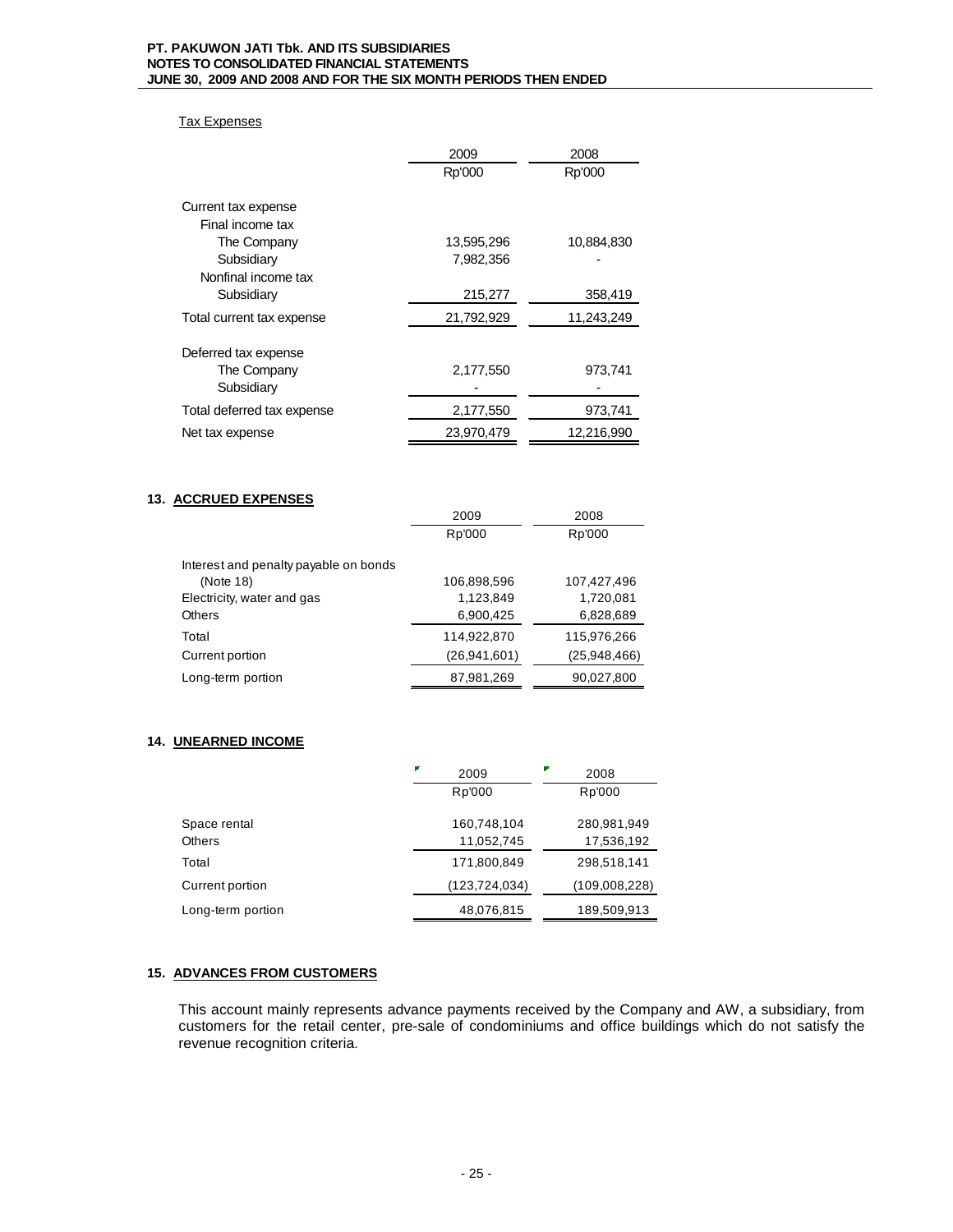# **16. BANK LOAN**

|                   | 2009         | 2008   |  |
|-------------------|--------------|--------|--|
|                   | Rp'000       | Rp'000 |  |
| <b>Bank ICBC</b>  | 35,000,000   | -      |  |
| Bank Mega         | 3,650,000    | ۰      |  |
| Total             | 38,650,000   | -      |  |
| Current portion   | (35,000,000) | ۰      |  |
| Long-term portion | 3,650,000    | ۰      |  |

In June 2009, the Company obtained a term loan facility from Bank ICBC used as a working capital (AR Financing) amounting to Rp 35,000,000 thousand due in 1 year. Interest rate per annum is at 12.5% with floating rate, which is paid monthly. Under the agreement, this AR Financing is secured by receivables of land lot and building (houses) units sold in Pakuwon City.

In September 2008, the Company obtained a term loan facility from Bank Mega with a maximum credit of Rp 45,000,000 thousand due in 3.5 years. Interest rate per annum is at 15% with floating rate, which is paid monthly. Under the agreement, this credit facility will be used to finance the Pakuwon Center construction. As of June 30, 2009, the Company has already used Rp 3,650,000 thousand of the credit facility.

The Company shall open an escrow account in Bank Mega as saving account for all Pakuwon Center and commercial unit Pakuwon Town Square rental revenue. The Company should maintain minimum fund balance in the escrow account of 30% of Pakuwon Town Square revenue.

The bank loan is secured by first priority security rights of 6,866 square meters land which a part of 114,680 square meters land with HGB Certificate Nos. 828 and 1190/Kelurahan Kejawan Putih Tambak with area of 19,366 square meters and 95.314 square meters, respectively. This land is the location of Pakuwon Center building construction site which is located in Pakuwon City in Surabaya. Both HGB certificates expire on July 11, 2014.

The loan agreement also requires the Company to comply with certain covenant.

# **17. OTHER ACCOUNTS PAYABLE**

|                                        | 2009       | 2008       |
|----------------------------------------|------------|------------|
|                                        | Rp'000     | Rp'000     |
| Deferred gain on restructured          |            |            |
| bonds, from:                           |            |            |
| Reduction of interest and write-off of |            |            |
| penalty on Bonds I                     | 4,365,233  | 6,111,326  |
| Settlement with real estate            |            |            |
| inventory                              |            | 17,366,096 |
| Interest payable on Series C Bonds     | 2,564,074  | 4,163,548  |
| <b>Others</b>                          | 3,160,569  | 3,160,569  |
| Total                                  | 10,089,876 | 30,801,539 |
|                                        |            |            |
| Current maturities from:               |            |            |
| Reduction of interest and write-off of |            |            |
| penalty on Bonds I                     | 1,746,093  | 1,746,093  |
| Interest payable on Series C Bonds     | 1,443,716  | 2,110,031  |
| Total                                  | 3,189,809  | 3,856,124  |
| Long-term portion                      | 6,900,067  | 26.945.415 |

Deferred gain on restructured bonds from reduction of interest and write-off of penalty represents the diffrerence between the carrying amount of restructured Bonds I (principal and accrued interest) in 2003 and the agreed total settlement amount and outstanding loan balance. The difference was deferred since the carrying amount was less than the future cash payments.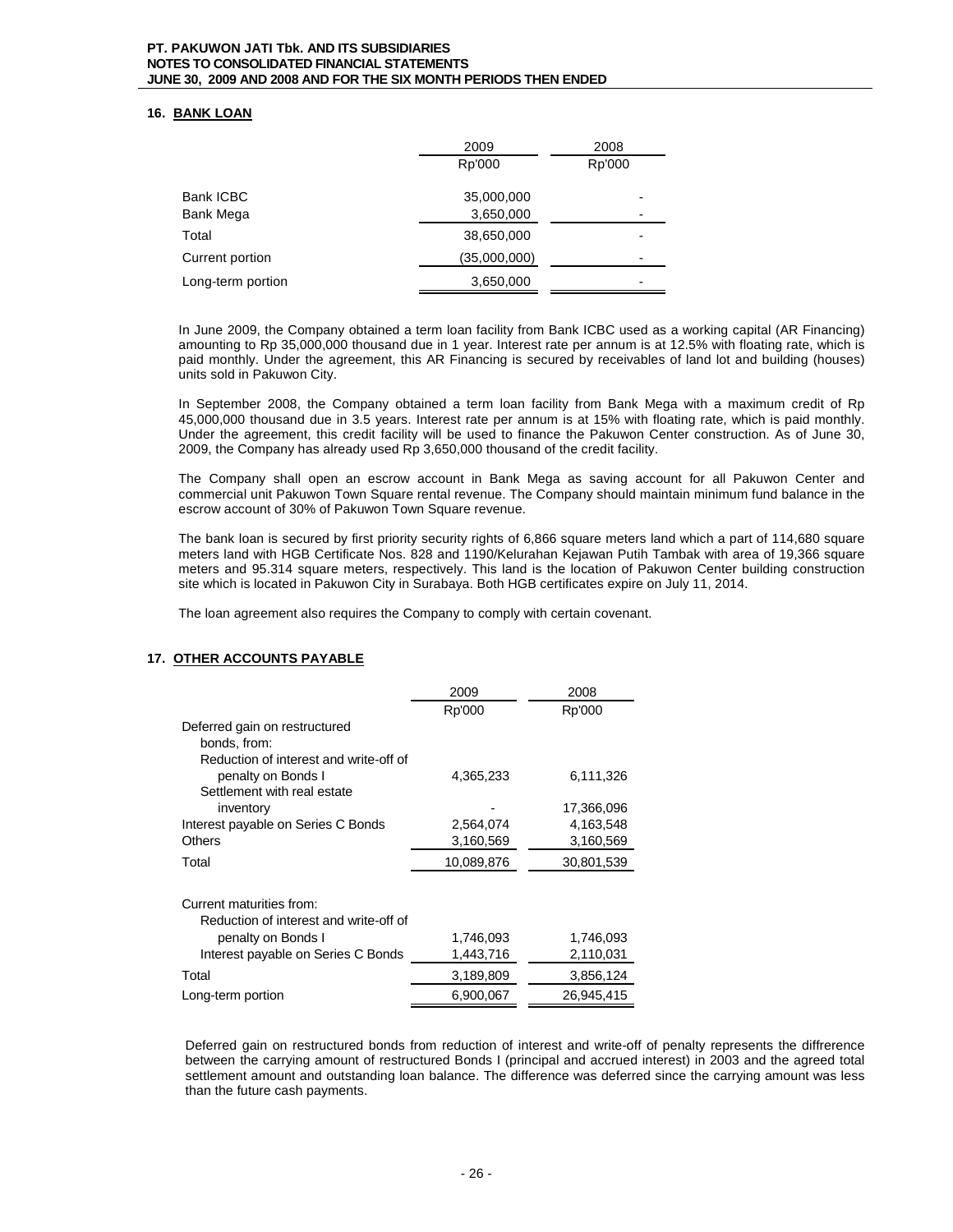The conditions for the settlement of the obligation through real estate assets have been fully met, hence the Company accounted for the remaining gain in 2008. In 2007, the Company accounted for the gain of Rp 7,993,912 thousand. The realized gain was presented as part of the other income.

Interest payable on Series C Bonds represents the difference between the nominal value of Series C Bonds and the future cash payments of the related restructured loan (Note 18) and will be realized on due date of each interest payable.

# **18. BONDS PAYABLE**

|                                                                                                         | 2009            | 2008          |
|---------------------------------------------------------------------------------------------------------|-----------------|---------------|
|                                                                                                         | Rp'000          | Rp'000        |
| Senior Secured Notes - net of<br>unamortized bond issuance costs                                        | 1,104,152,646   | 985,480,076   |
| Bonds payable (in Rupiah)<br>Bonds I<br>Bonds resulting from restructured<br>loans:                     | 38,482,500      | 71,467,500    |
| Series A Bonds US\$ 2.314.202<br>in 2008<br>Series C Bonds US\$ 2.196.000<br>in 2009 and US\$ 2.928.000 |                 | 10,674,266    |
| in 2008                                                                                                 | 20,582,925      | 25,322,625    |
| Total                                                                                                   | 1,163,218,071   | 1,092,944,467 |
| <b>Current maturities</b>                                                                               | (288, 672, 200) | (50,411,966)  |
| Long-term Bond Payable                                                                                  | 874,545,871     | 1,042,532,501 |

#### Senior Secured Notes

On November 16, 2006, PJBV (a subsidiary), as Issuer, issued bonds amounting to US\$ 110,000,000 with fixed interest of 12% per annum payable every six (6) months. The bonds have a term of five (5) years and are due on November 14, 2011. All the bonds were offered at 100% of the nominal value and are listed at the Singapore Stock Exchange with the Bank of New York London Branch as Trustee.

The bonds are unconditionally and irrevocably guaranteed by the Company and AW.

The funds generated from the issuance of bonds were used for the repayments of certain existing debts and the acquisition of 83.33% of AW, through the purchase of new shares (Note 29).

Based on "account management agreement" dated 16 Desember 2006, the Company would deposit the net proceeds from the issue of the Notes into an offshore account in Singapore. The acquisition portion in Pakuwon Offshore Account will be paid to AW on the date the acquisition is completed and AW will deposit these proceeds into an offshore account in Singapore.

The Company shall deposit into the Pakuwon Jati Offshore Interest Reserve Account (i) US\$ 13,126,667 representing the sum of the aggregate interest to be payable on the Notes on the first two interest payment dates and (ii) within 5 business days immediately following each interest payment date, funds in an amount sufficient to restore the balance on deposit in the Offshore Interest Reserve Account to maintain an aggregate amount equal to two successive interest payments on the Notes. It shall be the Company's obligation and responsibility to ensure that there are funds on deposit in the Offshore Interest Reserve Account sufficient to pay the aggregate amount of interest due.

The Company shall cause AW to deposit US\$ 80,000,000 into the Artisan Offshore Reserve Account. Funds on deposit in the Artisan Reserve Account may be withdrawn or transferred to either the Artisan Offshore Operating Account or the Artisan Onshore Operating Account to pay for (i) qualified construction costs, provided that as condition to such withdrawal AW will deliver to the Trustee a disbursement certificate, a written certification by an independent quantity surveyor and copies of invoices setting forth the charges from contractors and vendor included in such qualified construction (ii) qualified other construction and development related cost provided that as a condition to such withdrawal AW will deliver to the Trustee a disbursement certificate and copies of invoices setting forth the charges from contractors and vendors.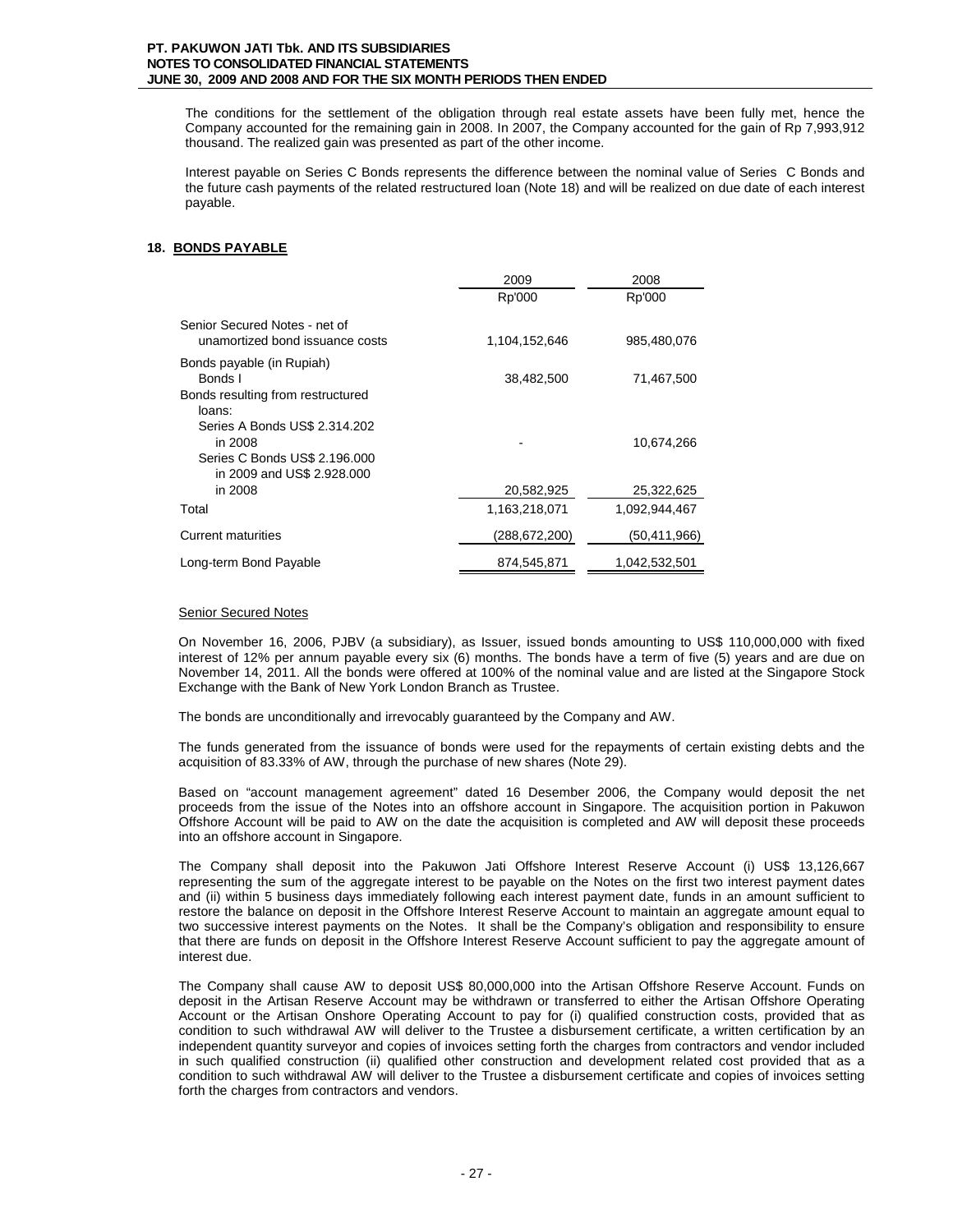Based on the ratings issued by Moody's Investors Service, Inc. on March 16, 2009 and Fitch on June 18, 2009, the bonds are rated Caa1 and CC respectively.

The Senior Secured Notes payable consists of the following:

|                                  | 2009          | 2008           |  |
|----------------------------------|---------------|----------------|--|
|                                  | Rp'000        | Rp'000         |  |
| Nominal value (US\$ 110.000.000) | 1,124,750,000 | 1,014,750,000  |  |
| Unamortized bond issuance costs  | (20.597.354)  | (29, 269, 924) |  |
| <b>Net</b>                       | 1,104,152,646 | 985,480,076    |  |

The Senior Secured Notes are secured by:

- First priority security rights over Tunjungan Plaza I and III (Note 8).
- − Fiduciary security of all movable assets located in Tunjungan Plaza I and III.
- Fiduciary security of all claims under insurance and reinsurance policies maintained on the land and buildings comprising Tunjungan Plaza I and III.
- − A pledge of the Company's shares in AW.
- Several offshore accounts and an onshore account to be managed by Account Managers in accordance with the Account Management Agreement.

The Issuer (PJBV) and the Company have agreed in the notes and indenture governing the notes to observe certain financial and negative covenants.

#### Bonds Payable I

In 1996, the Company issued Bonds I totaling Rp 150,000,000 thousand, with interest at 19.125% per annum. The maturity date of these bonds has been extended up to June 28, 2011 based on Bondholders' General Meeting (RUPO) in 2003. The bonds were intended for the project development for Tunjungan Plaza IV. Bonds I are secured by HGB Certificate Nos. 183, 282, 290, 292, 300 and 458, covering a total area of 0.885 hectares located in Kelurahan Kedungdoro, Surabaya, together with the buildings thereon (Note 8 and 9).

In 2003, the Company and the holders of Bonds I agreed to restructure the bonds payable, as follows:

- a. Based on RUPO of Bonds I with principal totaling Rp 109,950,000 thousand as stated in the Minutes of RUPO I No. 65 dated June 23, 2003 and Deed No. 9 dated September 8, 2003 concerning Addendum V of the Custodianship Agreement of Bonds I both from Notary Mrs. Machrani Moertolo S. SH., the holders of Bonds I agreed on the following among others:
	- i. Schedule of payment of bond principal as follows :
		- 2005 amounting to Rp 16,492,500 thousand
		- 2007 amounting to Rp 21,990,000 thousand
		- 2009 amounting to Rp 32,985,000 thousand
		- 2011 amounting to Rp 38,482,500 thousand
	- ii. Floating rate of 1% over Bank Indonesia Certificate (SBI) capped at 12% per annum.
	- iii. Interest-free cash payment of interest in arrears amounting to Rp 102,303,802 thousand through installment of 2% per annum depending on the cash flow position of the Company and the remaining will be paid in the ninth year through refinancing. The past due interest was presented under accrued expenses (Note 13).
	- iv. Write-off of penalty for the late payment of coupon nos. 8, 9, and 10 amounting to Rp 519,456 thousand
	- v. Release as collateral of the land measuring 825,525 square meters located in Kelurahan Dukuh Sutorejo, Surabaya and Kelurahan Kalisari, Surabaya, upon the completion of Tunjungan Plaza IV project, in accordance with the valuation from independent appraiser appointed by the the Company the value of which is over 120% of the outstanding bonds principal..

As of December 31, 2008, the Company failed to meet certain financial ratio required. As stated in the credit agreement, upon failure by the Company to meet the above requirement, the bank can declare the the loans be payable on demand. On February 12, 2009, the Company has sent the letter to PT Bank Rakyat Indonesia (Persero) Tbk. (BRI) as the Trustee for the Bonds Payable I for a waiver of the financial covenants. On February 26, 2009, the Company received the letter from BRI stating that the waiver has been approved under a certain condition stated in the letter.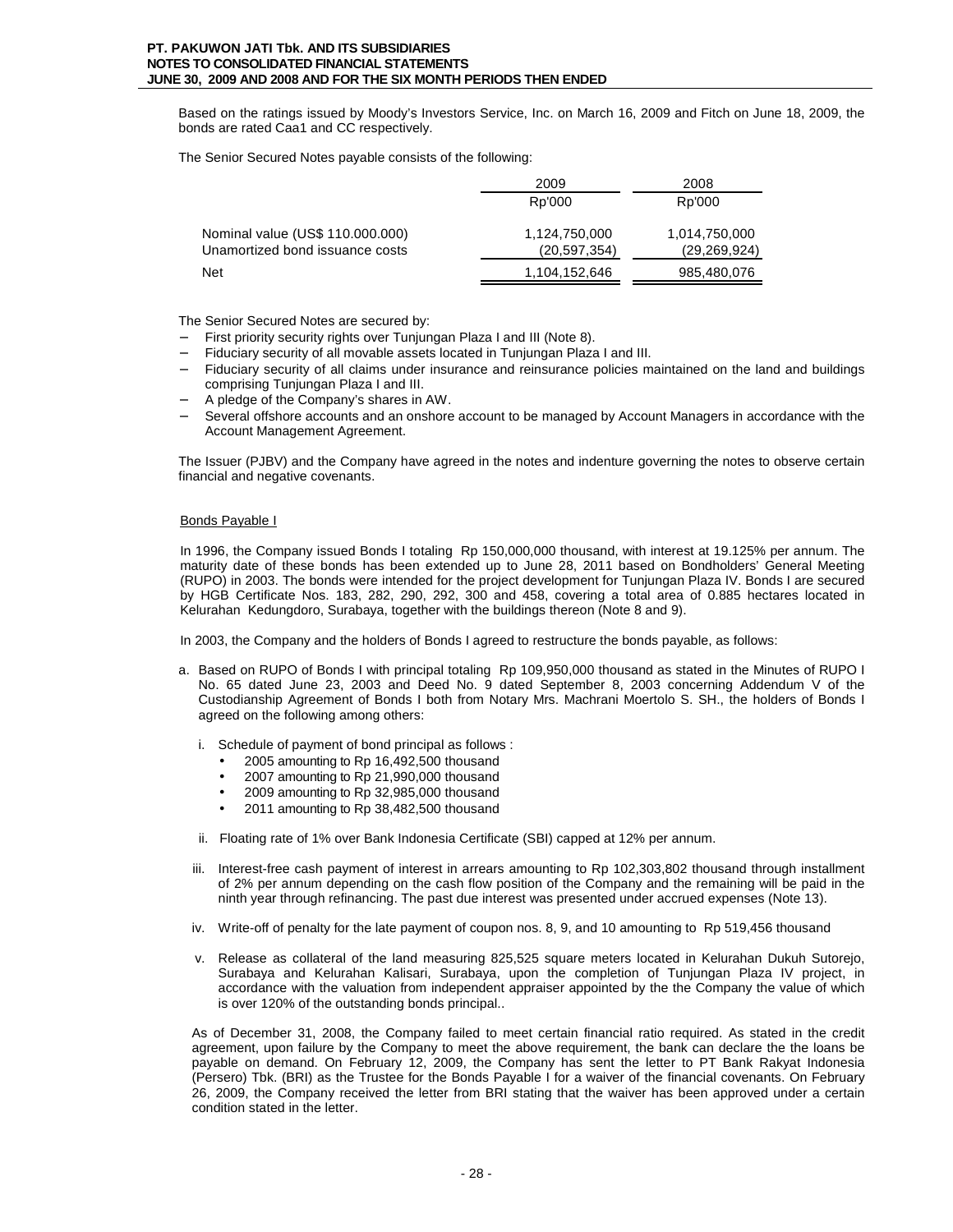In 2009, the Company paid installments amounting to Rp 32,985,000 thousand thus Bond I payable amounted to Rp 38,482,500 thousand.

Based on the ratings issued by Fitch, the Bond I payable as of June 18, 2009 is rated CC.

#### Bonds Resulting from Restructured Loans

On October 25, 2005, the Company and all its lenders entered into agreements to restructure all loans and related interest payable. This restructuring has been approved in the Extraordinary Stockholders' General Meeting as documented in Notarial Deed No. 72 dated October 17, 2005 of Noor Irawati SH., notary in Surabaya.

The details of series A and C Bonds, are as follows represent from restructured loans. Part of Series A Bonds and Series B, D and E have been converted into capital.

# Series A Bonds

The details of Series A and C Bonds as of June 30,2008, are as follows

|                            | 2008      |                   |  |
|----------------------------|-----------|-------------------|--|
| <b>Bondholder</b>          | US\$      | Equivalent Rp'000 |  |
|                            |           |                   |  |
| Sino Connect Invesment Ltd | 922.601   | 8,510,994         |  |
| Oakhill Capital Ltd        | 108,155   | 997,730           |  |
| Burgami Investment Ltd     | 81,134    | 748.461           |  |
| <b>BSL Investment Inc.</b> | 45,212    | 417,081           |  |
| Total                      | 1,157,102 | 10,674,266        |  |

Series A Bonds are transferable and redeemable at the option of the Company, non-interest bearing and have a term of seven (7) years from the date of issue.

Series A Bonds amounting to US\$ 1,157,102 have been fully paid in 2008.

# Series C Bonds

The balance of Series C Bonds issued to Bank Pan Indonesia (Panin) as of June 30, 2009 and 2008 amounted to US\$ 2,013,000 or equivalent Rp 20,582,925 thousand and US\$ 2,745,000 or equivalent Rp 25,322,625 thousand respectively. Payments to Series C Bonds in 2009 and 2008 each amounted US\$ 366.000.

Series C Bonds are transferable and redeemable at the option of the Company and have a term of seven (7) years from the date of issue. The bonds including the interest are payable in quarterly installments ranging from US\$ 186,741 to US\$ 248,473 until November 25, 2012.

Series C Bonds bear interest at the following rates per annum:

- $1^{\text{st}}$  year : 5%
- $2<sup>nd</sup>$  year : 6%
- $3^{\text{rd}}$  year : 7%
- $\bullet$  4<sup>th</sup> to 7<sup>th</sup> year : 8%

Series A and C Bonds are secured by:

- The Company's HGBs with certificate Nos. 265, 275 and 294 covering a total area of 17,979 square meters together with the building theron, located in Kelurahan Kedungdoro, Surabaya
- Receivables, claims and rights over proceeds from the hotel operations and proceeds from insurance claim.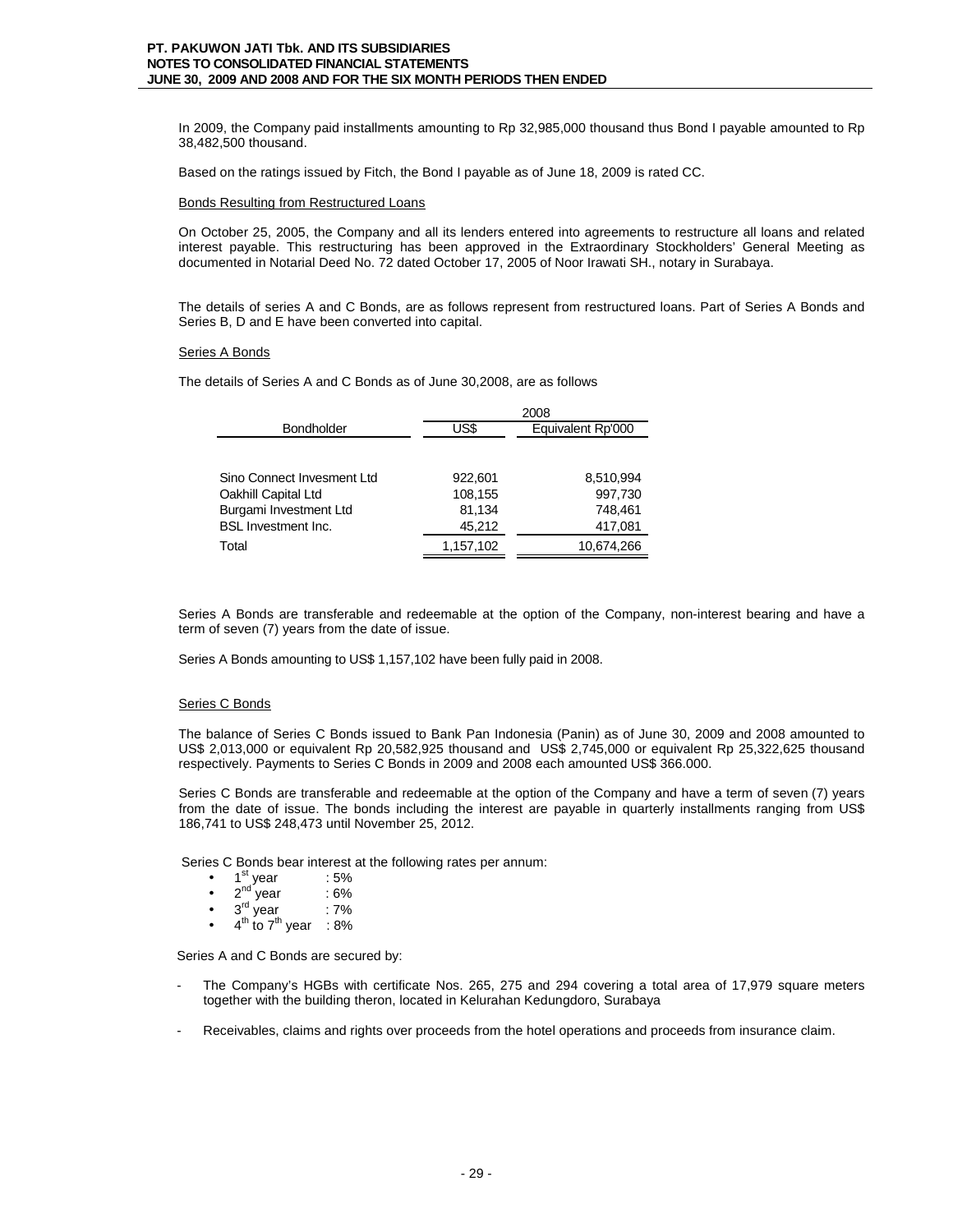# **19. MANDATORY CONVERTIBLE NOTES (MCN) PAYABLE**

|                                                                                             | 2009          | 2008          |
|---------------------------------------------------------------------------------------------|---------------|---------------|
|                                                                                             | Rp'000        | Rp'000        |
| Nominal value (US\$ 58,000,000)<br>Unamortized discount<br>(US\$ 11,712,905.05) in 2009 and | 593,050,000   | 535,050,000   |
| (US\$ 13,121,383.06) in 2008                                                                | (119,764,454) | (121,044,759) |
| Total                                                                                       | 473,285,546   | 414,005,241   |

On August 1, 2006, AW, a subsidiary, issued MCNs to UOB Kay Hian Finance Limited amounting to US\$ 58,000,000. These MCNs are convertible to one (1) share per US\$ 1,000 MCN until July 31, 2016. At any time after July 31, 2013 but prior to the maturity date, the note may be redeem in whole, but not in part, by the borrower upon at least 10 days revocable prior written notice to the lender at a redemption price equal to 120% of the principal amount. These MCN are non-interest bearing and are not secured by any collateral.

The discount represents the result of the valuation of the MCN at the time of acquisition of AW by the Company.

# **20. MINORITY INTEREST IN SUBSIDIARIES**

|                                                              | 2009       | 2008       |
|--------------------------------------------------------------|------------|------------|
|                                                              | Rp'000     | Rp'000     |
| a. Minority interest in net assets of<br>subsidiaries        |            |            |
| AW<br>Others                                                 | 94,009,351 | 82,478,850 |
| Total                                                        | 94,009,352 | 82,478,851 |
| b. Minority interest in net income (loss)<br>of subsidiaries |            |            |
| AW<br><b>Others</b>                                          | 7,691,584  | (220,183)  |
| Total                                                        | 7,691,584  | (220, 183) |
|                                                              |            |            |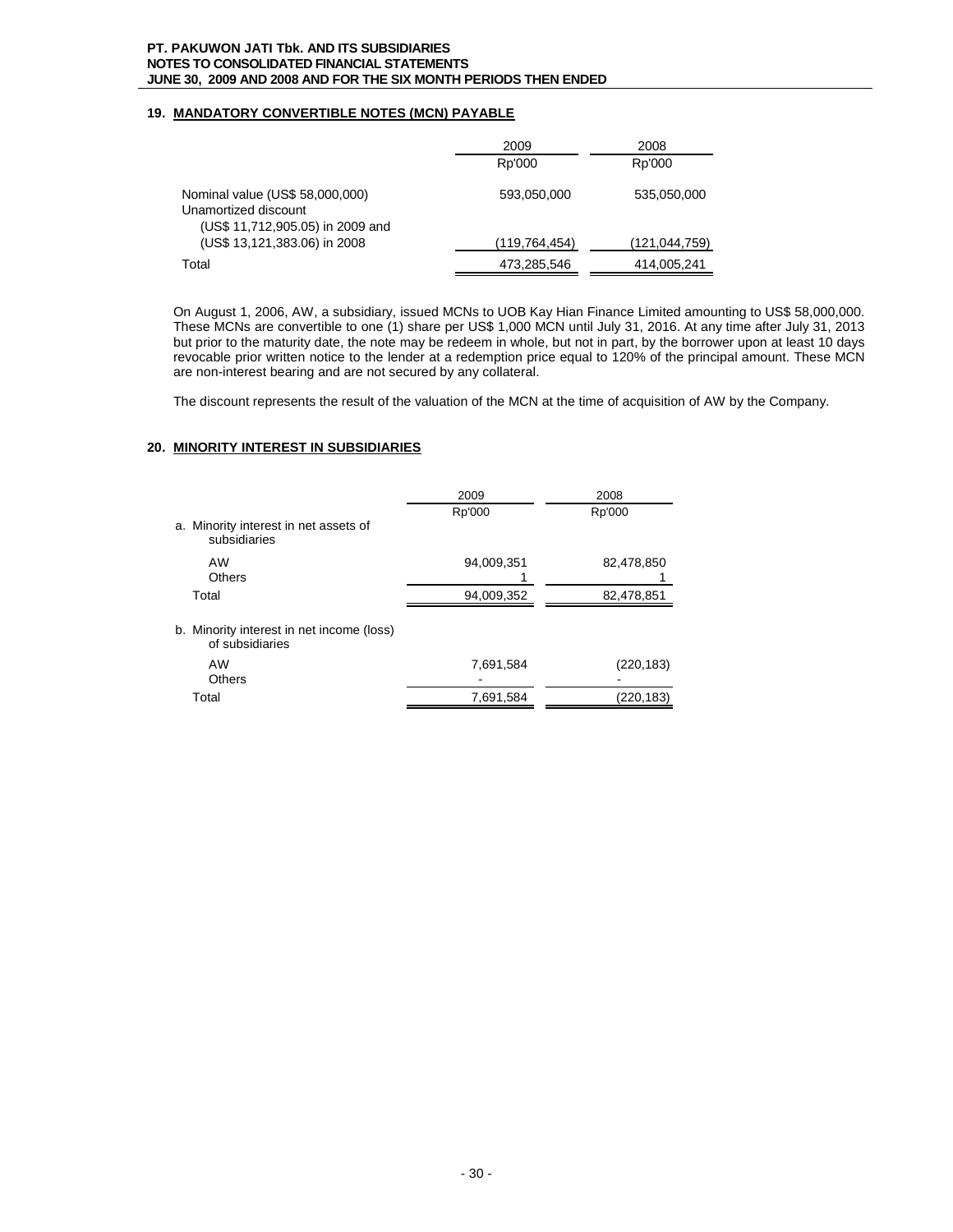# **21. CAPITAL STOCK**

|                                          |                | 2009          |                      |
|------------------------------------------|----------------|---------------|----------------------|
|                                          | Number of      | Percentage of | <b>Total Paid-up</b> |
| Name of stockholder                      | Shares         | Ownership     | <b>Capital Stock</b> |
|                                          |                | $\%$          | Rp'000               |
| <b>BSL Investment Inc.</b>               | 2,221,898,250  | 22.14         | 222,189,825          |
| Burgami Investments Ltd                  | 2,096,581,500  | 20.90         | 209,658,150          |
| PT. Pakuwon Arthaniaga                   | 1,520,032,460  | 15.15         | 152,003,246          |
| Concord Media Investment Ltd (CMIL)      | 741,000,000    | 7.38          | 74,100,000           |
| Raylight Investments Limited             | 716,917,500    | 7.15          | 71,691,750           |
| Sino Connect Investments Limited         | 429,000,000    | 4.28          | 42,900,000           |
| Oakhill Capital Limited                  | 390,000,000    | 3.89          | 39,000,000           |
| PT. Pakuwon Trijaya                      | 164,658,000    | 1.64          | 16,465,800           |
| Alexander Tedia (President Commissioner) | 1,872,000      | 0.02          | 187,200              |
| Richard Adisastra (President Director)   | 27,300         | 0.00          | 2,730                |
| Public (less than 5%)                    | 1,751,263,490  | 17.45         | 175,126,349          |
| Total                                    | 10.033.250.500 | 100.00        | 1,003,325,050        |

|                                          |               | 2008          |               |
|------------------------------------------|---------------|---------------|---------------|
|                                          | Number of     | Percentage of | Total Paid-up |
| Name of stockholders                     | <b>Shares</b> | Ownership     | Capital Stock |
|                                          |               | $\%$          | Rp'000        |
| <b>BSL Investment Inc.</b>               | 1,709,152,500 | 22.14         | 170,915,250   |
| Burgami Investments Ltd                  | 1,612,755,000 | 20.90         | 161,275,500   |
| PT. Pakuwon Arthaniaga                   | 1,169,255,740 | 15.15         | 116,925,574   |
| Concord Media Investment Ltd (CMIL)      | 570,000,000   | 7.38          | 57,000,000    |
| Raylight Investments Limited             | 551,475,000   | 7.15          | 55,147,500    |
| Sino Connect Investments Limited         | 508,942,500   | 6.59          | 50,894,250    |
| Oakhill Capital Limited                  | 394,810,000   | 5.12          | 39,481,000    |
| PT. Pakuwon Trijaya                      | 126,660,000   | 1.64          | 12,666,000    |
| Alexander Tedia (President Commissioner) | 1,440,000     | 0.02          | 144,000       |
| A S Ridwan Suhendra (Director)           | 45,000        | 0.00          | 4,500         |
| Richard Adisastra (President Director)   | 21,000        | 0.00          | 2,100         |
| Public (less than 5%)                    | 1,073,328,260 | 13.92         | 107,332,826   |
| Total                                    | 7,717,885,000 | 100.00        | 771,788,500   |

The changes in the shares outstanding for 2009 and 2008 are as follows:

|                                                                      | Number of shares               |
|----------------------------------------------------------------------|--------------------------------|
| Balance as of January 2007<br>Increase from stock split of par value | 1.543.577.000<br>6,174,308,000 |
| Balance as of June 30, 2008                                          | 7,717,885,000                  |
| Increase from the issuance of bonus shares                           | 2,315,365,500                  |
| Balance as of June 30, 2009                                          | 10,033,250,500                 |

Based on the Extraordinary General Meeting of Stockholders as stated in Notarial Deed No.192 dated June 30, 2008 of Noor Irawati, S.H., notary in Surabaya, which was approved by the Minister of Law and Human Right of Republic Indonesia through Letter No. AHU-90465.AH.01.02.TH.08 dated November 27, 2008, the stockholders have agreed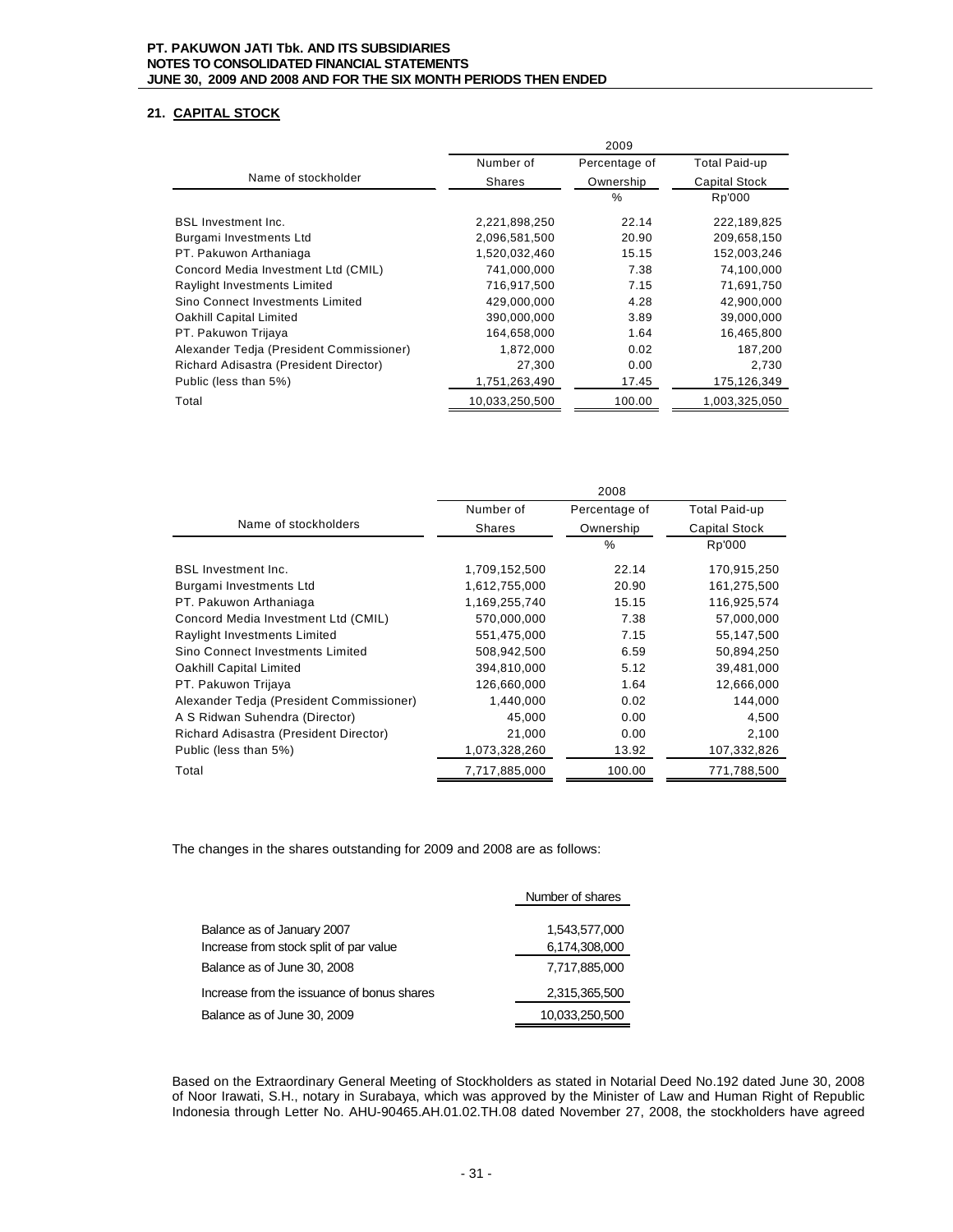to issue 2,315,365,500 bonus shares out of the additional paid-in capital and a part of the revaluation increment in property and equipment as of December 31, 2007 at 100 per share par value, at 10:3 ratio. The issuance of bonus share is effective on August 7, 2008, to stockholders who are included in the Stockholder's list as of July 23, 2008 at four o'clock in the afternoon. In accordance with the Letter Nos.S.03739/BEI.PSJ/07-2008 dated July 3, 2008 from the Indonesia Stock Exchange, the bonus shares stated above have been approved thus all of the Company's outstanding shares totaling 10,033,250,500 shares at par value of Rp 100 per share were listed on the Indonesia Stock Exchange.

Based on the Annual General Stockholders' Meeting as stated in Notarial Deed No.28 dated August 7, 2007 from Noor Irawati, SH notary in Surabaya, which was received and registered in the Department of Law and Human Rights through Letter No. W10-HT.01.10-dated September 11, 2007, the stockholders approved the stock split through reduction of par value from Rp 500 per share to Rp 100 per share. Accordingly, as a result of the stock split, the number of outstanding shares increased from 1,543,577,000 shares to 7,717,885,000 shares.

# **22. ADDITIONAL PAID-IN CAPITAL**

|                                                              | Additional      |
|--------------------------------------------------------------|-----------------|
|                                                              | paid-in capital |
|                                                              | Rp'000          |
| Sale of the Company's shares through public offering in 1989 | 18,900,000      |
| Rights offering I to stockholders in 1991                    | 50,000,000      |
| Rights offering II to stockholders in 1994                   | 115,500,000     |
| Distribution of 35,000,000 bonus shares in 1992              | (35,000,000)    |
| Total                                                        | 149,400,000     |
| Conversion of bonds into shares in 2006                      |                 |
| Total proceeds from the issuance of 876,577,000 shares       | 455,821,500     |
| Total par value                                              | (438, 288, 500) |
| Excess proceeds                                              | 17,533,000      |
| Balance as of June 30, 2008                                  | 166,933,000     |
| Bonus shares issuance in 2008                                | (166, 933, 000) |
| Balance as of June 30, 2009                                  |                 |

# **23. SALES AND REVENUES**

|                                 | 2009        | 2008        |
|---------------------------------|-------------|-------------|
|                                 | Rp'000      | Rp'000      |
| Rental and service charges:     |             |             |
| Space rental                    | 89,147,921  | 82,776,339  |
| Service charges                 | 34,843,677  | 30,691,971  |
| Subtotal                        | 123,991,598 | 113,468,310 |
| Hotel revenues                  | 46,840,167  | 40,754,314  |
| Sale of land lots and buildings | 8,604,517   | 34,418,387  |
| Sale of condominiums and office | 159,647,114 |             |
| Other operating revenues:       |             |             |
| Electricity and water billing   | 18,575,210  | 17,171,960  |
| Parking fee                     | 5,462,710   | 4,883,496   |
| <b>Others</b>                   | 9,625,408   | 6,489,980   |
| Subtotal                        | 33,663,328  | 28,545,436  |
| Total                           | 372,746,725 | 217,186,447 |

The Company has insurance for business interruption with PT Asuransi AIU Indonesia for US\$ 37,300,000 in 2009 and PT. Zurich Insurance Indonesia for US\$ 40,800,000 in 2008.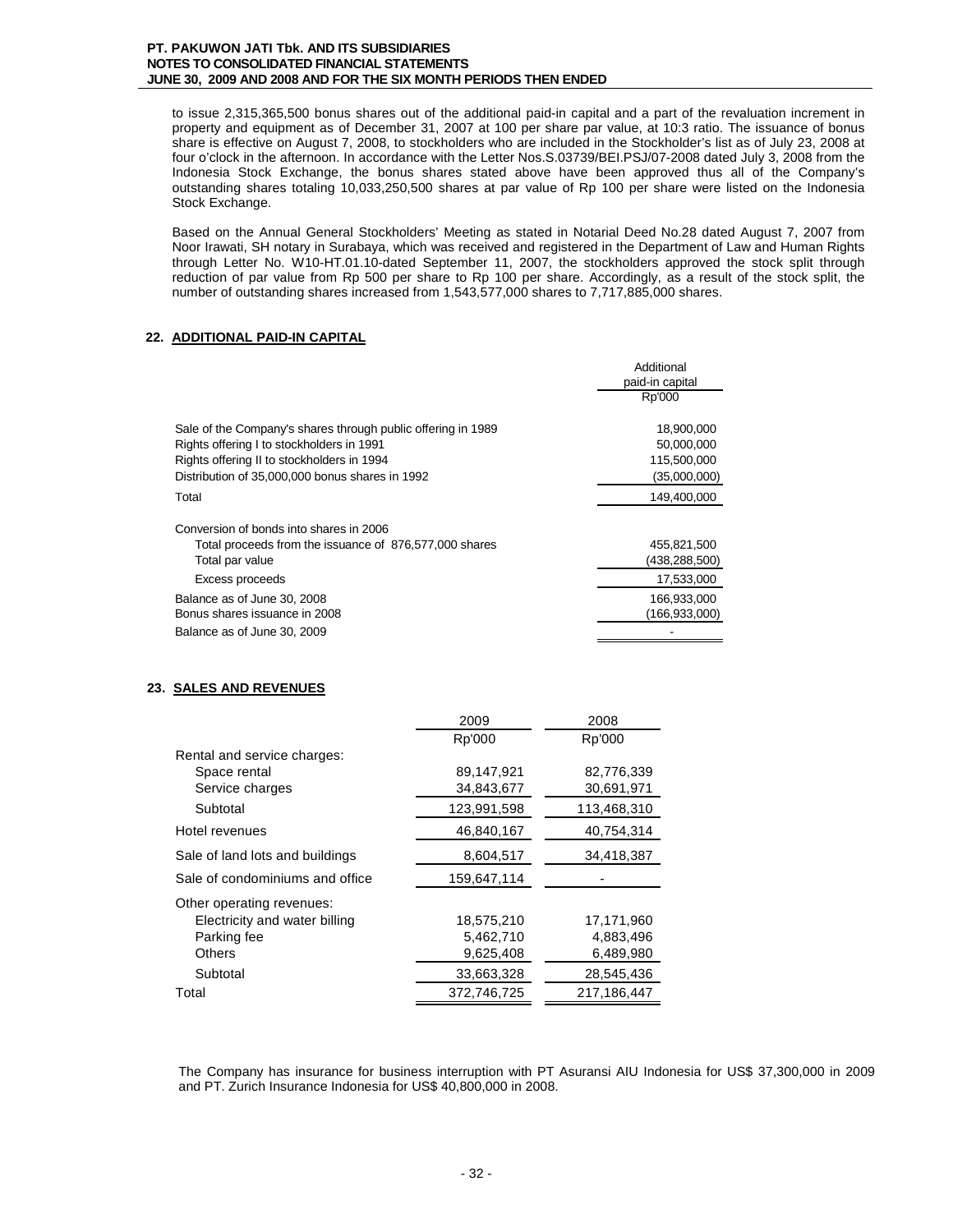# **24. DIRECT COSTS AND COST OF SALES**

|                                         | 2009        | 2008        |
|-----------------------------------------|-------------|-------------|
|                                         | Rp'000      | Rp'000      |
| <b>Direct Costs</b>                     |             |             |
| Building expenses:                      |             |             |
| Electricity, water and gas              | 30,004,177  | 27,891,586  |
| Depreciation (Note 8 and 9)             | 14,596,694  | 12,971,043  |
| Repairs and maintenance                 | 2,687,776   | 8,145,561   |
| Cleaning                                | 3,293,799   | 2,594,510   |
| Land and building taxes                 | 3,252,657   | 2,067,737   |
| Amortization of property and            |             |             |
| equipment under BOT                     |             |             |
| scheme (Note 10)                        | 1,808,010   | 1,808,010   |
| Insurance                               | 1,099,783   | 1,104,204   |
| <b>Others</b>                           | 2,075,472   | 2,119,120   |
| Total building expenses                 | 58,818,367  | 58,701,772  |
| Personnel expenses                      | 7,649,681   | 7,738,443   |
| Hotel operating expenses                |             |             |
| Hotel department                        | 9,125,046   | 8,622,266   |
| Electricity, water and gas              | 8,302,171   | 8,519,369   |
| Depreciation (Note 9)                   | 8,963,279   | 8,088,613   |
| Personnel expenses                      | 6,191,887   | 5,489,016   |
| Total hotel operating expenses          | 32,582,383  | 30,719,263  |
| <b>Total Direct Costs</b>               | 99,050,431  | 97,159,478  |
| Cost of sales - Land lots and buildings | 3,093,534   | 13,020,702  |
| Cost of sales - Condominium and office  | 104,205,205 |             |
| <b>Total Direct Costs and Cost</b>      |             |             |
| of Sales                                | 206,349,171 | 110,180,179 |
|                                         |             |             |

# **25. OPERATING EXPENSES**

|                                     | 2009       | 2008       |
|-------------------------------------|------------|------------|
|                                     | Rp'000     | Rp'000     |
|                                     |            |            |
| General and administrative:         |            |            |
| Salaries and allowances             | 4,856,413  | 3,777,712  |
| Office expenses                     | 1,531,440  | 2,131,933  |
| Hotel operator's fees               | 1,736,749  | 1,359,737  |
| Professional fees                   | 2,763,155  | 1,392,772  |
| Travelling expenses                 | 564,120    | 1,023,076  |
| Shares administration and reporting | 178,500    | 190,719    |
| Bank charges                        | 549,903    | 597,519    |
| Entertainment                       | 275,006    | 276,891    |
| Office equipment                    | 207,798    |            |
| <b>Others</b>                       | 1,323,326  | 5,766,188  |
| Total                               | 13,986,408 | 16,516,547 |
|                                     |            |            |
| Marketing:                          |            |            |
| Advertising and promotion           | 4,722,355  | 10,507,113 |
| Events                              | 919,581    | 1,559,555  |
| Salaries and allowances             | 1,767,350  | 1,316,955  |
| Others                              | 3,158,748  | 97,309     |
| Subtotal                            | 10,568,034 | 13,480,932 |
| Total                               | 24,554,442 | 29,997,479 |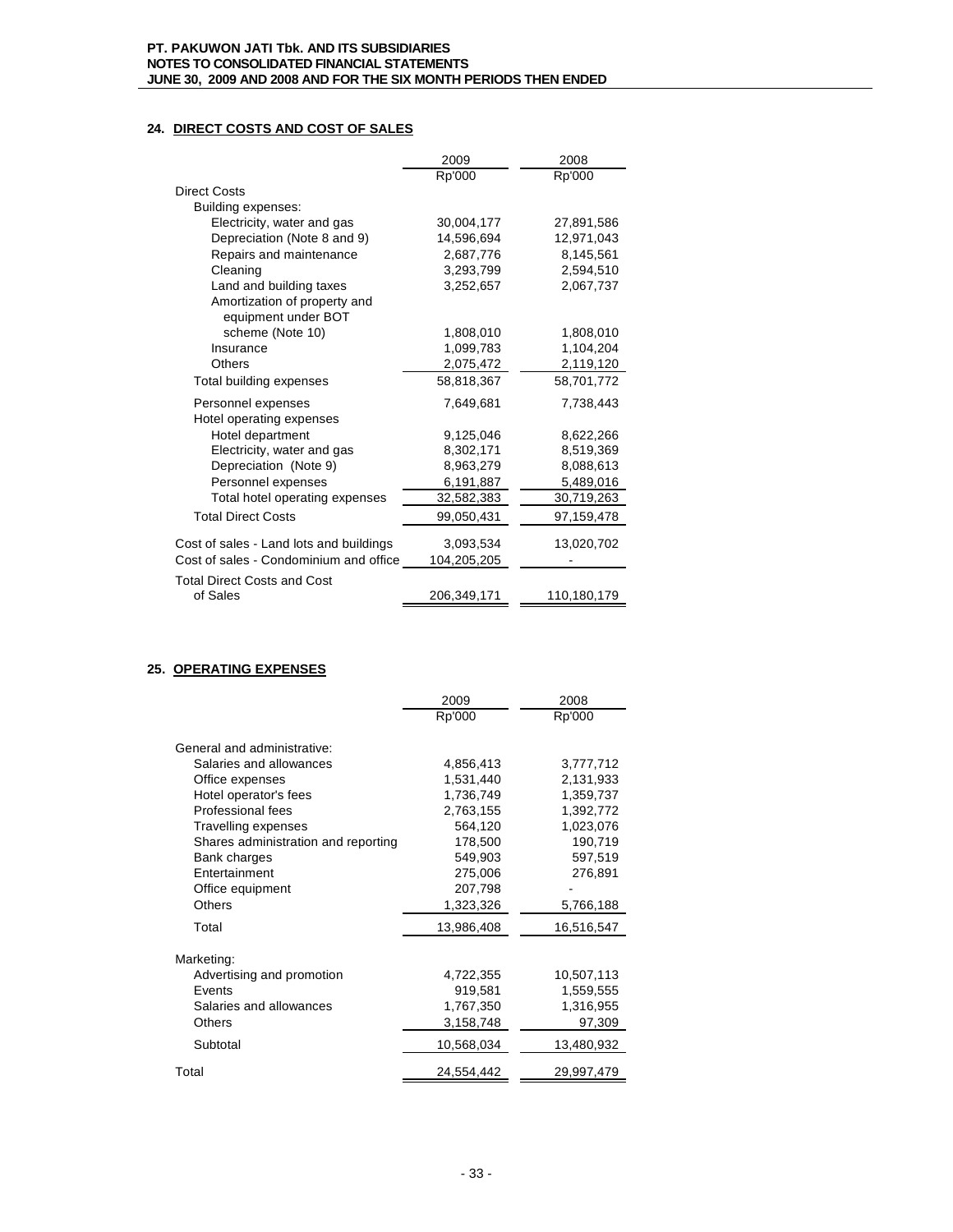# **26. INTEREST INCOME**

|                         | 2009       | 2008       |
|-------------------------|------------|------------|
|                         | Rp'000     | Rp'000     |
|                         |            |            |
| Time deposits           | 12,092,970 | 12,129,563 |
| <b>Current accounts</b> | 78,666     | 200,893    |
| Total                   | 12,171,636 | 12,330,456 |

# **27. FINANCIAL CHARGES**

|                            | 2009       | 2008       |
|----------------------------|------------|------------|
|                            | Rp'000     | Rp'000     |
| Financial charges on       |            |            |
| <b>Senior Secured Note</b> | 25,387,698 | 38,438,688 |
| MCNs discount amortization | 7.342.037  | 6,369,220  |
| Bond payable I             | 3.099.921  | 2,359,065  |
| Bank loan                  | 368,018    |            |
| Total                      | 36,197,674 | 47,166,973 |

# **28. EARNINGS PER SHARE**

The computation of basic and diluted earnings per share is based on the following data:

|                                                                                         | 2009          | 2008       |
|-----------------------------------------------------------------------------------------|---------------|------------|
|                                                                                         | Rp'000        | Rp'000     |
|                                                                                         |               |            |
| Earning (loss) for computation of basic<br>earning (loss) per share                     | 161,249,248   | 41,039,877 |
| Earning (loss) for computation of diluted                                               |               |            |
| earning (loss) per share                                                                | 146,415,551   | 48,287,827 |
|                                                                                         | <b>Shares</b> | Shares     |
| Weighted average number of ordinary shares<br>for computation of basic earning (loss)   |               |            |
| per shares (thousand shares)                                                            | 10,033,251    | 10,033,251 |
| Weighted average number of ordinary shares<br>for computation of diluted earning (loss) |               |            |
| per shares (thousand shares)                                                            | 10,033,251    | 10,033,251 |
|                                                                                         | Rp            | Rp         |
| In full Rupiah                                                                          |               |            |
| Basic earning (loss) per share                                                          | 16.07         | 4.09       |
| Diluted earning (loss) per share                                                        | 14.59         | 4.81       |

The weighted average number of shares for the computation of basic and diluted earning (loss) per shares, has been adjusted to reflect the effect of the bonus shares in 2008. Thus earning per share as of June 30, 2008 have been restated.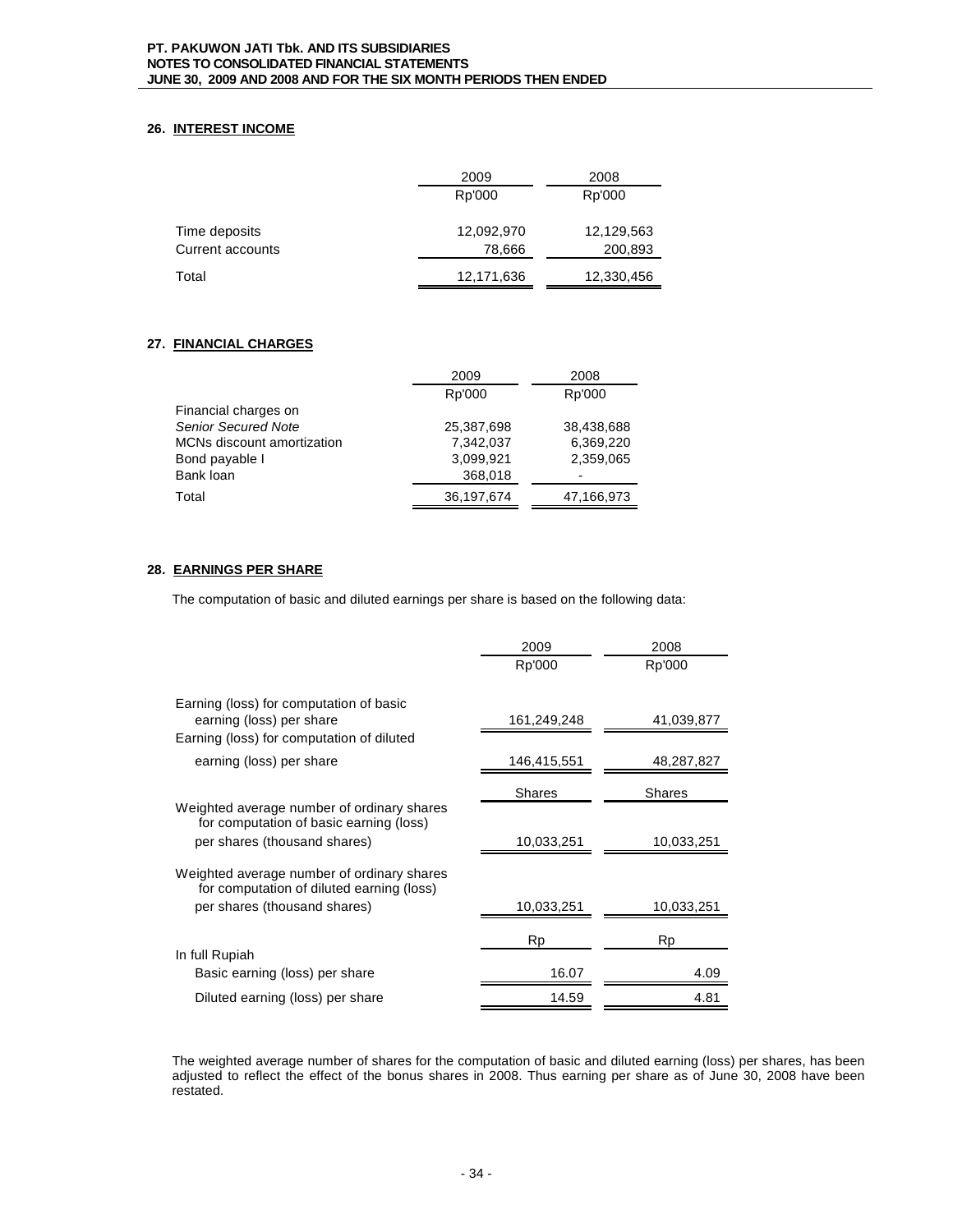Diluted earning (loss) per share reflects the effect of the mandatory convertible notes of the subsidiary (AW).

# **29. ACQUISITION OF A SUBSIDIARY**

On February 23, 2007 in the Extraordinary General Meeting of Stockholders, the Company's stockholders agreed to invest in 80,000 new shares of AW amounting to US\$ 80,000,000.

Based on Notarial Deed No. 4 dated March 2, 2007 of Esther Mercia Sulaiman, SH. Notary in Jakarta, the Company acquired 83.33% equity ownership of 80,000 shares of AW at an acquisition cost amounting to US\$ 80,000,000. The deed was approved by the Minister of Justice and Human Rights through Letter No. W7-03156- HT.01.04 dated March 26, 2007.

At the acquisition date, the Company recorded the assets and liabilities of AW at its fair values.

The assets and liabilities of AW at the acquisition date are as follows:

|                              |             | Book value prior |
|------------------------------|-------------|------------------|
|                              | Fair value  | to acquisition   |
|                              | Rp'000      | Rp'000           |
| Assets                       |             |                  |
| Cash                         | 4,667,039   | 4,667,039        |
| Receivables                  | 500         | 500              |
| Prepayment and other current |             |                  |
| assets                       | 5,175,180   | 5,175,180        |
| Real estate assets           | 316,574,459 | 160,266,376      |
| Property and equipment - net | 365,026,280 | 185,529,144      |
| Other noncurrent assets      | 15,317      | 15,317           |
| Total                        | 691,458,775 | 355,653,556      |
| Liabilities                  |             |                  |
| Mandatory convertible bonds  | 367,220,844 | 531,280,000      |
| Other liabilities            | 72,608,846  | 72,608,846       |
| Total                        | 439,829,690 | 603,888,846      |
| Total                        | 251,629,085 | (248, 235, 290)  |
| Shares issuance              | 728,400,000 | 728,400,000      |
| <b>Net Assets</b>            | 980,029,085 | 480,164,710      |

|                                                                            | Rp'000                         |
|----------------------------------------------------------------------------|--------------------------------|
| Fair value of net assets acquired (83.33%)<br>Total cost (US\$ 80,000,000) | 816,690,904<br>(728, 400, 000) |
| Excess of the fair value of net assets acquired<br>over acquisition cost   | 88,290,904                     |
| Reduction to fair value of nonmonetary<br>assets acquired                  | (88, 290, 904)                 |
| <b>Negative Goodwill</b>                                                   |                                |

The excess of the fair values of the net assets acquired over the acquisition cost amounting to Rp 88,290,904 thousand was eliminated by reducing proportionately the fair values of the acquired real estate assets and property and equipment.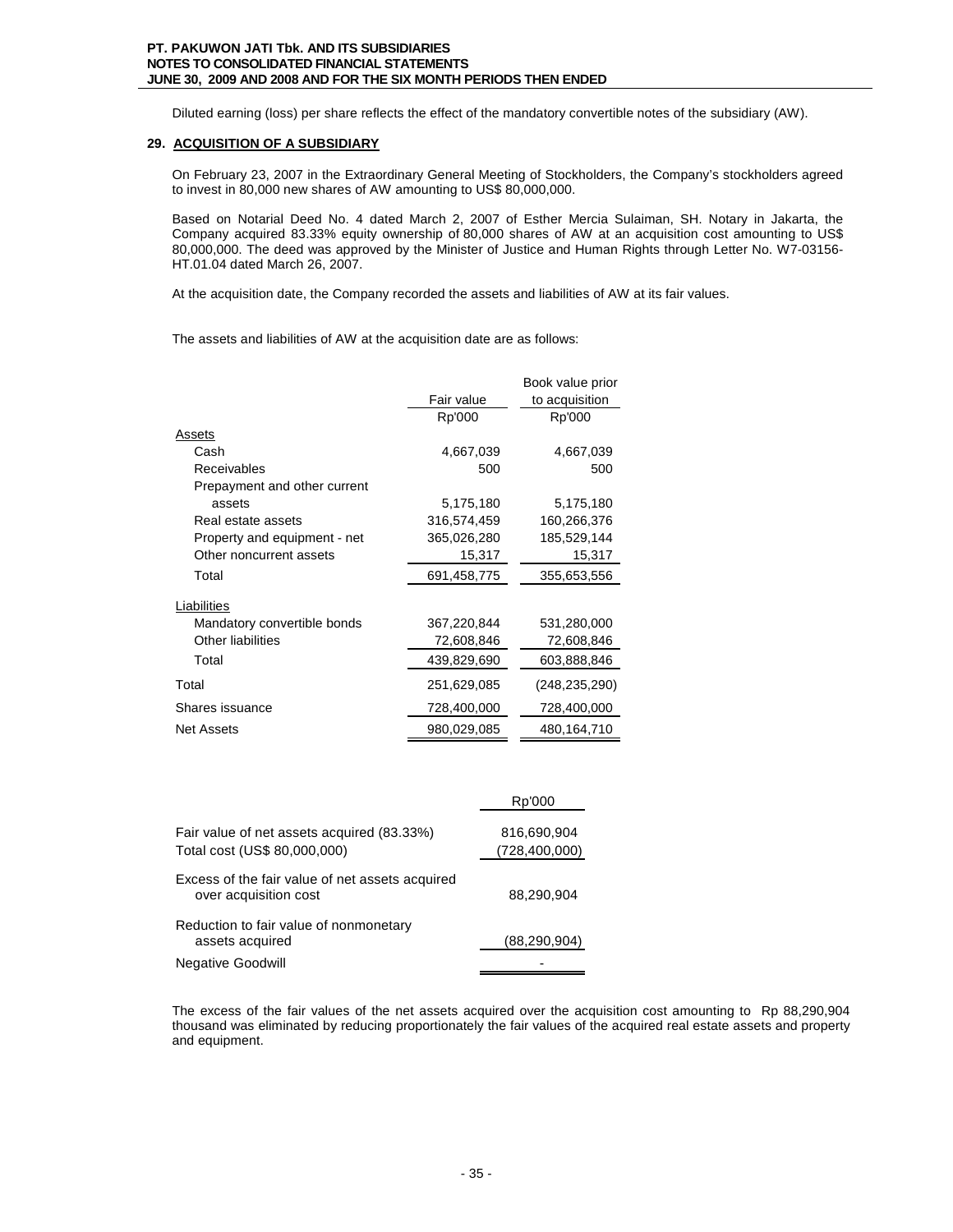# **30. RELATIONSHIP AND TRANSACTIONS WITH RELATED PARTIES**

#### Nature of Relationship

PT. Pakuwon Darma has partly the same management as the Company.

#### **Transaction with Related Parties**

In 2007, the Company purchased land from PT. Pakuwon Darma measuring 101,769 square meters in Kelurahan Kalisari, Surabaya amounting to Rp 21,269,721 thousand (including VAT 10%). Such purchased land was approved by the stockholders through the Company's Extraordinary Stockholders Meeting on June 27, 2007. As of June 30, 2009 and 2008, payable arising from this transaction is presented as trade account payable (Note 11).

The Company also entered into nontrade transactions with related parties. As of balance sheet dates, receivable arising from this transactions is presented as other accounts receivable from related parties.

# **31. SEGMENT INFORMATION**

#### Business Segments

For management purposes, the Company and its subsidiaries are currently organized into three (3) business segments namely: a) office and shopping center business, b) real estate, c) hospitality.

These business segments are the bases on which the Company and its subsidiaries report their primary segment information.

Segment information based on business segments is presented below: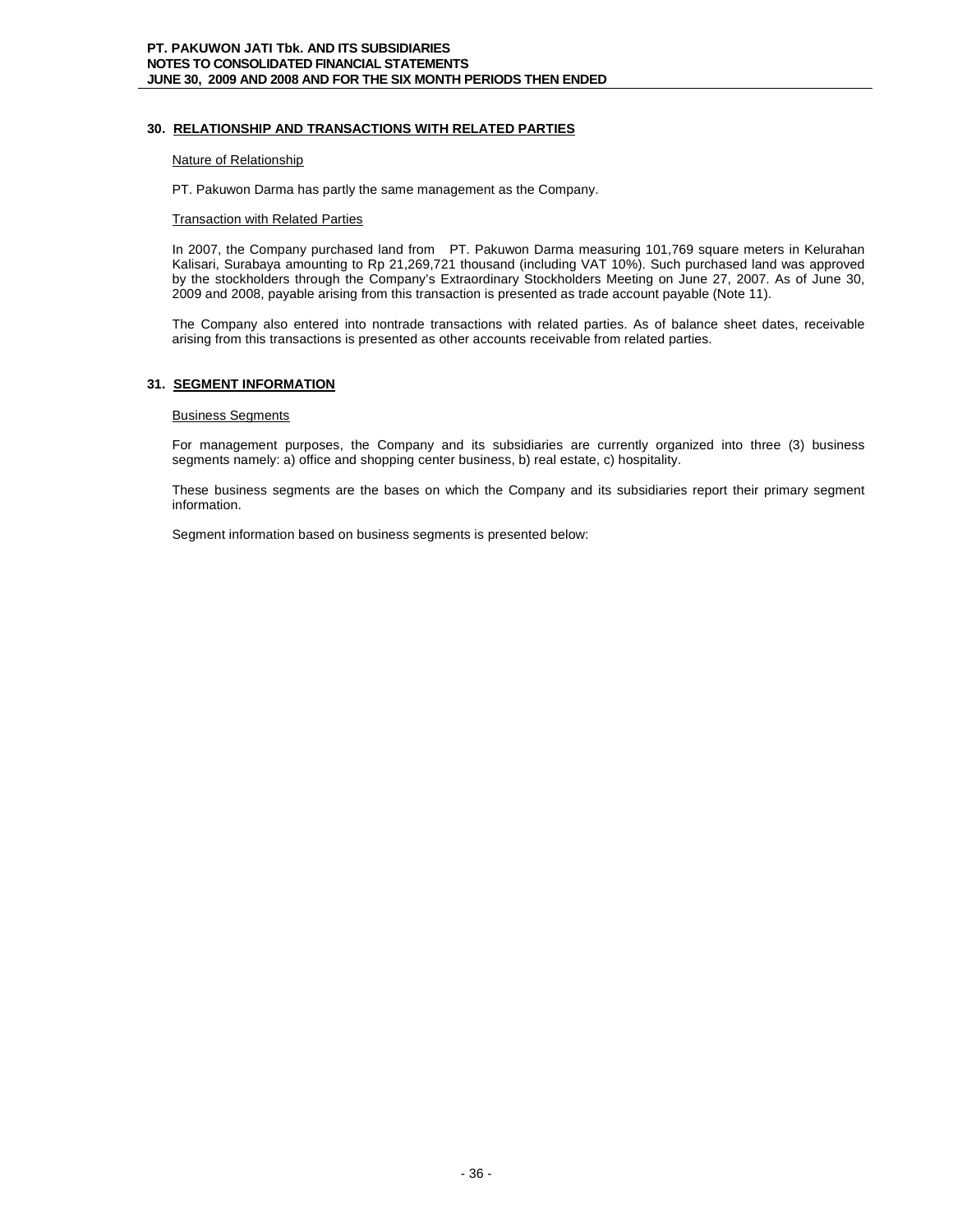|                                                   | 2009            |                                     |                          |                 |                            |
|---------------------------------------------------|-----------------|-------------------------------------|--------------------------|-----------------|----------------------------|
|                                                   |                 | <b>Real estate</b><br>(Residential, |                          |                 |                            |
|                                                   | Office and      | Condominium,                        |                          |                 |                            |
|                                                   | shopping center | Office)                             | <b>Hospitality</b>       | Elimination     | Consolidated               |
|                                                   | <b>Rp'000</b>   | <b>Rp'000</b>                       | <b>Rp'000</b>            | <b>Rp'000</b>   | <b>Rp'000</b>              |
| SALES/REVENUE                                     |                 |                                     |                          |                 |                            |
| External sales/revenues                           | 153,974,239     | 171,932,318                         | 46,840,167               |                 | 372,746,725                |
| Internal sales/revenues                           | 8,302,171       |                                     |                          | (8,302,171)     |                            |
| Total sales / revenue                             | 162,276,410     | 171,932,318                         | 46,840,167               | (8,302,171)     | 372,746,725                |
| <b>RESULT</b>                                     |                 |                                     |                          |                 |                            |
| Segment result                                    | 90,642,047      | 49,485,635                          | 2,968,369                |                 | 143,096,051                |
| Unallocated segment result                        |                 |                                     |                          |                 | (1, 252, 939)              |
| Unallocated expense                               |                 |                                     |                          |                 |                            |
| Income from operations                            |                 |                                     |                          |                 | 141,843,112                |
| Interest income                                   |                 |                                     |                          |                 | 12,171,636                 |
| Reversal of allowance for doubtful accounts - net |                 |                                     |                          |                 | 1,354,466                  |
| Gain on foreign exchange - net                    |                 |                                     |                          |                 | 74,168,225                 |
| <b>Financial charges</b>                          |                 |                                     |                          |                 | (36, 197, 674)             |
| Gain on sale of equipment                         |                 |                                     |                          |                 | 320                        |
| Others - net                                      |                 |                                     |                          |                 | (428, 775)                 |
| Income before tax                                 |                 |                                     |                          |                 | 192,911,311                |
| Tax expense                                       |                 |                                     |                          |                 | (23, 970, 479)             |
| Income before minority interest in net            |                 |                                     |                          |                 |                            |
| income of subsidiaries                            |                 |                                     |                          |                 | 168,940,832                |
| Minority interest in net income of                |                 |                                     |                          |                 |                            |
| subsidiaries<br>Net income                        |                 |                                     |                          |                 | (7,691,584)<br>161,249,248 |
|                                                   |                 |                                     |                          |                 |                            |
| OTHER INFORMATION                                 |                 |                                     |                          |                 |                            |
| <b>ASSETS</b>                                     |                 |                                     |                          |                 |                            |
| Segment assets                                    | 1,642,687,647   | 948,382,312                         | 452,668,199              | (1,830,834,346) | 1,212,903,813              |
| Unallocated assets<br>Consolidated total assets   |                 |                                     |                          |                 | 2,347,781,509              |
|                                                   | 1,642,687,647   | 948,382,312                         | 452,668,199              | (1,830,834,346) | 3,560,685,322              |
| Liabilities                                       |                 |                                     |                          |                 |                            |
| Segment liabilities                               | 902,939,394     | 526,057,071                         | 16,099,469               | (1,325,413,561) | 119,682,373                |
| <b>Unallocated liabilities</b>                    |                 |                                     |                          |                 | 2,181,819,367              |
| Consolidated total liabilities                    | 902,939,394     | 526,057,071                         | 16,099,469               | (1,325,413,561) | 2,301,501,740              |
| Addition to property and                          |                 |                                     |                          |                 |                            |
| equipment and investment property                 | 4,374,177       | 130,030,912                         |                          |                 | 134,405,089                |
| Unallocated addition to property                  |                 |                                     |                          |                 |                            |
| and equiment                                      |                 |                                     |                          |                 |                            |
| Total addition to property and                    |                 |                                     |                          |                 |                            |
| equipment and investment property                 | 4,374,177       | 130,030,912                         | $\overline{\phantom{a}}$ | $\overline{a}$  | 134,405,089                |
| Depreciation and amortization                     | 13,632,951      | 2,771,753                           | 8,963,279                |                 | 25,367,983                 |
| Unallocated depreciation and                      |                 |                                     |                          |                 |                            |
| amortization                                      |                 |                                     |                          |                 |                            |
| Total depreciation and amortization               | 13,632,951      | 2,771,753                           | 8,963,279                |                 | 25,367,983                 |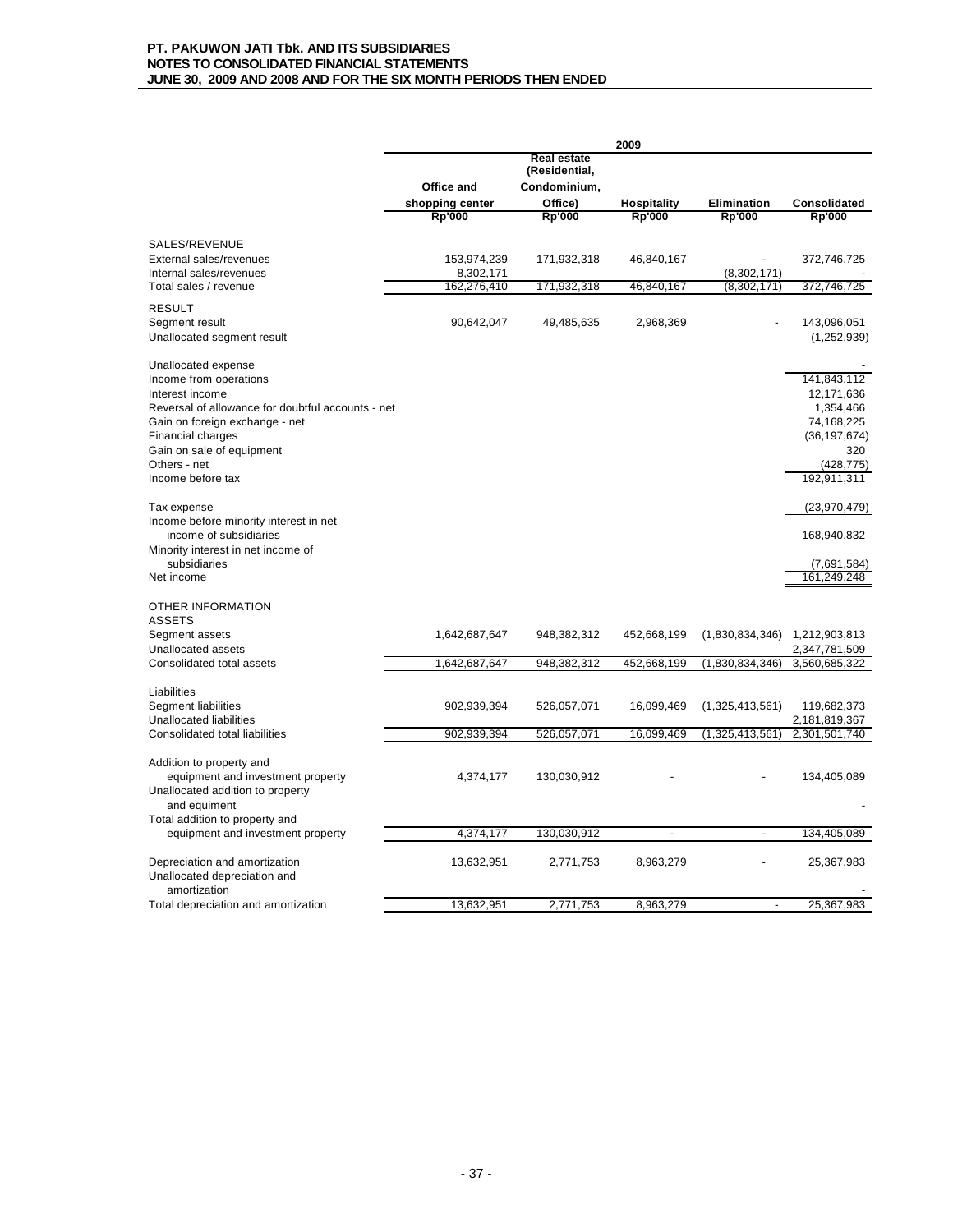|                                                                  | 2008            |                              |                    |                    |                |
|------------------------------------------------------------------|-----------------|------------------------------|--------------------|--------------------|----------------|
|                                                                  |                 | Real estate<br>(Residential, |                    |                    |                |
|                                                                  | Office and      | Condominium,                 |                    |                    |                |
|                                                                  | shopping center | Office)                      | <b>Hospitality</b> | <b>Elimination</b> | Consolidated   |
|                                                                  | <b>Rp'000</b>   | <b>Rp'000</b>                | <b>Rp'000</b>      | <b>Rp'000</b>      | <b>Rp'000</b>  |
| SALES/REVENUE                                                    |                 |                              |                    |                    |                |
| External sales/revenues                                          | 139,306,459     | 37,125,674                   | 40,754,314         |                    | 217, 186, 447  |
| Internal sales/revenues                                          | 8,519,369       |                              |                    | (8,519,369)        |                |
| Total sales / revenue                                            | 147,825,828     | 37,125,674                   | 40,754,314         | (8,519,369)        | 217,186,447    |
| <b>RESULT</b>                                                    |                 |                              |                    |                    |                |
| Segment result                                                   | 72,102,338      | 5,304,320                    | 368,382            |                    | 77,775,040     |
| Unallocated segment result                                       |                 |                              |                    |                    | (766, 251)     |
| Unallocated expense                                              |                 |                              |                    |                    |                |
| Income from operations                                           |                 |                              |                    |                    | 77,008,789     |
| Interest income                                                  |                 |                              |                    |                    | 12,330,456     |
| Reversal of allowance for doubtful accounts - net                |                 |                              |                    |                    | (134, 750)     |
| Gain on foreign exchange - net                                   |                 |                              |                    |                    | 10,150,093     |
| <b>Financial charges</b>                                         |                 |                              |                    |                    | (47, 166, 973) |
| Loss on sale of equipment                                        |                 |                              |                    |                    | (369, 452)     |
| Others - net                                                     |                 |                              |                    |                    | 1,218,521      |
| Income before tax                                                |                 |                              |                    |                    | 53,036,684     |
| Tax expense                                                      |                 |                              |                    |                    | (12, 216, 990) |
| Income before minority interest in net<br>income of subsidiaries |                 |                              |                    |                    | 40,819,694     |
| Minority interest in net income of                               |                 |                              |                    |                    |                |
| subsidiaries                                                     |                 |                              |                    |                    | 220,183        |
| Net income                                                       |                 |                              |                    |                    | 41.039.877     |
| OTHER INFORMATION                                                |                 |                              |                    |                    |                |
| <b>ASSETS</b>                                                    |                 |                              |                    |                    |                |
| Segment assets                                                   | 1,412,896,235   | 997,703,782                  | 461,753,350        | (1,645,507,214)    | 1,226,846,153  |
| Unallocated assets                                               |                 |                              |                    |                    | 1,996,880,880  |
| Consolidated total assets                                        | 1,412,896,235   | 997,703,782                  | 461,753,350        | (1,645,507,214)    | 3,223,727,033  |
| Liabilities                                                      |                 |                              |                    |                    |                |
| Segment liabilities                                              | 779,738,023     | 553,611,421                  | 10,225,064         | (1,204,352,663)    | 139,221,845    |
| <b>Unallocated liabilities</b>                                   |                 |                              |                    |                    | 1,947,592,082  |
| Consolidated total liabilities                                   | 779,738,023     | 553,611,421                  | 10,225,064         | (1, 204, 352, 663) | 2,086,813,927  |
| Addition to property and                                         |                 |                              |                    |                    |                |
| equipment and investment property                                | 5,191,385       | 160,951,667                  |                    |                    | 166, 143, 052  |
| Unallocated addition to property                                 |                 |                              |                    |                    |                |
| and equiment                                                     |                 |                              |                    |                    |                |
| Total addition to property and                                   |                 |                              |                    |                    |                |
| equipment and investment property                                | 5,191,385       | 160,951,667                  | $\overline{a}$     | $\overline{a}$     | 166, 143, 052  |
| Depreciation and amortization                                    | 13,717,415      | 1,061,638                    | 8,088,613          |                    | 22,867,666     |
| Unallocated depreciation and                                     |                 |                              |                    |                    |                |
| amortization                                                     |                 |                              |                    |                    |                |
| Total depreciation and amortization                              | 13,717,415      | 1,061,638                    | 8,088,613          | $\overline{a}$     | 22,867,666     |